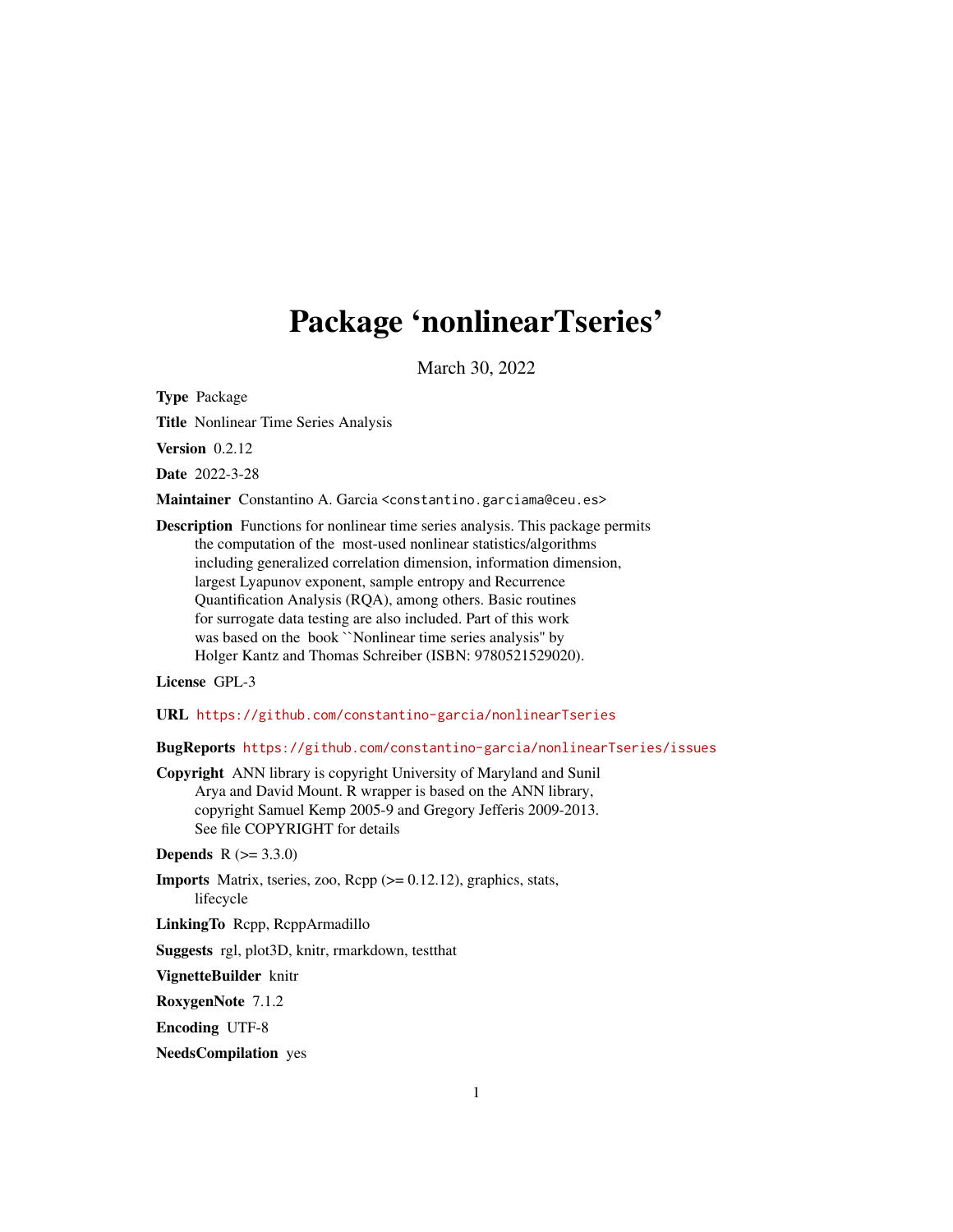Author Constantino A. Garcia [aut, cre], Gunther Sawitzki [ctb]

**Repository CRAN** 

Date/Publication 2022-03-30 18:00:02 UTC

# R topics documented:

| 3                         |
|---------------------------|
| $\overline{4}$            |
| $\overline{5}$            |
| 6                         |
| 11                        |
| 11                        |
| 14                        |
| 15                        |
| 15                        |
| 16                        |
| 17                        |
| 19                        |
| 20                        |
| 21                        |
| 21                        |
| 22                        |
| 23                        |
| 24                        |
| 25                        |
| 27                        |
| 32                        |
| 33                        |
| 34                        |
| 35                        |
| 36                        |
| 40                        |
| 41                        |
| 43                        |
| 44                        |
| 45                        |
| 46                        |
| nonLinearPrediction<br>47 |
| 48                        |
| 49                        |
| 50                        |
| 51                        |
| 52                        |
| 54                        |
| 56                        |
| 59                        |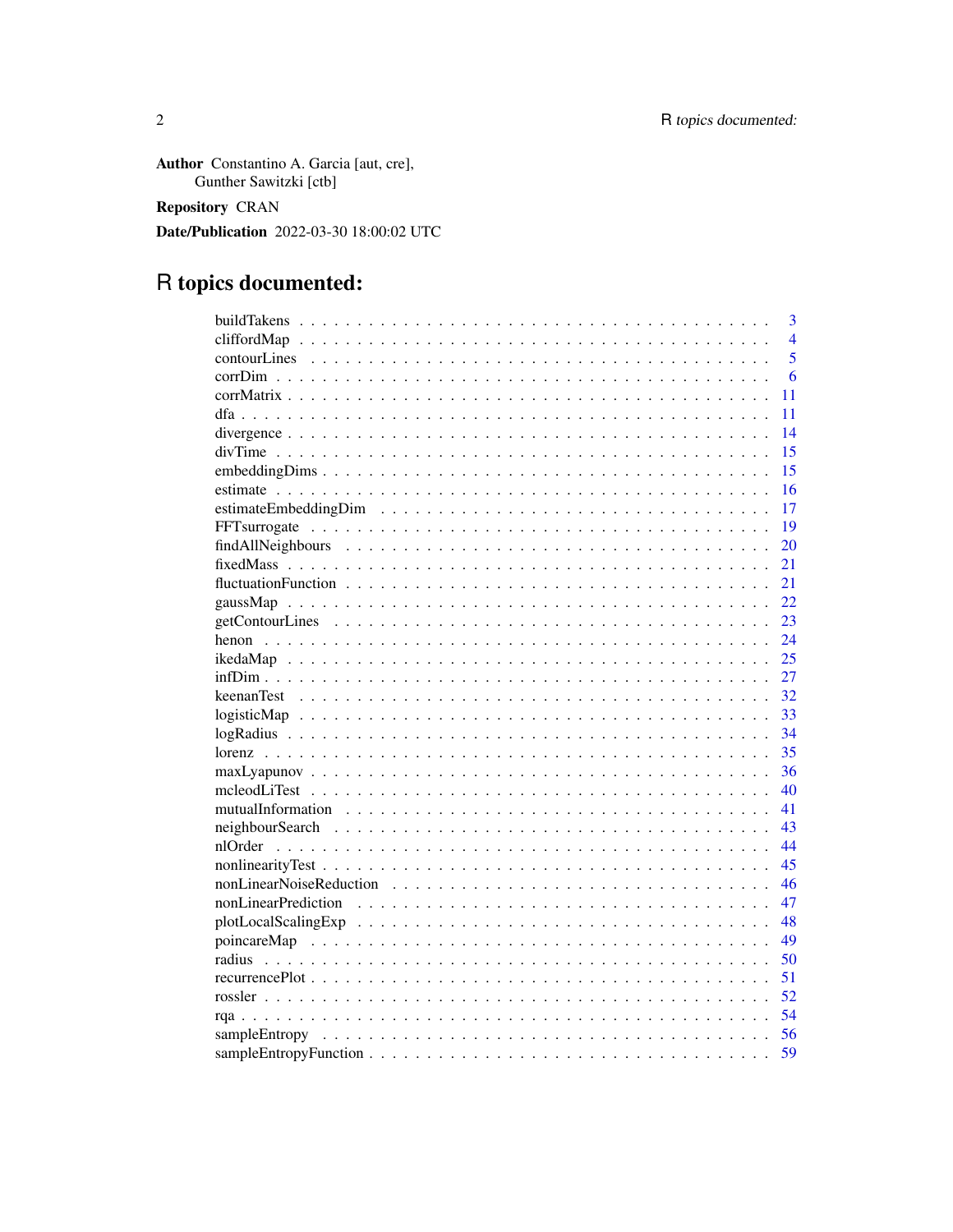#### <span id="page-2-0"></span>buildTakens 3

<span id="page-2-1"></span>buildTakens *Build the Takens' vectors*

#### Description

This function builds the Takens' vectors from a given time series. The set of Takens' vectors is the result of embedding the time series in a m-dimensional space. That is, the  $n<sup>th</sup>$  Takens' vector is defined as

 $T[n] = {time.series[n], time.series[n + timeLag],...time.series[n + m * timeLag]}.$ 

Taken's theorem states that we can then reconstruct an equivalent dynamical system to the original one (the dynamical system that generated the observed time series) by using the Takens' vectors.

# Usage

buildTakens(time.series, embedding.dim, time.lag)

# Arguments

| time.series   | The original time series.                                                                         |
|---------------|---------------------------------------------------------------------------------------------------|
| embedding.dim | Integer denoting the dimension in which we shall embed the time series.                           |
| time.lag      | Integer denoting the number of time steps that will be use to construct the Tak-<br>ens' vectors. |

# Value

A matrix containing the Takens' vectors (one per row). The resulting matrix also contains information about the time lag and the embedding dimension used (as attributes).

#### Author(s)

Constantino A. Garcia and Gunther Sawitzki.

# References

H. Kantz and T. Schreiber: Nonlinear Time series Analysis (Cambridge university press)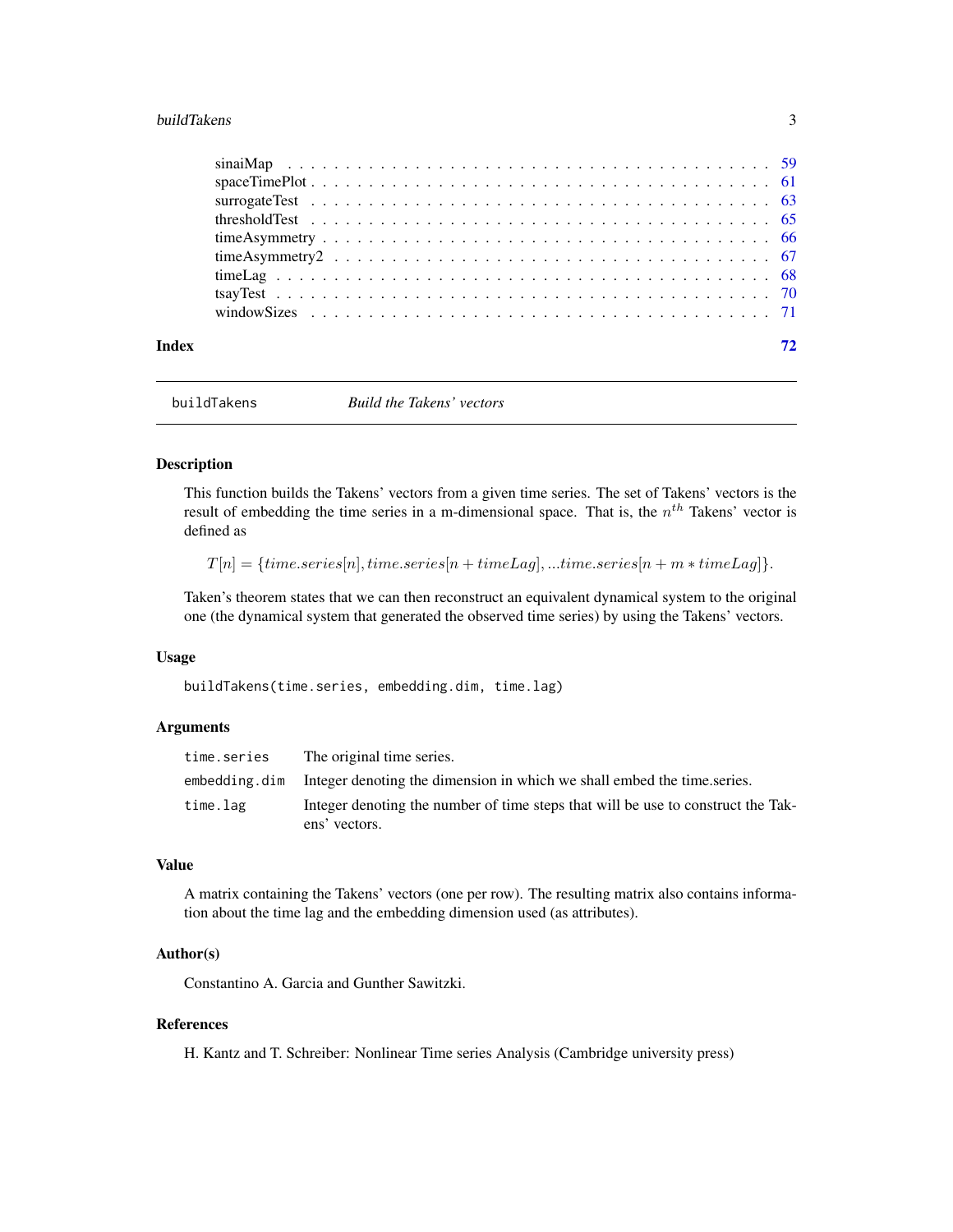# Examples

```
## Not run:
# Build the Takens vector for the Henon map using the x-coordinate time series
h = henon(n.sample= 3000, n.transient= 100, a = 1.4, b = 0.3,
start = c(0.73954883, 0.04772637), do.plot = FALSE)
takens = buildTakens(h$x,embedding.dim=2,time.lag=1)
# using the x-coordinate time series we are able to reconstruct
# the state space of the Henon map
plot(takens)
## End(Not run)
```
<span id="page-3-1"></span>cliffordMap *Clifford map*

# Description

Generates a 2-dimensional time series using the Clifford map.

# Usage

```
cliffordMap(
  a = -1.4,
  b = 1.6,
  cc = 1,
  d = 0.7,
  start = runif(2),
  n.sample = 5000,
  n.transient = 500,
  do.plot = deprecated()
)
```
# Arguments

| a             | The <i>a</i> parameter. Default: -1.4                                                                                                                                          |
|---------------|--------------------------------------------------------------------------------------------------------------------------------------------------------------------------------|
| b             | The <i>b</i> parameter. Default: 1.6                                                                                                                                           |
| <sub>cc</sub> | The c parameter. Default: 1.0                                                                                                                                                  |
| d             | The <i>d</i> parameter. Default: 0.7                                                                                                                                           |
| start         | a 2-dimensional vector indicating the starting values for the x and y Clifford<br>coordinates. If the starting point is not specified, it is generated randomly.               |
| n.sample      | Length of the generated time series. Default: 5000 samples.                                                                                                                    |
| n.transient   | Number of transient samples that will be discarded. Default: 500 samples.                                                                                                      |
| do.plot       | Logical value. If TRUE, a plot of the generated Clifford system is shown. Before<br>version 0.2.11, default value was TRUE; versions 0.2.11 and later use FALSE<br>as default. |

<span id="page-3-0"></span>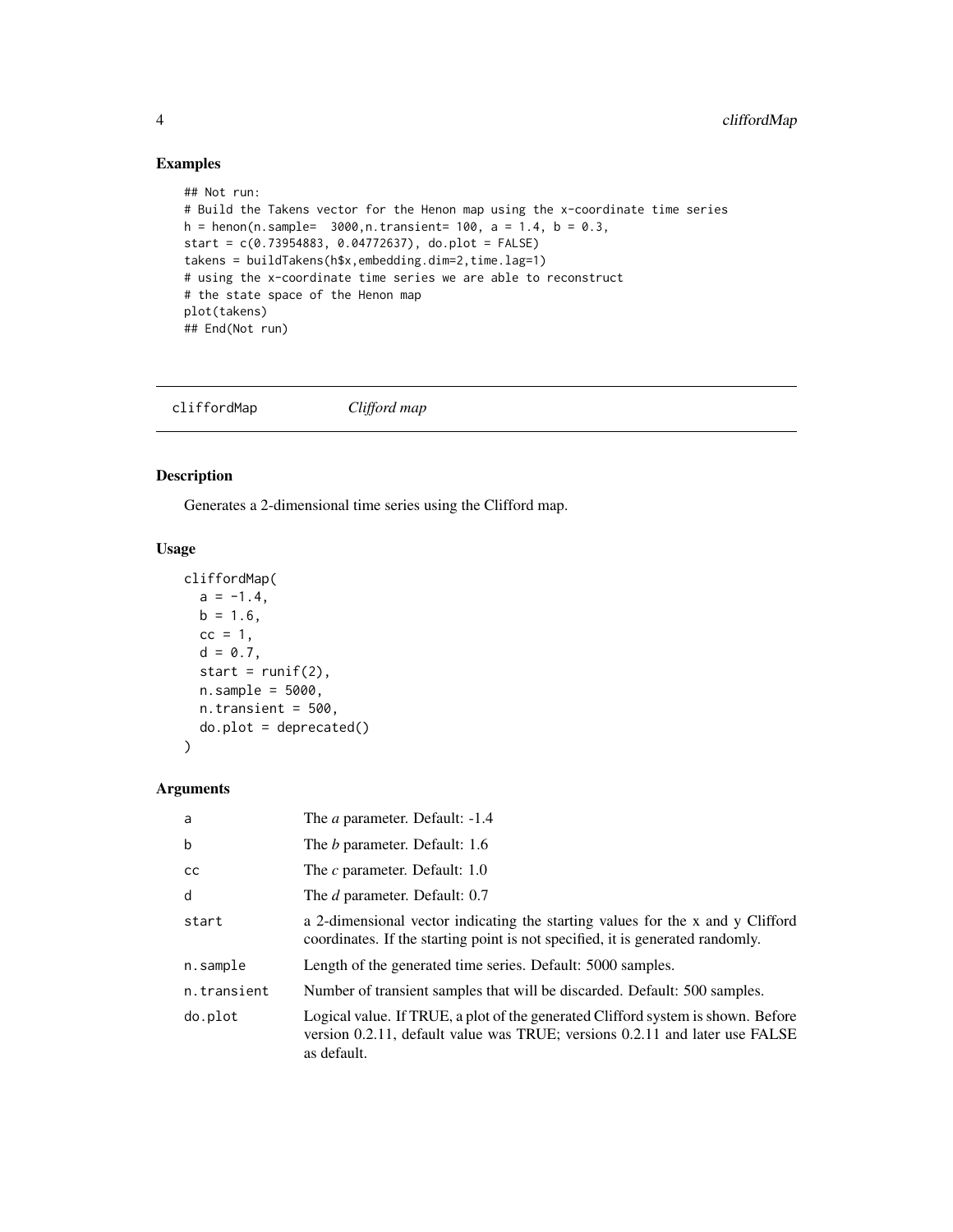#### <span id="page-4-0"></span>contourLines 5

# Details

The Clifford map is defined as follows:

$$
x_{n+1} = \sin(a \cdot y_n) + c \cdot \cos(a \cdot x_n)
$$

$$
y_{n+1} = \sin(b \cdot x_n) + d \cdot \cos(b \cdot y_n)
$$

The default selection for the *a b c* and *d* parameters is known to produce a deterministic chaotic time series.

#### Value

A list with two vectors named x and y containing the x-components and the y-components of the Clifford map, respectively.

# Note

Some initial values may lead to an unstable system that will tend to infinity.

#### Author(s)

Constantino A. Garcia

#### See Also

[henon](#page-23-1)[,logisticMap](#page-32-1)[,lorenz,](#page-34-1)[rossler,](#page-51-1)[ikedaMap,](#page-24-1)[sinaiMap](#page-58-1)[,gaussMap](#page-21-1)

# Examples

```
## Not run:
clifford.map=cliffordMap(n.sample = 1000, n.transient=10,do.plot=TRUE)
# accessing the x coordinate and plotting it
plot(ts(clifford.map$x))
## End(Not run)
```
contourLines *Obtain the contour lines of the space time plot.*

# Description

Obtain the contour lines of the space time plot.

#### Usage

```
contourLines(x)
```
#### Arguments

x A *spaceTimePlot* object.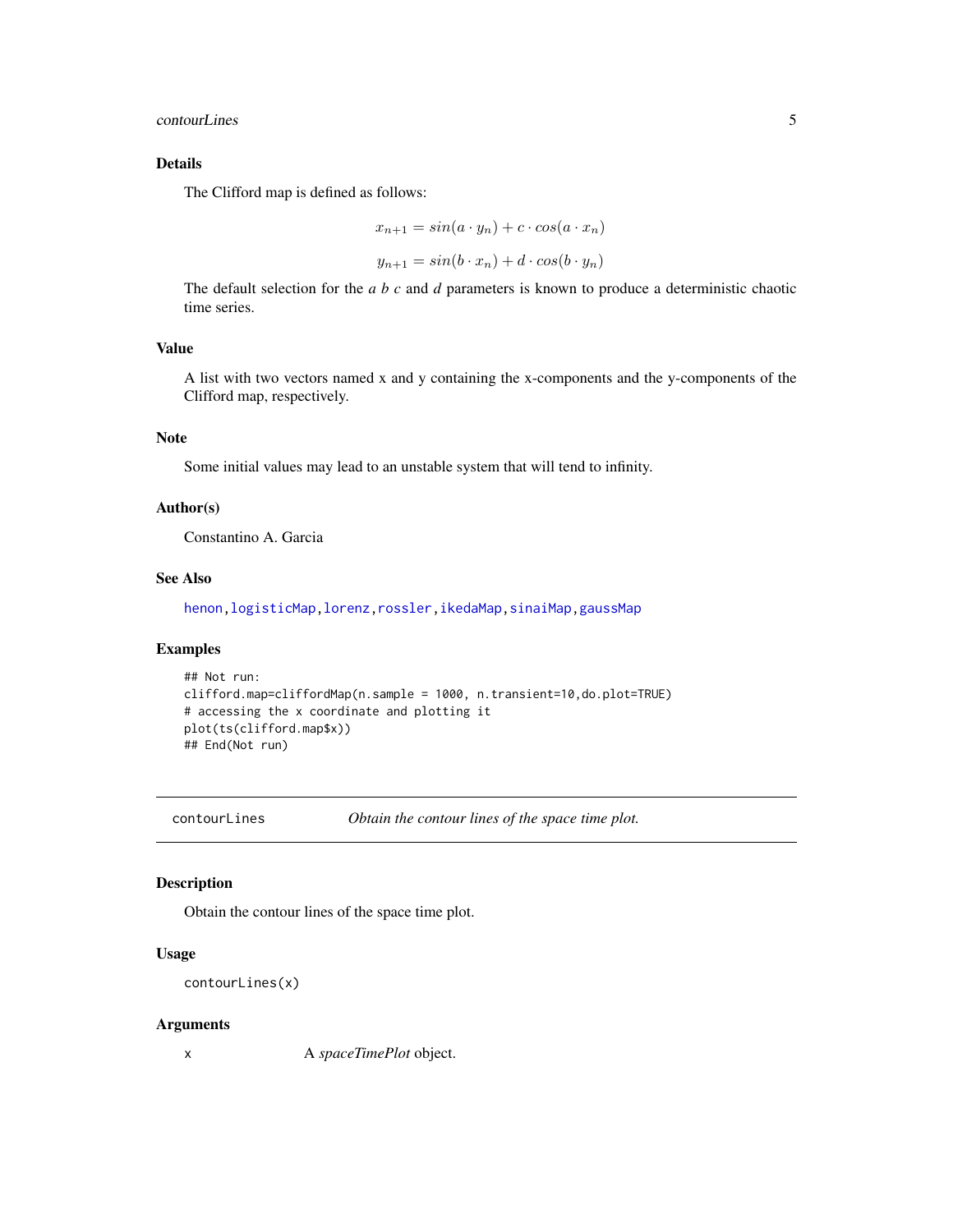#### <span id="page-5-0"></span>Value

Returns a matrix representing the contour lines of the space time plot.

#### See Also

[spaceTimePlot](#page-60-1)

<span id="page-5-1"></span>

| corrDim | Correlation sum, correlation dimension and generalized correlation |
|---------|--------------------------------------------------------------------|
|         | dimension (order $q > 1$ ).                                        |

#### Description

Functions for estimating the correlation sum and the correlation dimension of a dynamical system from 1-dimensional time series using Takens' vectors.

#### Usage

```
corrDim(
  time.series,
 min.embedding.dim = 2,
 max.embedding.dim = 5,
  time.lag = 1,
 min.radius,
 max.radius,
  corr.order = 2,
  n.points.radius = 5,
  theiler.window = 100,
  do.plot = TRUE,number.boxes = NULL,
  ...
)
## S3 method for class 'corrDim'
nlOrder(x)
## S3 method for class 'corrDim'
corrMatrix(x)
## S3 method for class 'corrDim'
radius(x)
## S3 method for class 'corrDim'
embeddingDims(x)
## S3 method for class 'corrDim'
plot(
```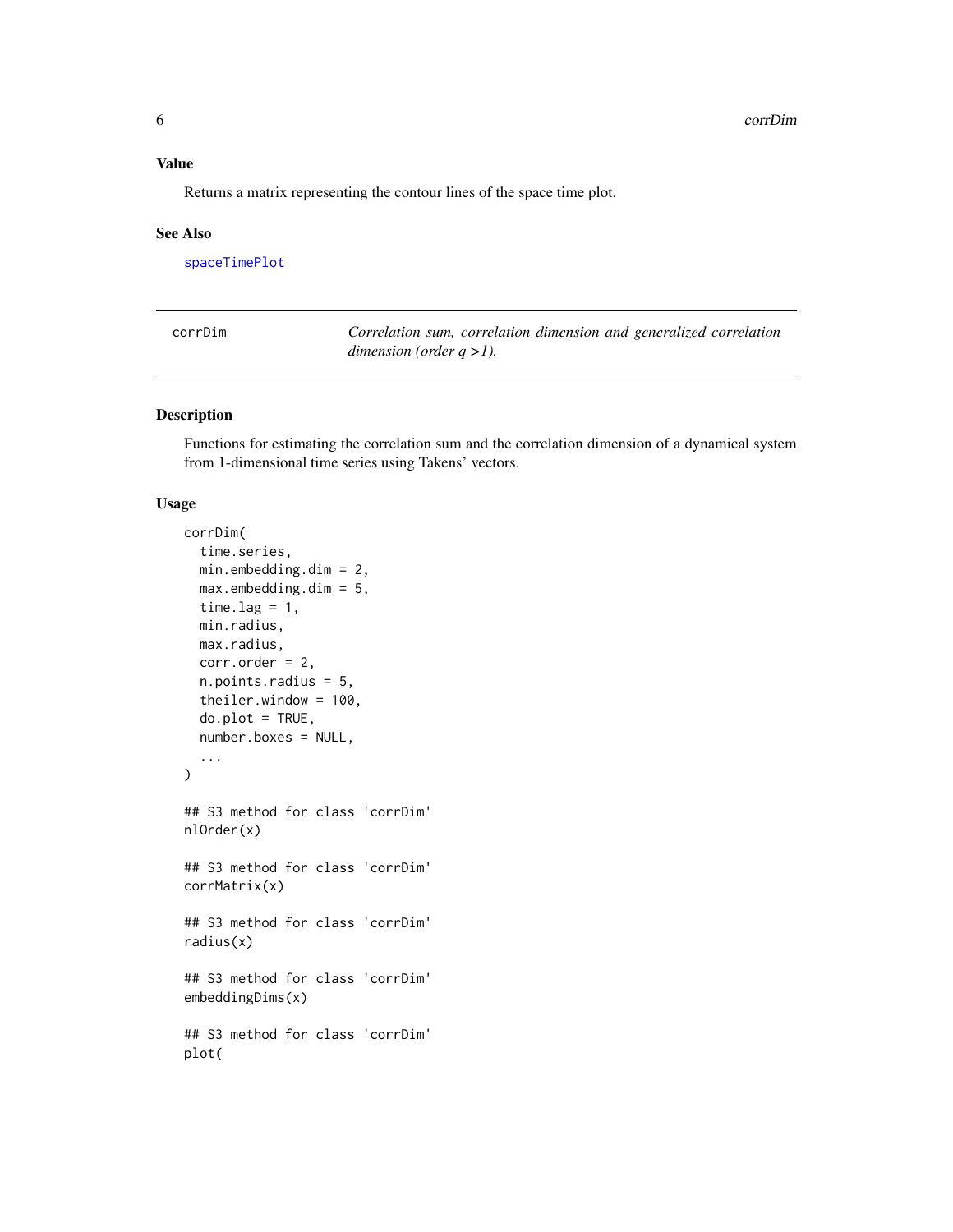corrDim

```
x,
 main = "Correlation Sum C(r)",
  xlab = NULL,
 ylab = "C(r)",
  type = "b",
  log = "xy",ylim = NULL,
  col = NULL,pch = NULL,
  localScalingExp = T,
  add.length = T,
  cex.legend = 1,
  ...
\mathcal{L}## S3 method for class 'corrDim'
plotLocalScalingExp(
  x,
 main = "Correlation Dimension C(r)",
 xlab = NULL,
 ylab = "Local scaling exponents",
  type = "b",log = "x",ylim = NULL,
  col = NULL,pch = NULL,add.legend = T,
  ...
)
## S3 method for class 'corrDim'
estimate(
  x,
  regression.range = NULL,
  do.plot = FALSE,
 use.embeddings = NULL,
  col = NULL,pch = NULL,
  fit,col = NULL,fit.lty = 2,
 fit.lwd = 2,
  add.legend = T,
 lty = 1,
 1wd = 1,
  ...
)
```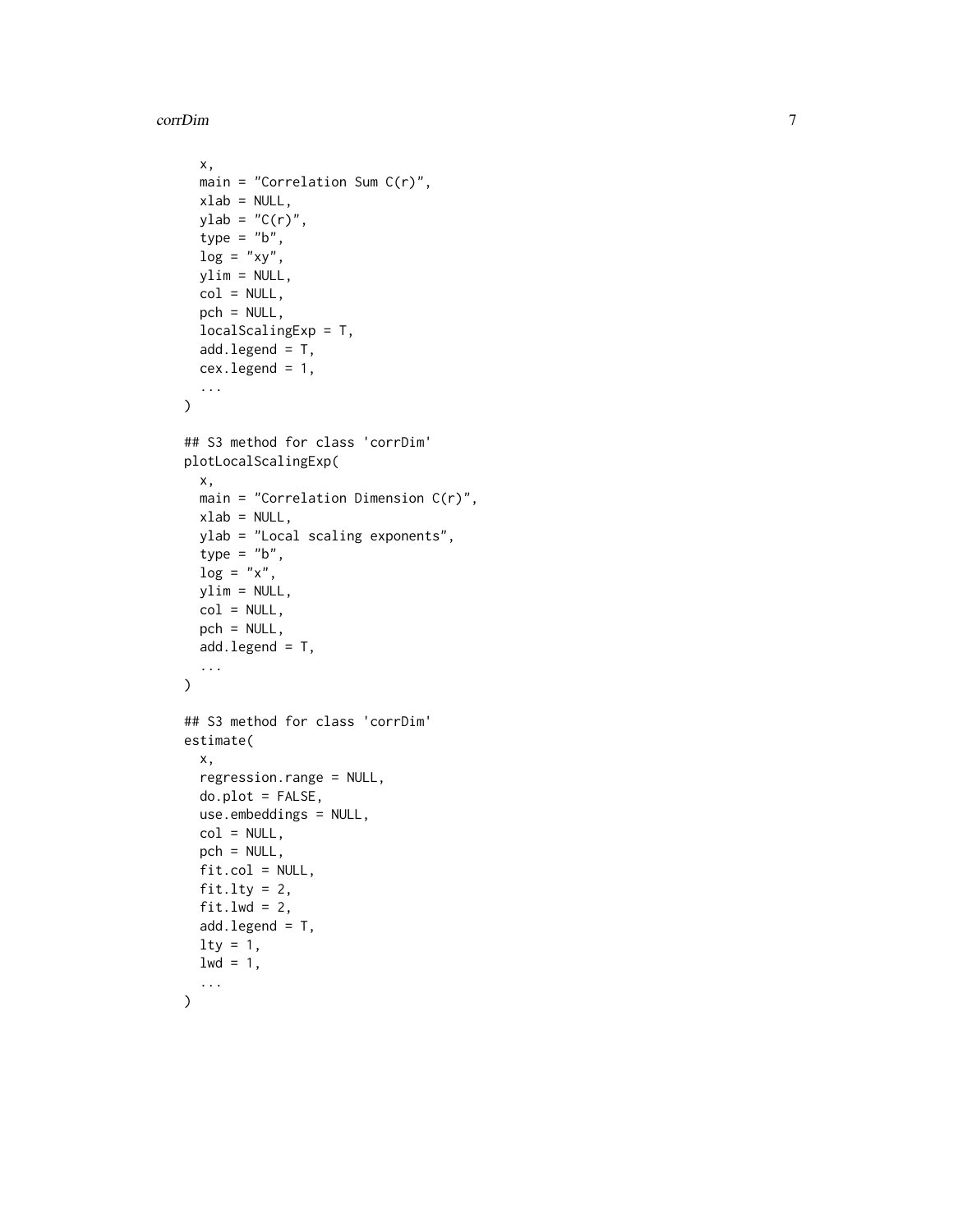# Arguments

| time.series       | The original time series from which the correlation sum will be estimated.                                                                                                                                                                                                  |
|-------------------|-----------------------------------------------------------------------------------------------------------------------------------------------------------------------------------------------------------------------------------------------------------------------------|
| min.embedding.dim |                                                                                                                                                                                                                                                                             |
|                   | Integer denoting the minimum dimension in which we shall embed the time.series<br>(see buildTakens).                                                                                                                                                                        |
| max.embedding.dim |                                                                                                                                                                                                                                                                             |
|                   | Integer denoting the maximum dimension in which we shall embed the time.series<br>(see buildTakens). Thus, we shall estimate the correlation dimension between<br>min.embedding.dim and max.embedding.dim.                                                                  |
| time.lag          | Integer denoting the number of time steps that will be use to construct the Tak-<br>ens' vectors (see buildTakens).                                                                                                                                                         |
| min.radius        | Minimum distance used to compute the correlation sum $C(r)$ .                                                                                                                                                                                                               |
| max.radius        | Maximum distance used to compute the correlation sum $C(r)$ .                                                                                                                                                                                                               |
| corr.order        | Order of the generalized correlation Dimension q. It must be greater than 1<br>(corr.order>1). Default, corr.order=2.                                                                                                                                                       |
| n.points.radius   |                                                                                                                                                                                                                                                                             |
|                   | The number of different radius where we shall estimate. $C(r)$ . Thus, we will<br>estimate $C(r)$ in n.points.radius between min.radius and max.radius.                                                                                                                     |
|                   | the iler. window Integer denoting the Theiler window: Two Takens' vectors must be separated<br>by more than theiler window time steps in order to be considered neighbours.<br>By using a Theiler window, we exclude temporally correlated vectors from our<br>estimations. |
| do.plot           | Logical value. If TRUE (default value), a plot of the correlation sum is shown.                                                                                                                                                                                             |
| number.boxes      | Number of boxes that will be used in the box assisted algorithm (see neigh-<br>bourSearch). If the user does not specify it, the function uses a proper number<br>of boxes.                                                                                                 |
| $\cdots$          | Additional plotting parameters.                                                                                                                                                                                                                                             |
| х                 | A corrDim object.                                                                                                                                                                                                                                                           |
| main              | A title for the plot.                                                                                                                                                                                                                                                       |
| xlab              | A title for the x axis.                                                                                                                                                                                                                                                     |
| ylab              | A title for the y axis.                                                                                                                                                                                                                                                     |
| type              | Type of plot (see ?plot).                                                                                                                                                                                                                                                   |
| log               | A character string which contains "x" if the x axis is to be logarithmic, "y" if the<br>y axis is to be logarithmic and "xy" or "yx" if both axes are to be logarithmic.                                                                                                    |
| ylim              | Numeric vector of length 2, giving the y coordinates range.                                                                                                                                                                                                                 |
| col               | Vector of colors for each of the dimensions of the plot.                                                                                                                                                                                                                    |
| pch               | Vector of symbols for each of the dimensions of the plot.                                                                                                                                                                                                                   |
| localScalingExp   |                                                                                                                                                                                                                                                                             |
|                   | add a plot of the local scaling exponents of the correlation sum.                                                                                                                                                                                                           |
| add.legend        | add a legend to the plot?                                                                                                                                                                                                                                                   |
| cex.legend        | Magnification value for the legend.                                                                                                                                                                                                                                         |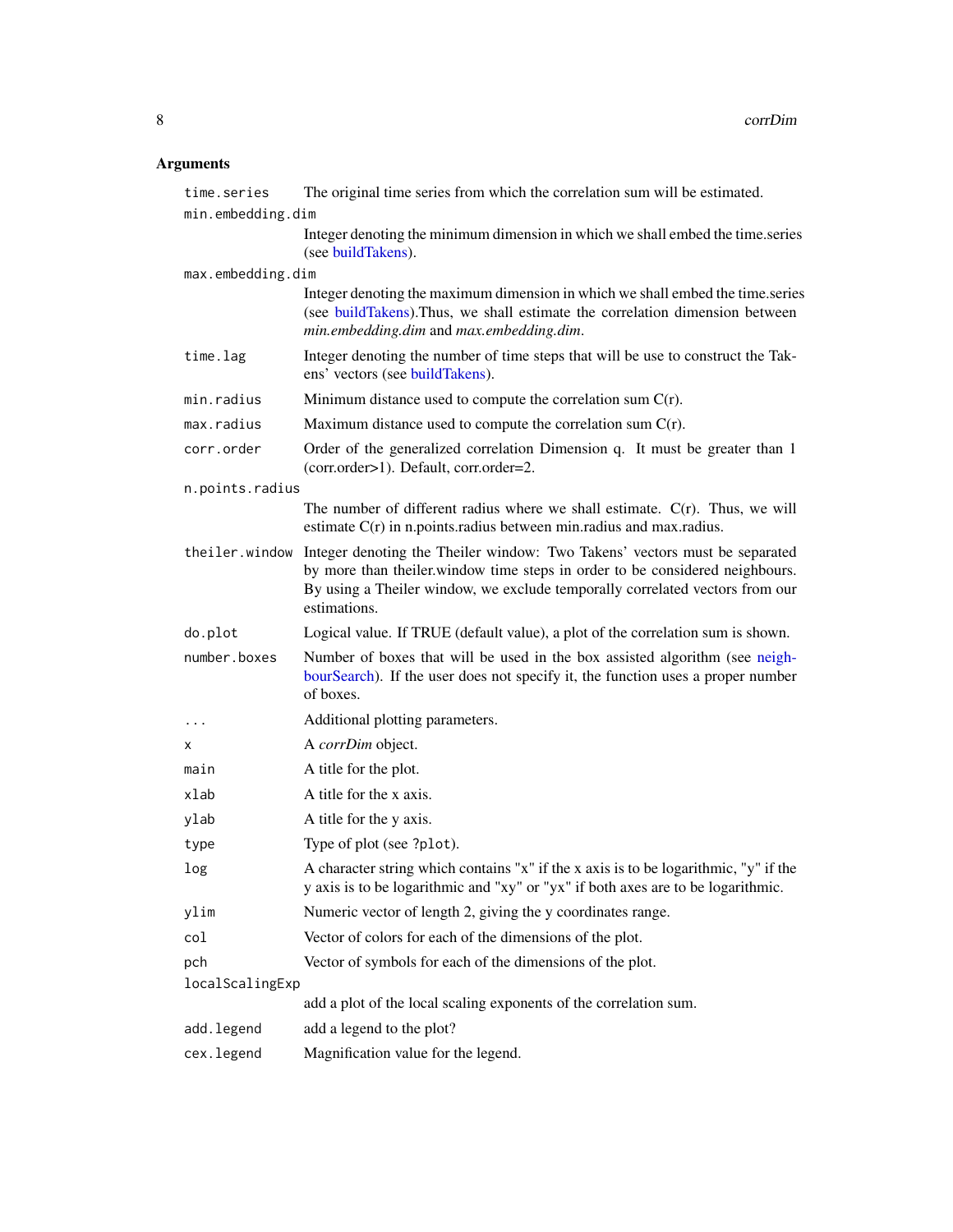#### corrDim 9

| regression.range |                                                                                                                                                        |
|------------------|--------------------------------------------------------------------------------------------------------------------------------------------------------|
|                  | Vector with 2 components denoting the range where the function will perform<br>linear regression.                                                      |
|                  | use embeddings A numeric vector specifying which embedding dimensions should the <i>estimate</i><br>function use to compute the correlation dimension. |
| fit.col          | A vector of colors to plot the regression lines.                                                                                                       |
| fit.lty          | The type of line to plot the regression lines.                                                                                                         |
| fit.lwd          | The width of the line for the regression lines.                                                                                                        |
| $1$ ty           | The line type of the correlation sums.                                                                                                                 |
| lwd              | The line width of the correlation sums.                                                                                                                |
|                  |                                                                                                                                                        |

# Details

The correlation dimension is the most common measure of the fractal dimensionality of a geometrical object embedded in a phase space. In order to estimate the correlation dimension, the correlation sum is defined over the points from the phase space:

 $C(r) = \{(number\ of\ points\ (x_i,x_j)\ verifying\ that\ distance\ (x_i,x_j) < r\})/N^2$ 

However, this estimator is biased when the pairs in the sum are not statistically independent. For example, Taken's vectors that are close in time, are usually close in the phase space due to the non-zero autocorrelation of the original time series. This is solved by using the so-called Theiler window: two Takens' vectors must be separated by, at least, the time steps specified with this window in order to be considered neighbours. By using a Theiler window, we exclude temporally correlated vectors from our estimations.

The correlation dimension is estimated using the slope obtained by performing a linear regression of  $\log 10(C(r))$  Vs.  $\log 10(r)$ . Since this dimension is supposed to be an invariant of the system, it should not depend on the dimension of the Taken's vectors used to estimate it. Thus, the user should plot  $\log 10(C(r))$  Vs.  $\log 10(r)$  for several embedding dimensions when looking for the correlation dimension and, if for some range  $log 10(C(r))$  shows a similar linear behaviour in different embedding dimensions (i.e. parallel slopes), these slopes are an estimate of the correlation dimension. The *estimate* routine allows the user to get always an estimate of the correlation dimension, but the user must check that there is a linear region in the correlation sum over different dimensions. If such a region does not exist, the estimation should be discarded.

Note that the correlation sum C(r) may be interpreted as:  $C(r) = \langle p(r) \rangle$ , that is: the mean probability of finding a neighbour in a ball of radius r surrounding a point in the phase space. Thus, it is possible to define a generalization of the correlation dimension by writing:

$$
C_q(r) = \langle p(r)^{(q-1)} \rangle
$$

Note that the correlation sum

 $C(r) = C_2(r)$ 

It is possible to determine generalized dimensions Dq using the slope obtained by performing a linear regression of  $log10(Cq(r))$  Vs.  $(q-1)log10(r)$ . The case q=1 leads to the information dimension, that is treated separately in this package [\(infDim\)](#page-26-1). The considerations discussed for the correlation dimension estimate are also valid for these generalized dimensions.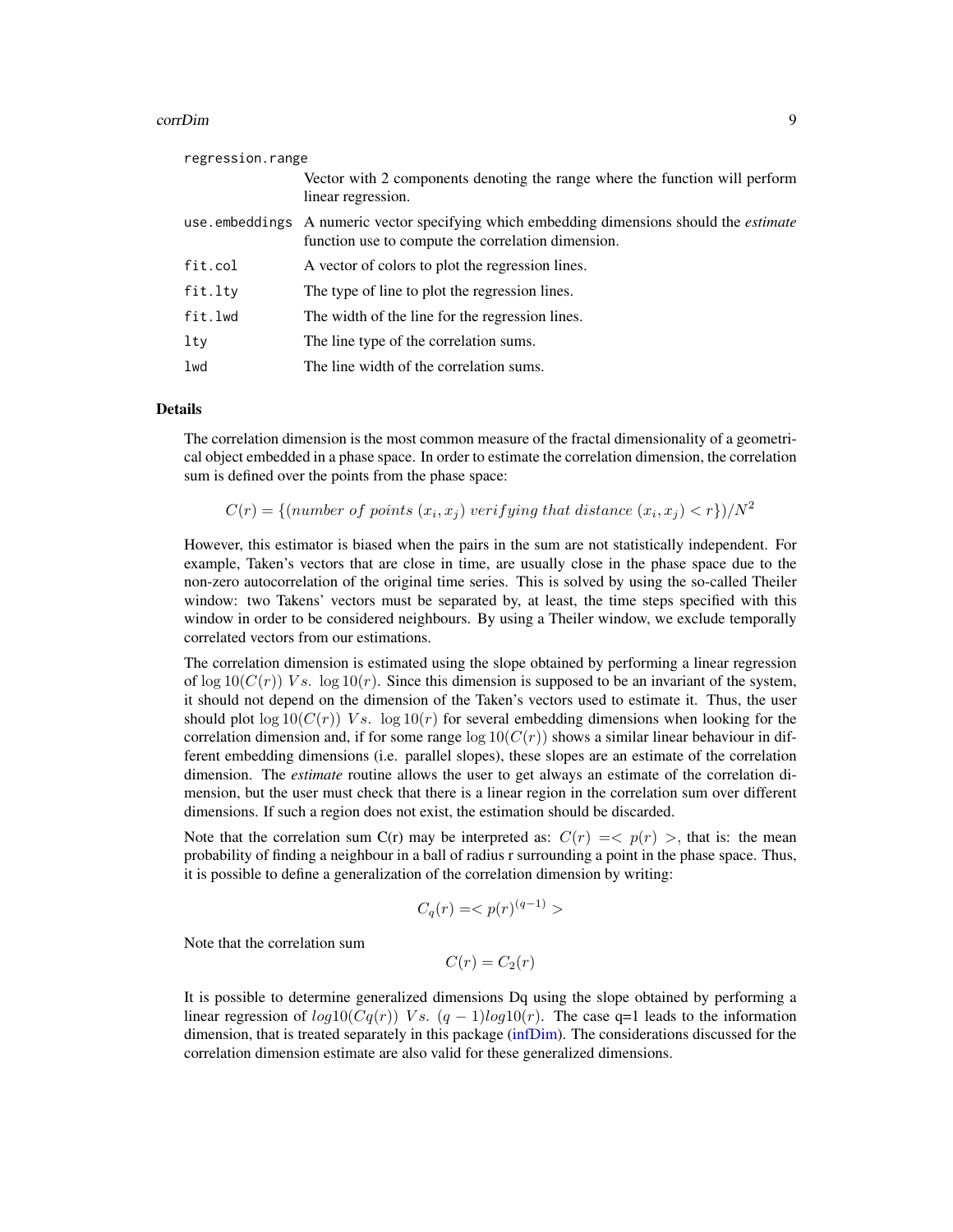Value

A *corrDim* object that consist of a list with four components named *radius*, *embedding.dims*, *order* and *corr.matrix*. *radius* is a vector containing the different radius where we have evaluated C(r). *embedding.dims* is a vector containing all the embedding dimensions in which we have estimated C(r). *order* stores the order of the generalized correlation dimension that has been used. Finally, *corr.matrix* stores all the correlation sums that have been computed. Each row stores the correlation sum for a concrete embedding dimension whereas each colum stores the correlation sum for a specific radius.

The *nlOrder* function returns the order of the correlation sum.

The *corrMatrix* function returns the correlations matrix storing the correlation sums that have been computed for all the embedding dimensions.

The *radius* function returns the radius on which the correlation sum function has been evaluated.

The *embeddingDims* function returns the embedding dimensions on which the correlation sum function has been evaluated.

The *plot* function plots the correlation sum. It is possible to plot the the correlation sum Vs the radius and also the local scaling exponents of the correlation sum Vs radius.

The *plotLocalScalingExp* function plots the local scaling exponents of the correlation sum.

The *estimate* function estimates the correlation dimension of the *corr.dim* object by averaging the slopes of the embedding dimensions specified in the *use.embeddings* parameter. The slopes are determined by performing a linear regression over the radius' range specified in *regression.range*.If *do.plot* is TRUE, a graphic of the regression over the data is shown.

# Author(s)

Constantino A. Garcia

#### References

H. Kantz and T. Schreiber: Nonlinear Time series Analysis (Cambridge university press)

# Examples

```
## Not run:
x=lorenz(sigma=10, rho = 28, beta = 8/3, start = c(-10, -11, 47),time = seq(0, 70, by = 0.01), do.plot = FALSE)$x
cd=corrDim(time.series=x,min.embedding.dim=3,max.embedding.dim=6,
           time.lag=10,min.radius=1e-3,max.radius=50,
           n.points.radius=100,theiler.window=100,
           number.boxes=100,do.plot=F)
```

```
plot(cd,type="l")
plotLocalScalingExp(cd,cex=0.5,xlim=c(1e-1,5))
cd.est = estimate(cd,regression.range=c(0.2,2))
cat("expected: 2.05 --- estimate: ",cd.est,"\n")
```
## End(Not run)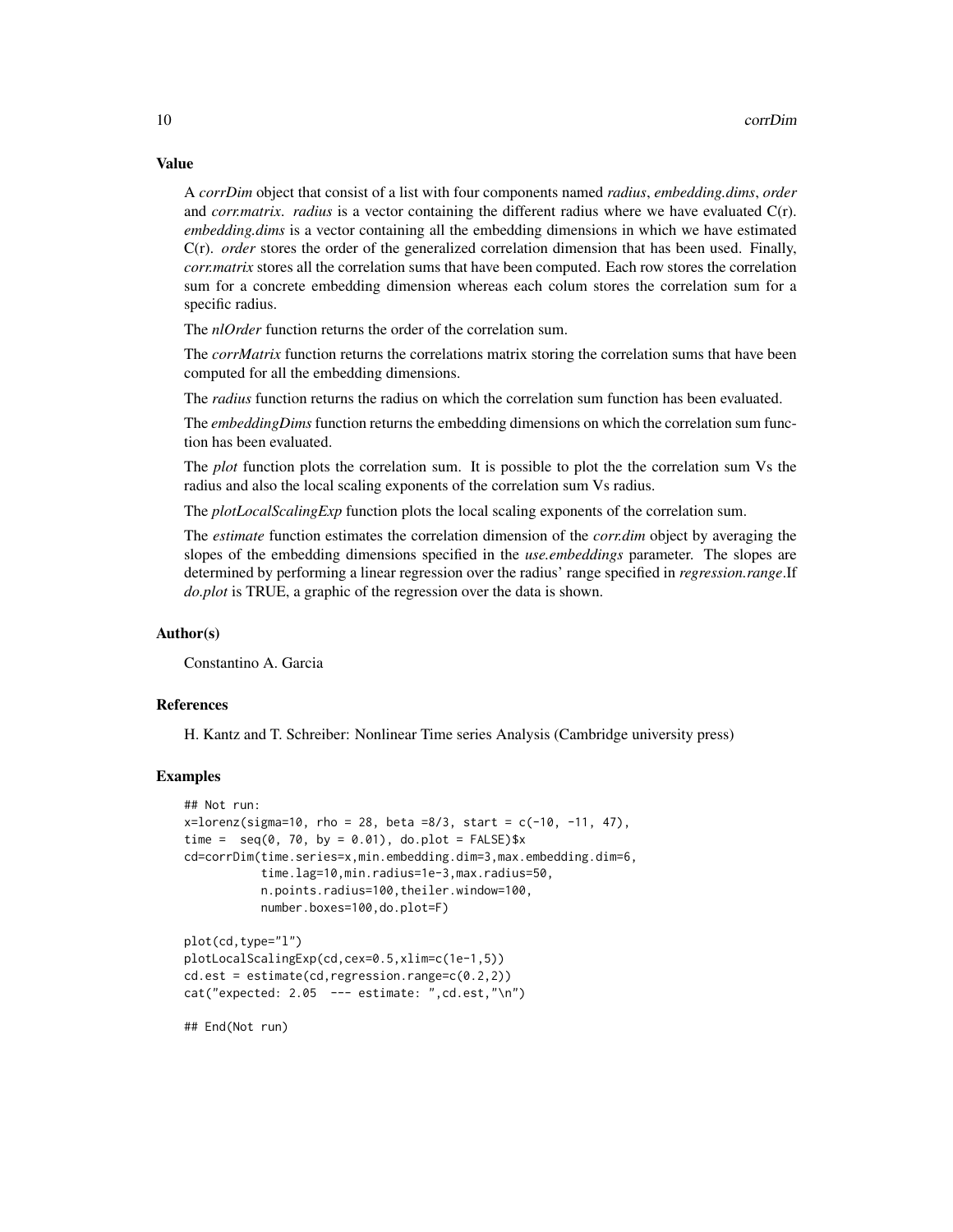<span id="page-10-0"></span>

# Description

Returns the correlation sums stored in the *corrDim* object

#### Usage

```
corrMatrix(x)
```
#### Arguments

x A *corrDim* object.

#### Value

The *corrMatrix* function returns the correlations matrix storing the correlation sums that have been computed for all the embedding dimensions.

# See Also

[corrDim](#page-5-1)

<span id="page-10-1"></span>dfa *Detrended Fluctuation Analysis*

# Description

Functions for performing Detrended Fluctuation Analysis (DFA), a widely used technique for detecting long range correlations in time series. These functions are able to estimate several scaling exponents from the time series being analyzed. These scaling exponents characterize short or longterm fluctuations, depending of the range used for regression (see details).

# Usage

```
dfa(
  time.series,
 window.size.range = c(10, 300),
  npoints = 20,do.plot = TRUE,
  ...
\lambda## S3 method for class 'dfa'
windowSizes(x)
```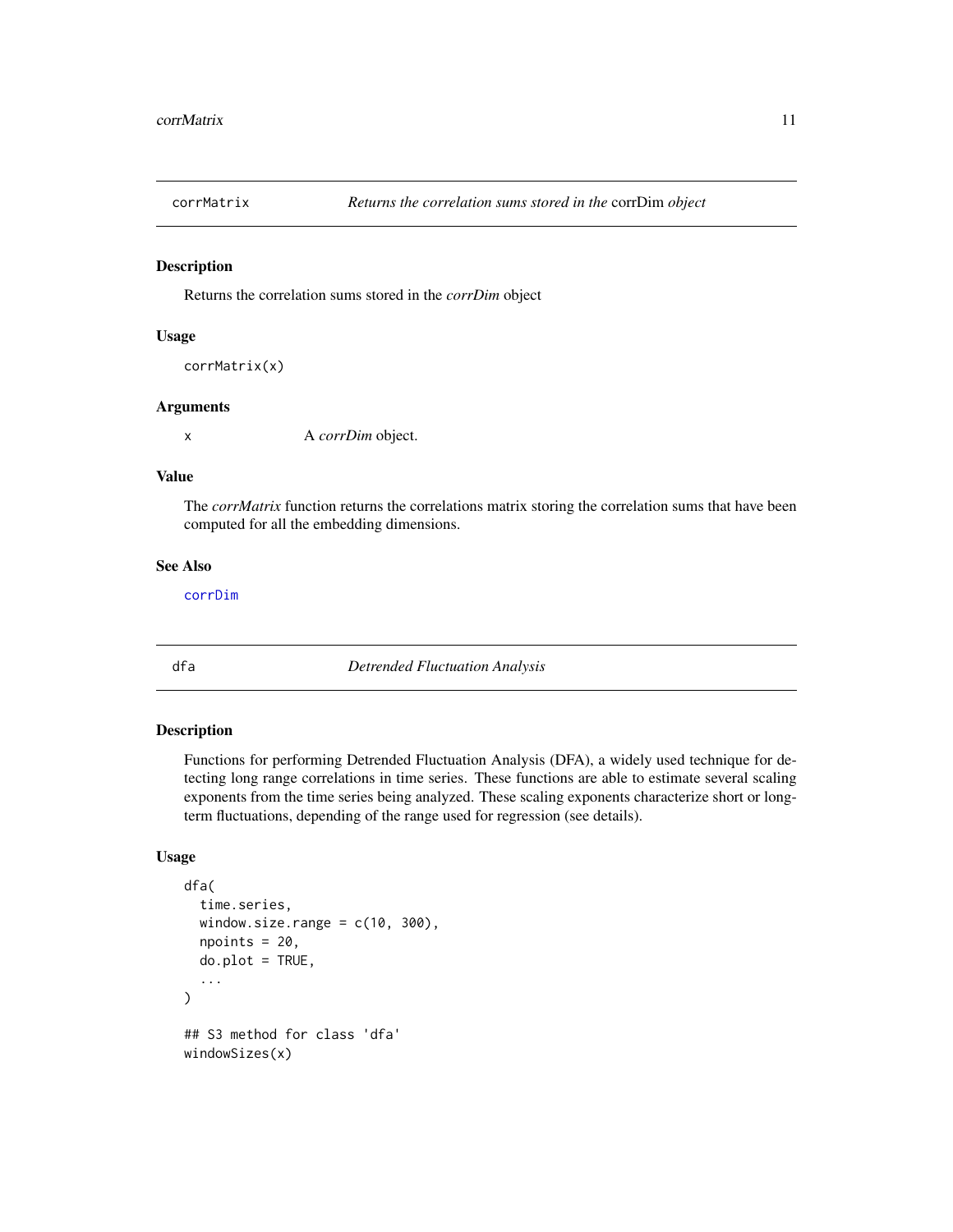```
## S3 method for class 'dfa'
fluctuationFunction(x)
## S3 method for class 'dfa'
plot(
 x,
 main = "Detrended Fluctuation Analysis",
 xlab = "Window size: t",
 ylab = "Fluctuation function: F(t)",
 log = "xy",...
)
## S3 method for class 'dfa'
estimate(
 x,
 regression.range = NULL,
 do.plot = FALSE,fit.col = 2,
 fit.lty = 1,
 fit.lwd = 1,
 add.legend = TRUE,
  ...
\mathcal{L}
```
# Arguments

| time.series       | The original time series to be analyzed.                                                                                                                                 |
|-------------------|--------------------------------------------------------------------------------------------------------------------------------------------------------------------------|
| window.size.range | Range of values for the windows size that will be used to estimate the fluctuation<br>function. Default: $c(10,300)$ .                                                   |
| npoints           | The number of different window sizes that will be used to estimate the Fluctua-<br>tion function in each zone.                                                           |
| do.plot           | logical value. If TRUE (default value), a plot of the Fluctuation function is<br>shown.                                                                                  |
| .                 | Additional graphical parameters.                                                                                                                                         |
| X                 | A <i>dfa</i> object.                                                                                                                                                     |
| main              | A title for the plot.                                                                                                                                                    |
| xlab              | A title for the x axis.                                                                                                                                                  |
| ylab              | A title for the y axis.                                                                                                                                                  |
| log               | A character string which contains "x" if the x axis is to be logarithmic, "y" if the<br>y axis is to be logarithmic and "xy" or "yx" if both axes are to be logarithmic. |
| regression.range  |                                                                                                                                                                          |

Vector with 2 components denoting the range where the function will perform linear regression.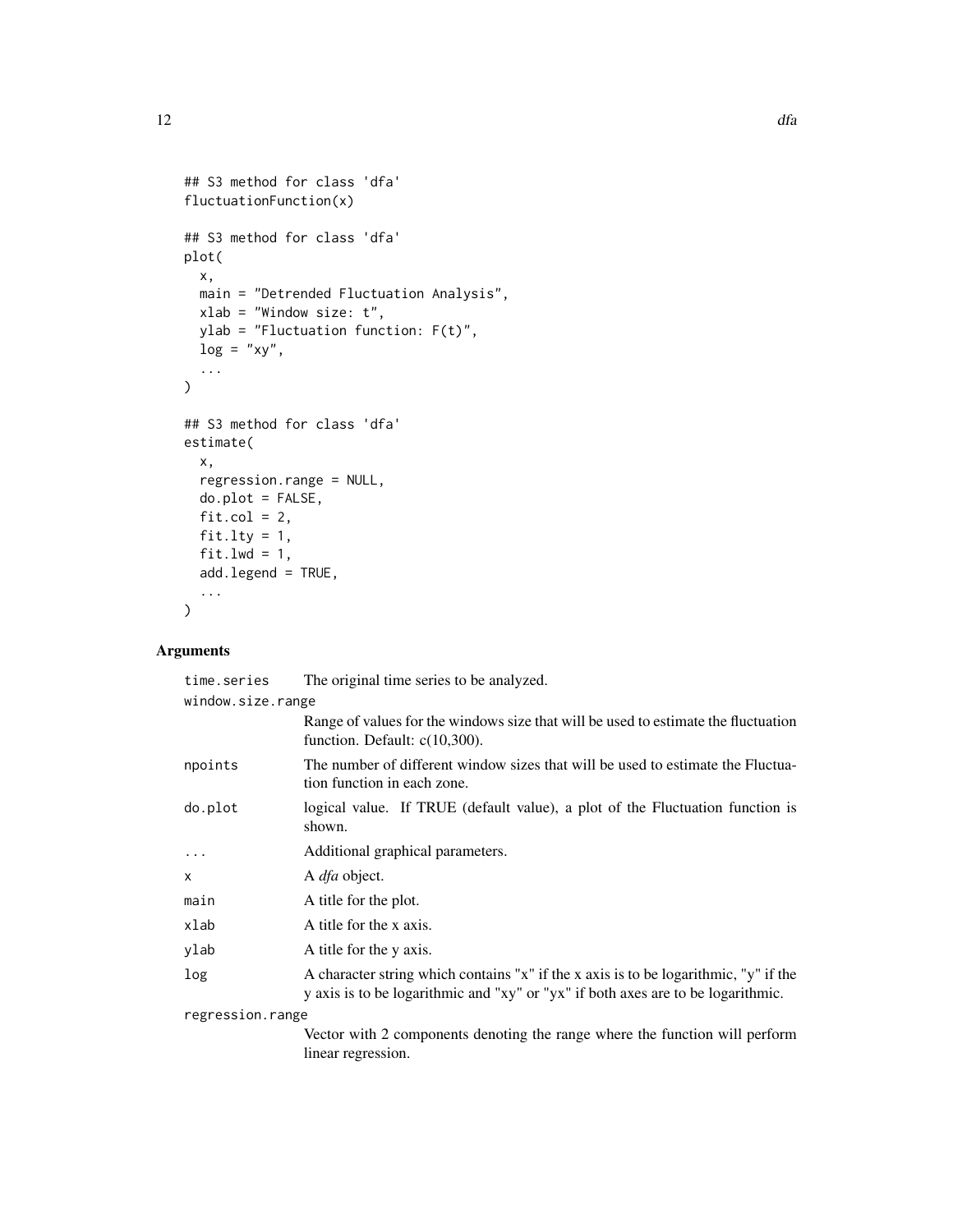| fit.col    | A colors to plot the regression line.                  |
|------------|--------------------------------------------------------|
| fit.ltv    | The type of line to plot the regression line.          |
| fit.lwd    | The width of the line for the regression line.         |
| add.legend | add a legend with the resulting estmation to the plot? |

# Details

The Detrended Fluctuation Analysis (DFA) has become a widely used technique for detecting long range correlations in time series. The DFA procedure may be summarized as follows:

- 1. Integrate the time series to be analyzed. The time series resulting from the integration will be referred to as the profile.
- 2. Divide the profile into N non-overlapping segments.
- 3. Calculate the local trend for each of the segments using least-square regression. Compute the total error for each ofi the segments.
- 4. Compute the average of the total error over all segments and take its root square. By repeating the previous steps for several segment sizes (let's denote it by t), we obtain the so-called Fluctuation function  $F(t)$ .
- 5. If the data presents long-range power law correlations:  $F(t) \sim t^{\alpha}$  and we may estimate using regression.
- 6. Usually, when plotting  $log(F(t))$  Vs  $log(t)$  we may distinguish two linear regions. By regressing them separately, we obtain two scaling exponents,  $\alpha_1$  (characterizing short-term fluctuations) and  $\alpha_2$  (characterizing long-term fluctuations).

Steps 1-4 are performed using the *dfa* function. In order to obtain a estimate of some scaling exponent, the user must use the *estimate* function specifying the regression range (window sizes used to detrend the series).

#### Value

#### A *dfa* object.

The *windowSizes* function returns the windows sizes used to detrend the time series.

The *fluctuationFunction* function returns the fluctuation function obtained in the DFA represented by the *dfa* object.

#### Author(s)

Constantino A. Garcia

#### References

Penzel, Thomas, et al. "Comparison of detrended fluctuation analysis and spectral analysis for heart rate variability in sleep and sleep apnea." Biomedical Engineering, IEEE Transactions on 50.10 (2003): 1143-1151.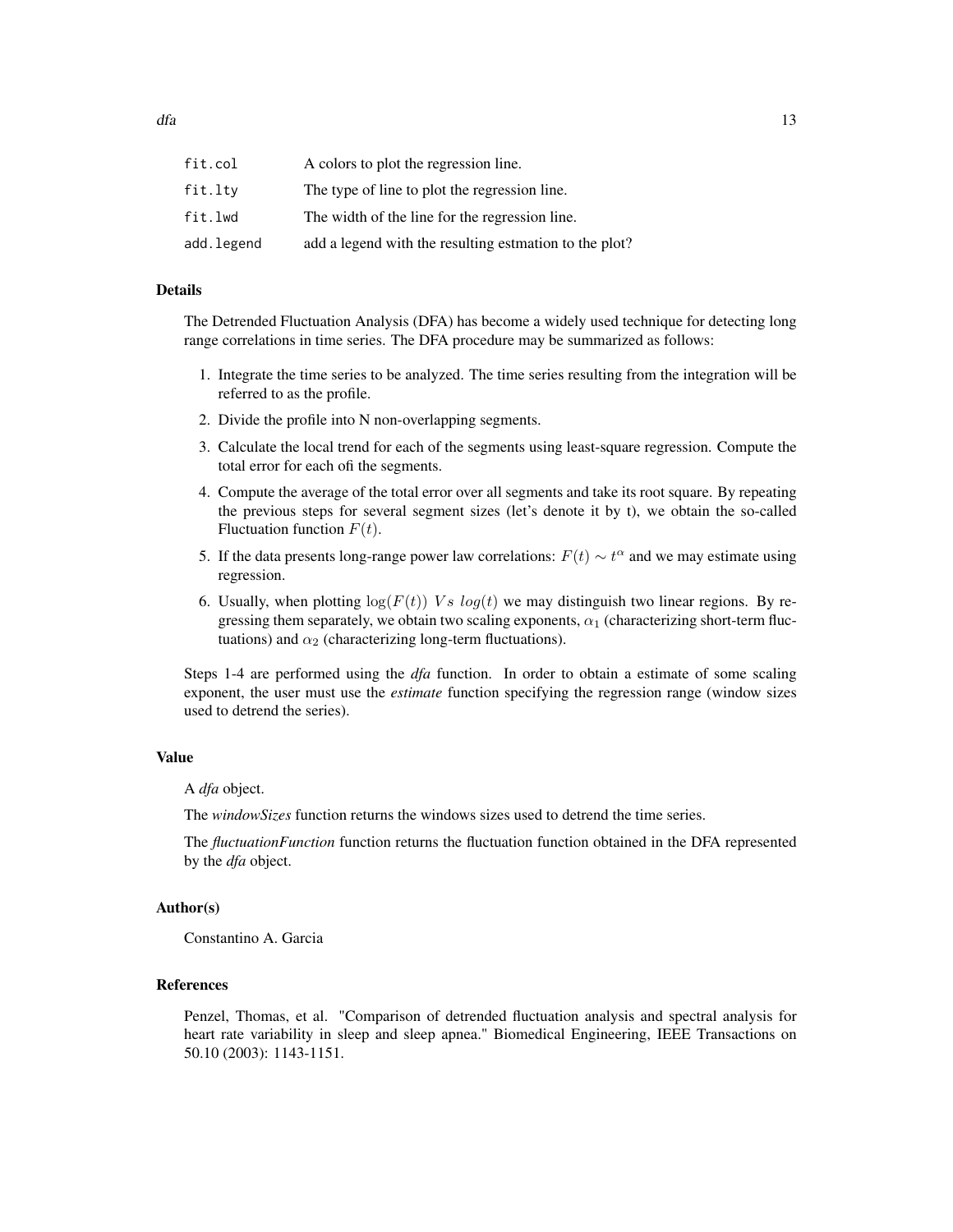# Examples

```
## Not run:
 white.noise = rnorm(5000)
dfa.analysis = dfa(time.series = white.noise, npoints = 10,
                 window.size.range=c(10,1000), do.plot=FALSE)
white.estimation = estimate(dfa.analysis,do.plot=TRUE)
cat("Theorical: 0.5---Estimated: ",white.estimation ,"\n")
library(fArma)
fgn = as.numeric(fArma::fgnSim(n = 2000, H = 0.75))
dfa.analysis = dfa(time.series = fgn, npoints = 30,
                   window.size.range=c(10,1000),
                   do.plot=FALSE)
fgn.estimation = estimate(dfa.analysis, do.plot = TRUE,
                          fit.col="blue",fit.lwd=2,fit.lty=2,
                          main="Fitting DFA to fGn")
cat("Theorical: 0.75---Estimated: ",fgn.estimation ,"\n")
fbm = as.numeric(fArma::fbmSim(n = 2000, H = 0.25))
dfa.analysis = dfa(time.series = fbm, npoints = 50,window.size.range=c(10,300),
                   do.plot=FALSE)
fbm.estimation = estimate(dfa.analysis,do.plot = TRUE,
                          add.legend=F, main="DFA of fBm")
cat("Theorical: 1.25 ---Estimated: ",fbm.estimation ,"\n")
```
## End(Not run)

divergence *Returns the rate of divergence of close trajectories needed for the maximum Lyapunov exponent estimation.*

#### Description

Returns the rate of divergence of close trajectories needed for the maximum Lyapunov exponent estimation.

# Usage

```
divergence(x)
```
#### Arguments

x A *maxLyapunov* object.

<span id="page-13-0"></span>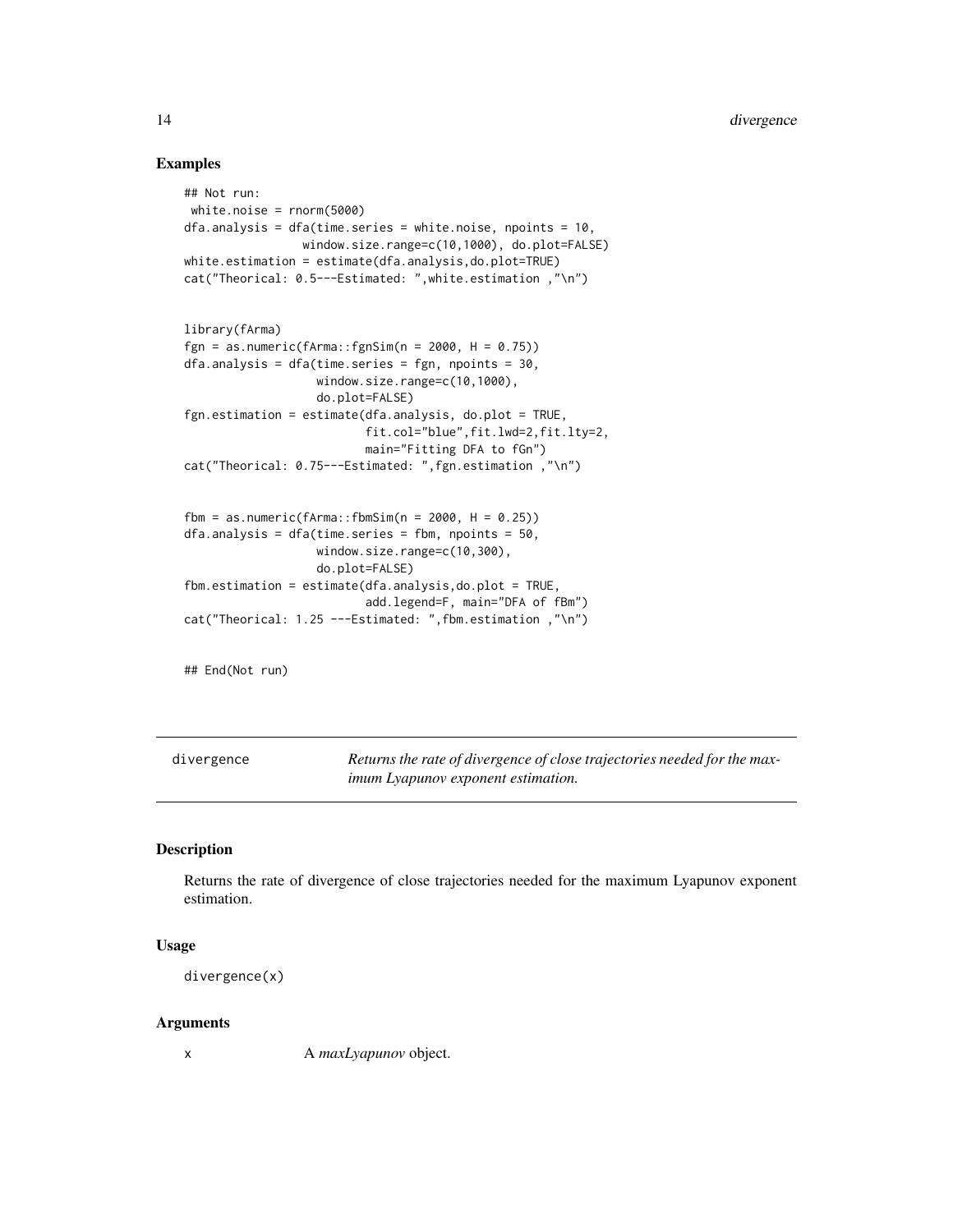#### <span id="page-14-0"></span>divTime 25 and 25 and 26 and 26 and 26 and 26 and 26 and 26 and 26 and 26 and 26 and 26 and 26 and 26 and 26 and 26 and 26 and 26 and 26 and 26 and 26 and 26 and 26 and 26 and 26 and 26 and 26 and 26 and 26 and 26 and 26 a

# Value

A numeric matrix representing the time in which the divergence of close trajectories was computed. Each row represents an embedding dimension whereas that each column represents an specific moment of time.

# See Also

[maxLyapunov](#page-35-1)

| divTime | Returns the time in which the divergence of close trajectories was com- |
|---------|-------------------------------------------------------------------------|
|         | puted in order to estimate the maximum Lyapunov exponent.               |

#### Description

Returns the time in which the divergence of close trajectories was computed in order to estimate the maximum Lyapunov exponent.

#### Usage

divTime(x)

# Arguments

x A *maxLyapunov* object.

# Value

A numeric vector representing the time in which the divergence of close trajectories was computed.

#### See Also

[maxLyapunov](#page-35-1)

embeddingDims *Get the embedding dimensions used for compute a chaotic invariant.*

#### Description

Get the embedding dimensions used for compute a chaotic invariant.

#### Usage

embeddingDims(x)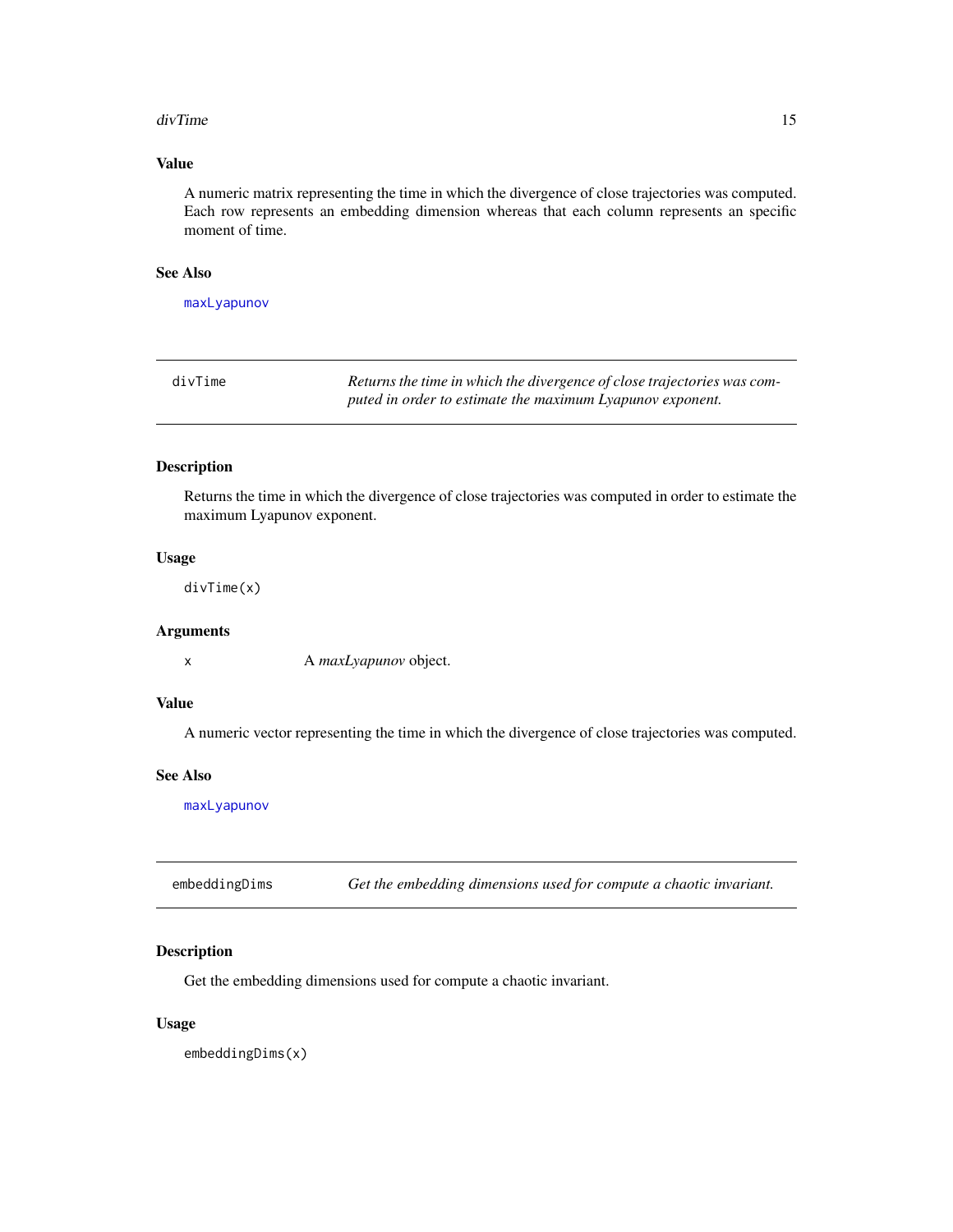#### <span id="page-15-0"></span>Arguments

x An object containing all the information needed for the estimate.

# Value

A numeric vector with the embedding dimensions used for compute a chaotic invariant.

#### Author(s)

Constantino A. Garcia

#### References

H. Kantz and T. Schreiber: Nonlinear Time series Analysis (Cambridge university press)

estimate *Estimate several chaotic invariants using linear regression*

# Description

Several chaotic invariants are estimated by using linear regression. This function provides a common interface for the estimate of all these parameters (see [corrDim](#page-5-1), [dfa](#page-10-1) and [maxLyapunov](#page-35-1) for examples).

#### Usage

estimate(x, regression.range, do.plot, ...)

# Arguments

| X                | An object containing all the information needed for the estimate.          |
|------------------|----------------------------------------------------------------------------|
| regression.range |                                                                            |
|                  | Range of values on the x-axis on which the regression is performed.        |
| do.plot          | Logical value. If TRUE (default value), a plot of the regression is shown. |
| .                | Additional parameters.                                                     |

# Value

An estimate of the proper chaotic invariant.

# Author(s)

Constantino A. Garcia

#### References

H. Kantz and T. Schreiber: Nonlinear Time series Analysis (Cambridge university press)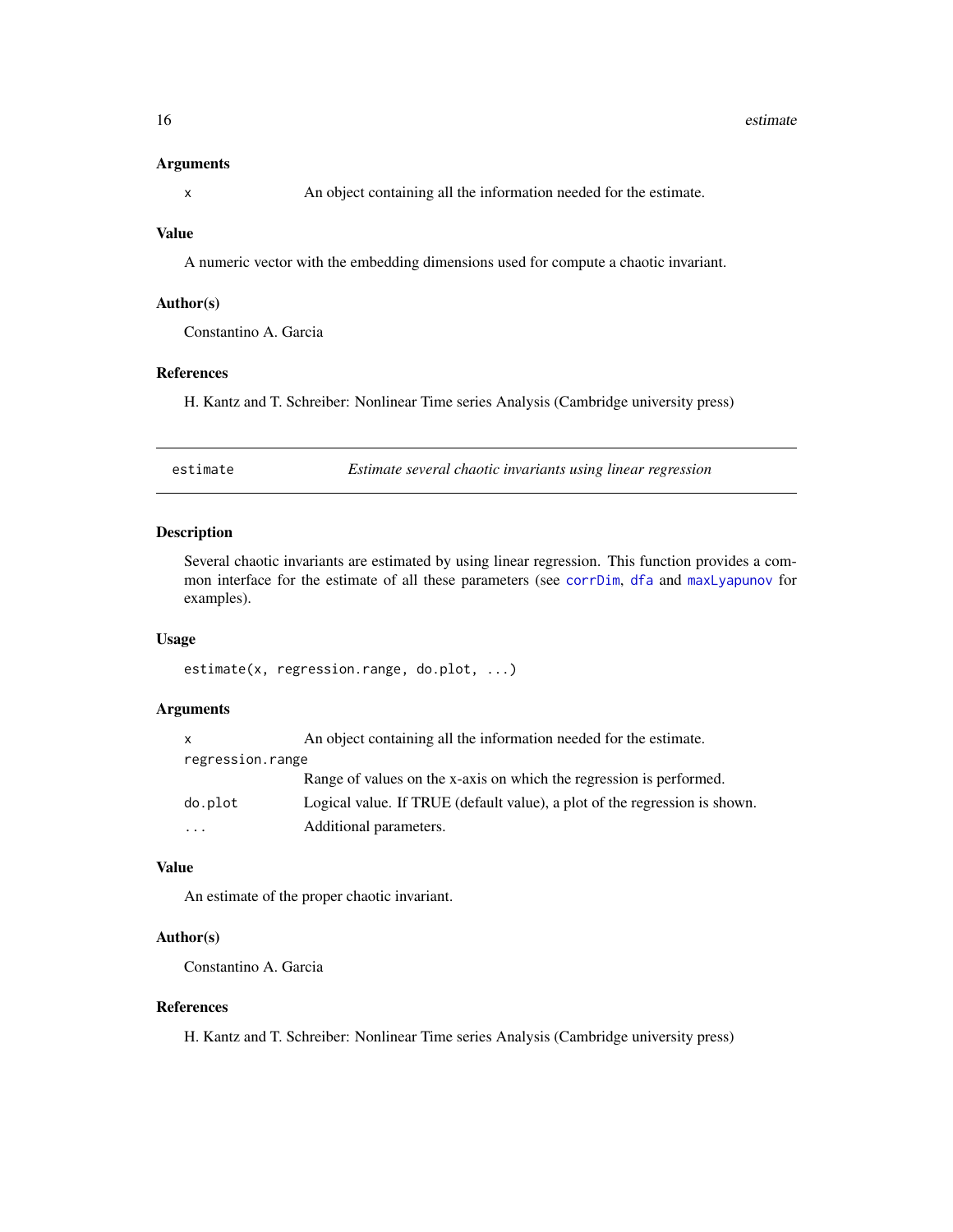<span id="page-16-0"></span>estimateEmbeddingDim *Estimate the embedding dimension*

# Description

This function determines the minimum embedding dimension from a scalar time series using the algorithm proposed by L. Cao (see references).

# Usage

```
estimateEmbeddingDim(
  time.series,
  number.points = length(time.series),
  time.lag = 1,
 max.embedding.dim = 15,
  threshold = 0.95,
 max.relative. change = 0.1,do.plot = TRUE,main = "Computing the embedding dimension",
 xlab = "dimension (d)",
 ylab = "E1(d) & E2(d)",
 ylim = NULL,
 xlim = NULL,std.noise
\lambda
```
# Arguments

| time.series         | The original time series.                                                                                                                                                                                                                                                                                  |
|---------------------|------------------------------------------------------------------------------------------------------------------------------------------------------------------------------------------------------------------------------------------------------------------------------------------------------------|
| number.points       | Number of points from the time series that will be used to estimate the embed-<br>ding dimension. By default, all the points in the time series are used.                                                                                                                                                  |
| time.lag            | Time lag used to build the Takens' vectors needed to estimate the embedding<br>dimension (see buildTakens). Default: 1.                                                                                                                                                                                    |
| max.embedding.dim   |                                                                                                                                                                                                                                                                                                            |
|                     | Maximum possible embedding dimension for the time series. Default: 15.                                                                                                                                                                                                                                     |
| threshold           | Numerical value between 0 and 1. The embedding dimension is estimated using<br>the $E1(d)$ function. $E1(d)$ stops changing when d is greater than or equal to<br>embedding dimension, staying close to 1. This value establishes a threshold for<br>considering that $E1(d)$ is close to 1. Default: 0.95 |
| max.relative.change |                                                                                                                                                                                                                                                                                                            |
|                     | Maximum relative change in $E1(d)$ with respect to $E1(d-1)$ in order to consider<br>that the E1 function has been stabilized and it will stop changing. Default: 0.01.                                                                                                                                    |
| do.plot             | Logical value. If TRUE (default value), a plot of $E1(d)$ and $E2(d)$ is shown.                                                                                                                                                                                                                            |
| main                | Title for the plot.                                                                                                                                                                                                                                                                                        |
| xlab                | Title for the x axis.                                                                                                                                                                                                                                                                                      |
|                     |                                                                                                                                                                                                                                                                                                            |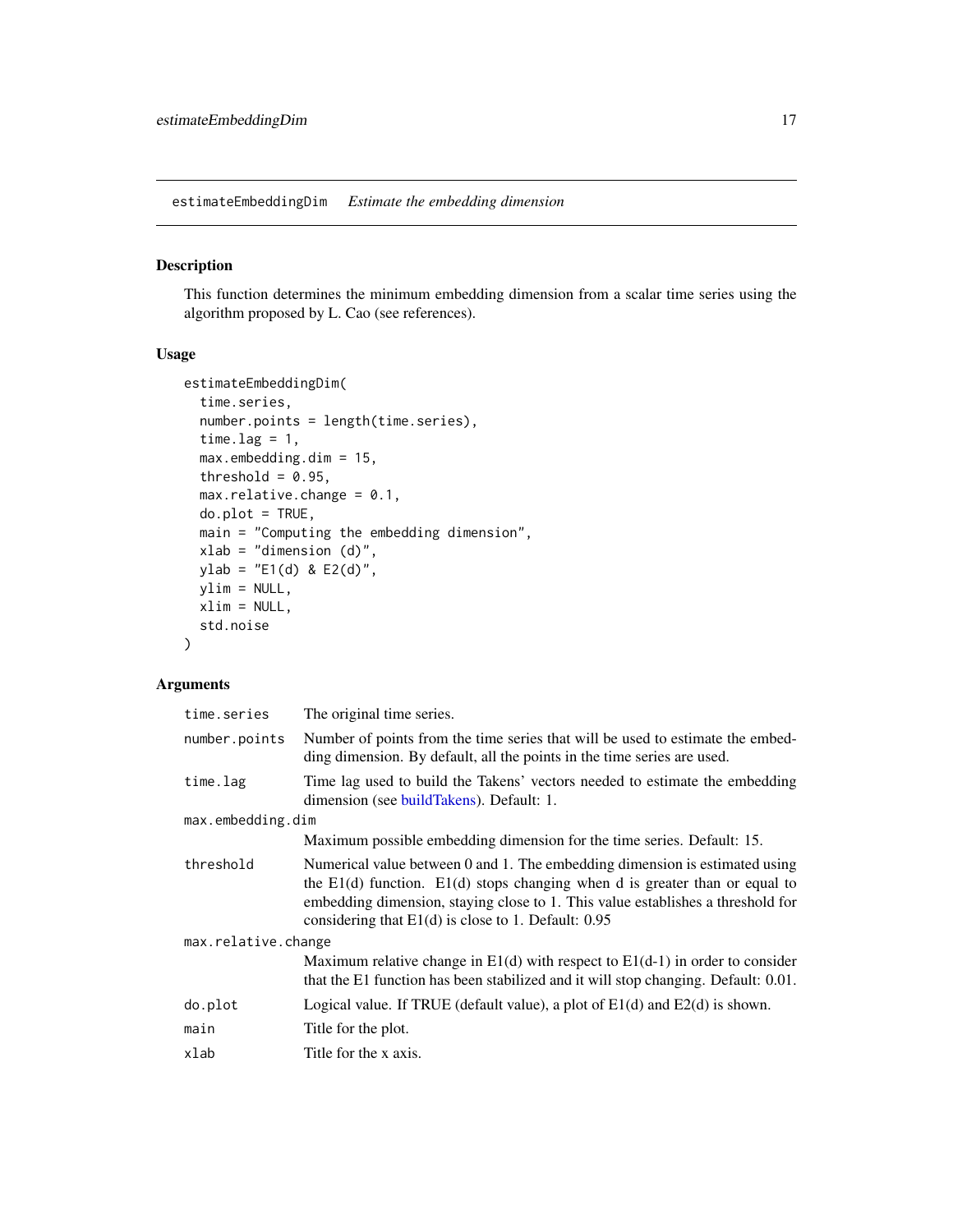| ylab      | Title for the y axis.                                                                                                                                                                                                                                                                                                                                            |
|-----------|------------------------------------------------------------------------------------------------------------------------------------------------------------------------------------------------------------------------------------------------------------------------------------------------------------------------------------------------------------------|
| vlim      | numeric vectors of length 2, giving the y coordinates range.                                                                                                                                                                                                                                                                                                     |
| xlim      | numeric vectors of length 2, giving the x coordinates range.                                                                                                                                                                                                                                                                                                     |
| std.noise | numeric value that permits to add a small amount of noise to the original series<br>to avoid the appearance of false neighbours due to discretizacion errors. This<br>also prevents the method to fail with periodic signals (in which neighbours at a<br>distance of 0 appear). By default, a small amount of noise is always added. Use<br>0 not to add noise. |

#### Details

The Cao's algorithm uses 2 functions in order to estimate the embedding dimension from a time series: the E1(d) and the E2(d) functions, where d denotes the dimension.

E1(d) stops changing when d is greater than or equal to the embedding dimension, staying close to 1. On the other hand, E2(d) is used to distinguish deterministic signals from stochastic signals. For deterministic signals, there exist some d such that  $E2(d)$ !=1. For stochastic signals,  $E2(d)$  is approximately 1 for all the values.

This function uses the Arya and Mount's C++ ANN library for nearest neighbour search (For more information on the ANN library please visit <http://www.cs.umd.edu/~mount/ANN/>). The R wrapper is a modified version of the RANN package code by Samuel E. Kemp and Gregory Jefferis.

If no suitable embedding dimension can be found within the provided range, the function will return NA.

# Note

In the current version of the package, the automatic detection of stochastic signals has not been implemented yet.

# Author(s)

Constantino A. Garcia

#### References

Cao, L. Practical method for determining the minimum embedding dimension of a scalar time series. Physica D: Nonlinear Phenomena, 110,1, pp. 43-50 (1997).

Arya S. and Mount D. M. (1993), Approximate nearest neighbor searching, Proc. 4th Ann. ACM-SIAM Symposium on Discrete Algorithms (SODA'93), 271-280.

Arya S., Mount D. M., Netanyahu N. S., Silverman R. and Wu A. Y (1998), An optimal algorithm for approximate nearest neighbor searching, Journal of the ACM, 45, 891-923.

#### Examples

```
## Not run:
h = henon(do.plot=FALSE)
dimension = estimateEmbeddingDim(h$x, time.lag=1, max.embedding.dim=6,
             threshold=0.9, do.plot=TRUE)
```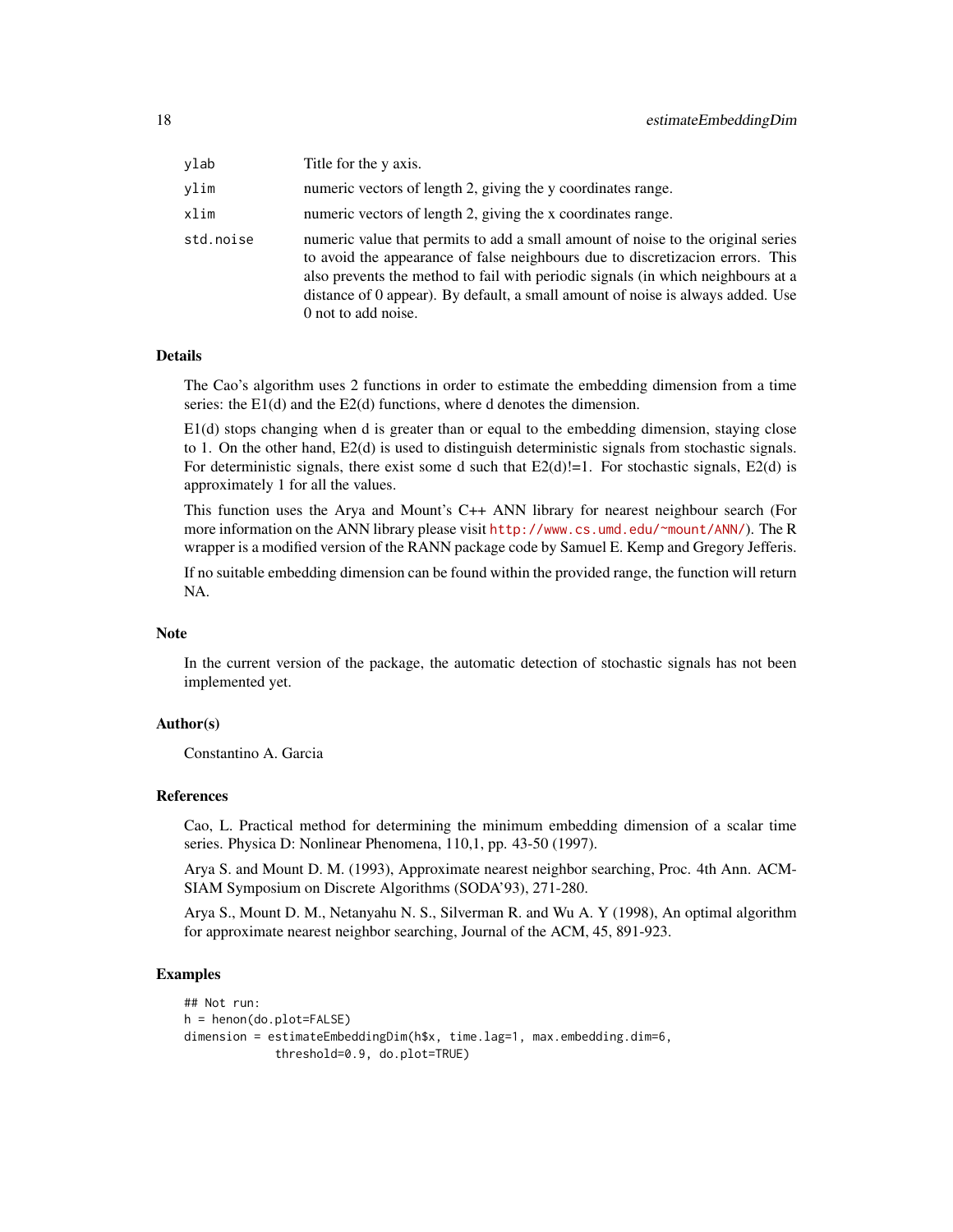<span id="page-18-0"></span>## End(Not run)

FFTsurrogate *Generate surrogate data using the Fourier transform*

#### Description

Generates surrogate samples from the original time series.

#### Usage

```
FFTsurrogate(time.series, n.samples = 1)
```
#### Arguments

| time.series | The original time series from which the surrogate data is generated. |
|-------------|----------------------------------------------------------------------|
| n.samples   | The number of surrogate data sets to generate,                       |

#### Details

This function uses the phase randomization procedure for generating the surrogated data. This algorithm generates surrogate data with the same mean and autocorrelation function (and thus, the same power spectrum because of the Wiener-Khinchin theorem) as the original time series.

The phase randomization algorithm is often used when the null hypothesis being tested consist on the assumption that the time.series data comes from a stationary linear stochastic process with Gaussian inputs. The phase randomization preserves the Gaussian distribution.

# Value

A matrix containing the generated surrogate data (one time series per row).

#### Author(s)

Constantino A. Garcia

#### References

H. Kantz and T. Schreiber: Nonlinear Time series Analysis (Cambridge university press)

#### Examples

```
## Not run:
# generate 20 surrogate sets using as original time series
# an arma(1,1) simulation
time.series = arima.sim(list(order = c(1, 0, 1), ar = 0.6, ma = 0.5), n = 200)
surrogate = FFTsurrogate(time.series, 20)
```
## End(Not run)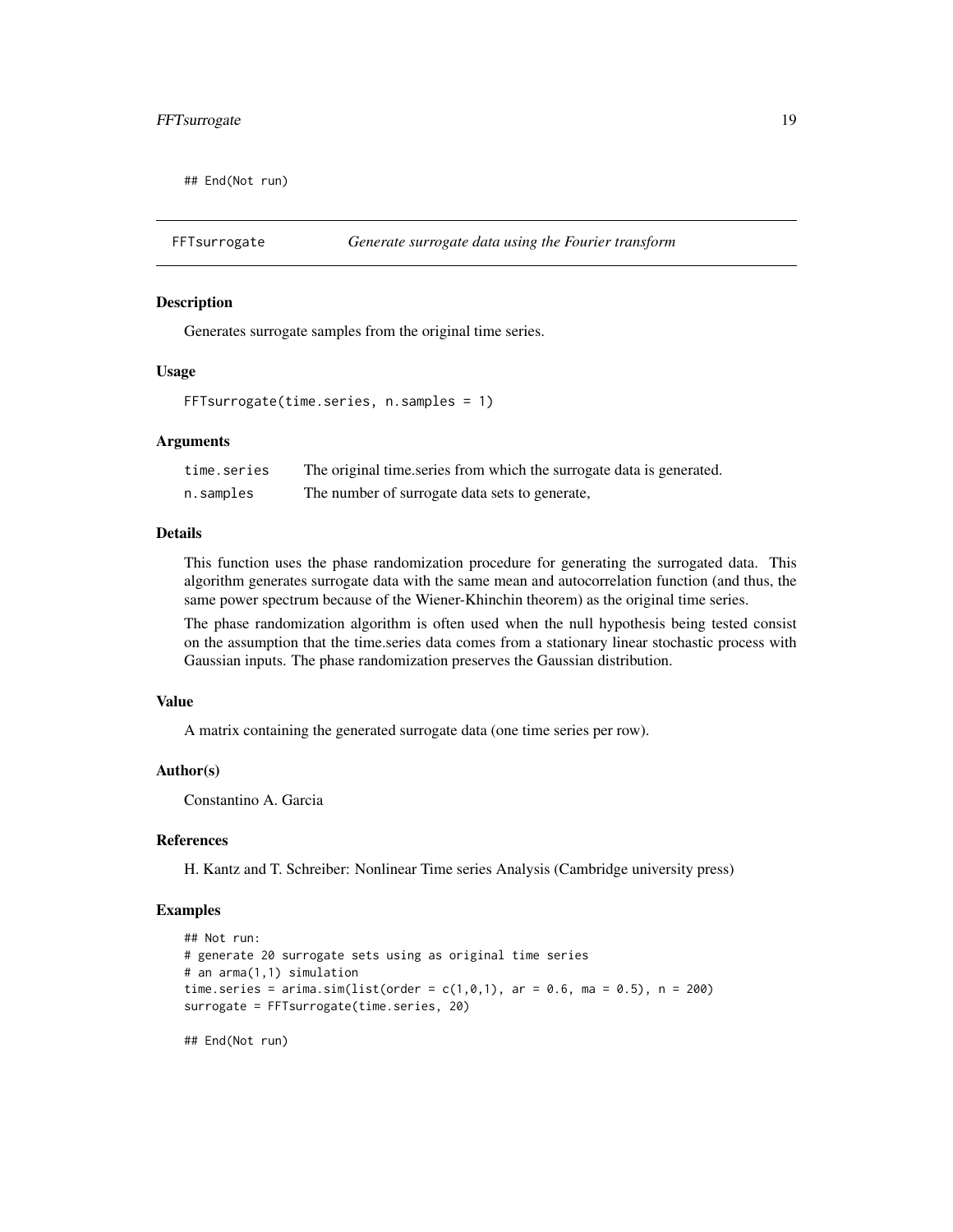<span id="page-19-0"></span>findAllNeighbours *neighbour search*

#### Description

This function finds all the neighbours of all the vectors from Takens' vector array. The neighbours are found using a box assisted algorithm that creates a wrapped grid of a given number of boxes per dimension.

# Usage

```
findAllNeighbours(takens, radius, number.boxes = NULL)
```
#### Arguments

| takens       | The matrix containing all the Takens' vectors (see buildTakens).                                                                                                                                                   |
|--------------|--------------------------------------------------------------------------------------------------------------------------------------------------------------------------------------------------------------------|
| radius       | Distance in which the algorithm will search for neighbours.                                                                                                                                                        |
| number.boxes | Integer denoting the number of boxes per dimension that will be used to con-<br>struct a wrapped grid (see Schreiber). If the user does not specify a number of<br>boxes, this function estimates a proper number. |

#### Value

A list in which the n-th position contains another list with all the neighbours of the n-th Takens' vector. If the list is empty, that means that there is no neighbour of the n-th Takens' vector in the given radius.

#### Author(s)

Constantino A. Garcia

# References

Schreiber, T. Efficient neighbor searching in nonlinear time series analysis. Int. J. Bifurcation and Chaos, 5, p. 349, (1995).

#### See Also

[neighbourSearch](#page-42-1).

#### Examples

```
## Not run:
# Find all the neighbours Takens' vectors build from the Henon time
# series. The size of the neighbourhood is set to 0.1.
h=henon(start = c(0.63954883, 0.04772637), do.plot = FALSE)
takens = buildTakens(h$x,embedding.dim=2,time.lag=1)
neighbours=findAllNeighbours(takens,0.1)
```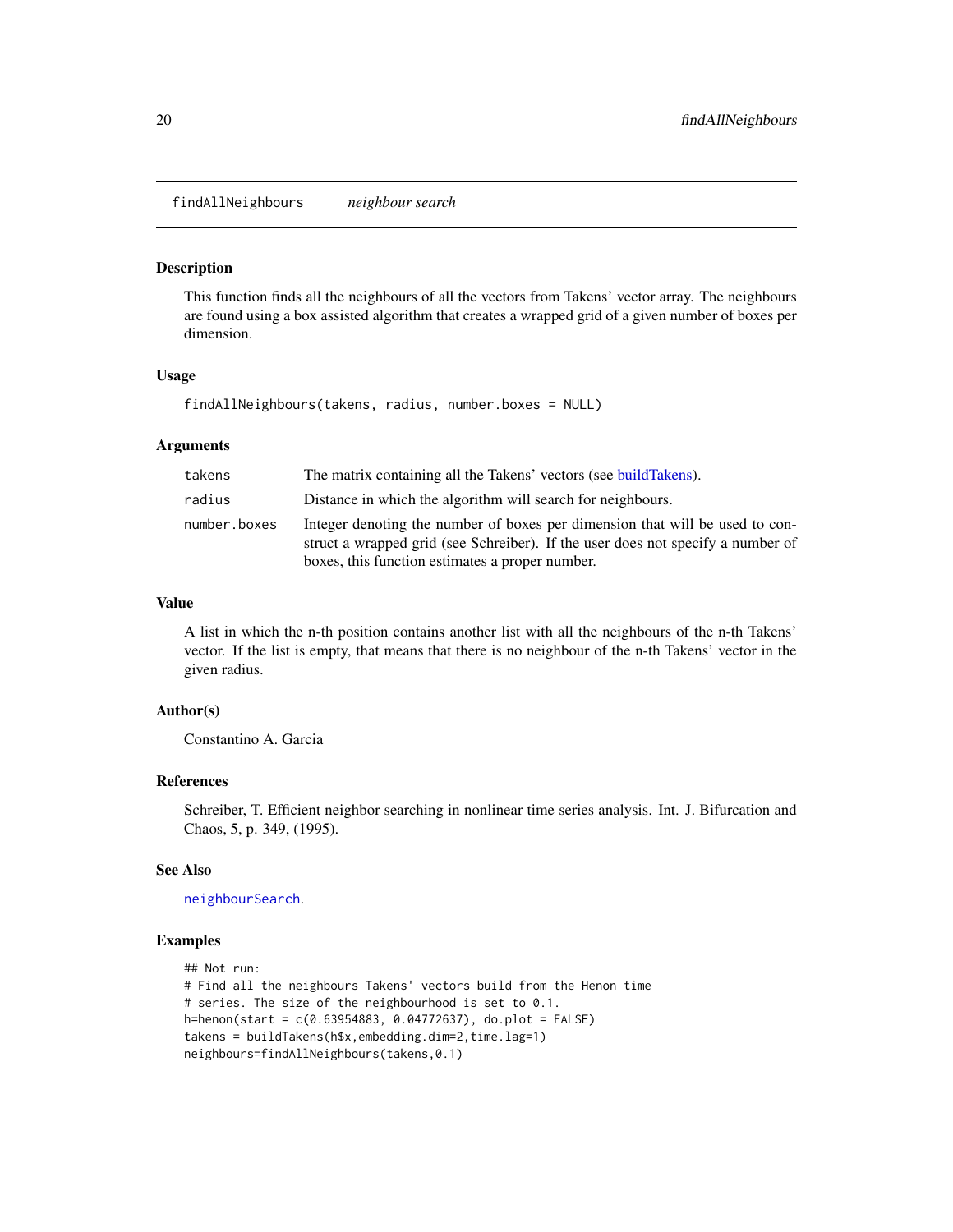#### <span id="page-20-0"></span>fixedMass 21

## End(Not run)

fixedMass *fixed mass* Description fixed mass Usage fixedMass(x) Arguments x A *infDim* object.

## Value

A numeric vector representing the fixed mass vector used in the information dimension algorithm represented by the *infDim* object.

# See Also

# [infDim](#page-26-1)

fluctuationFunction *Returns the fluctuation function obtained in a DFA and represented by a* dfa *object.*

# Description

Returns the fluctuation function obtained in a DFA and represented by a *dfa* object.

# Usage

```
fluctuationFunction(x)
```
# Arguments

x A *dfa* object.

# Value

The *fluctuationFunction* function returns the fluctuation function used obtained in the DFA.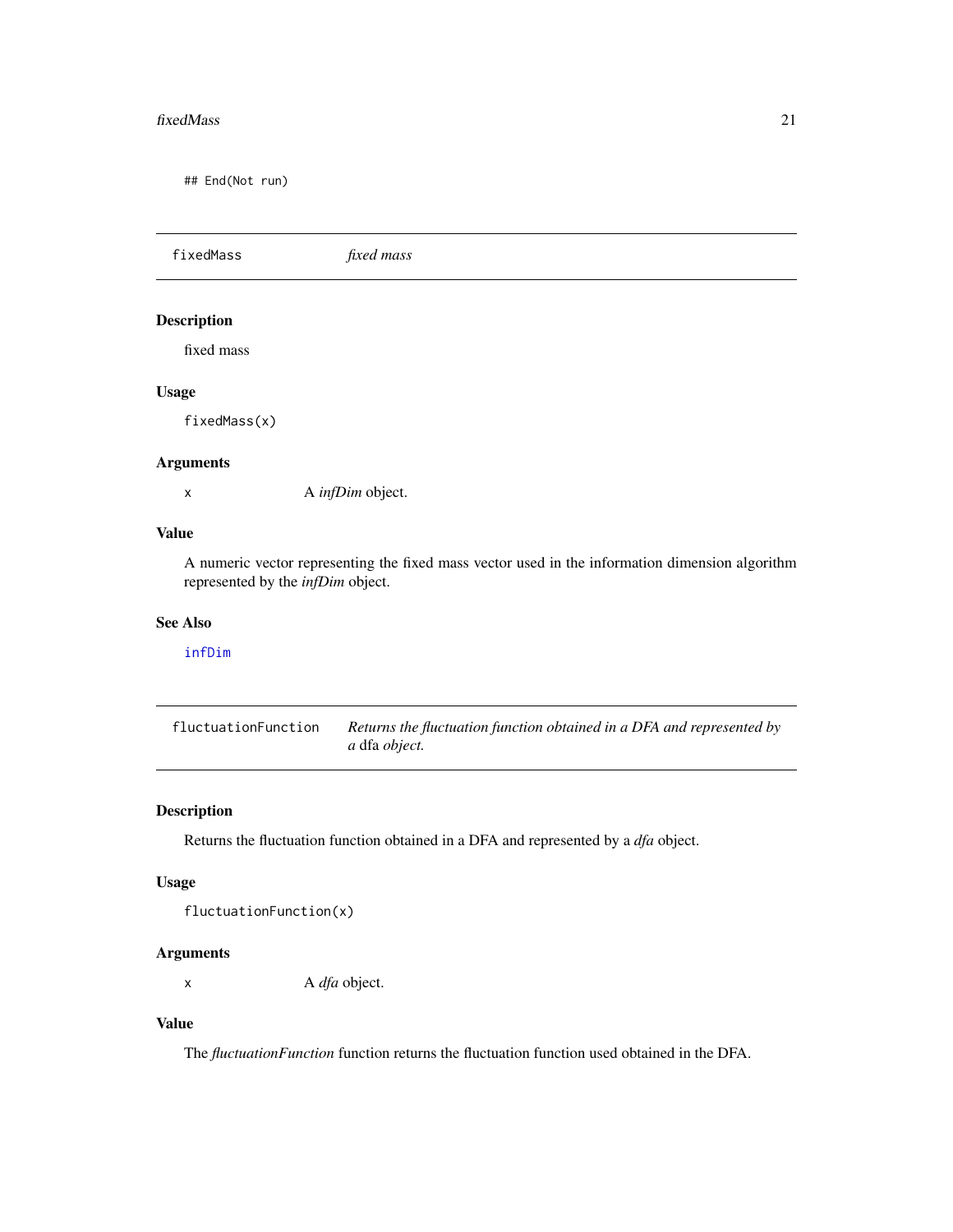# <span id="page-21-0"></span>See Also

[dfa](#page-10-1)

<span id="page-21-1"></span>gaussMap *Gauss map*

# Description

Generates a 1-dimensional time series using the Gauss map

# Usage

```
gaussMap(
  a = 4.9,
  b = -0.58,
  start = runif(1, min = -0.5, max = 0.5),
  n.\text{sample} = 5000,n.transient = 500,
  do.plot = deprecated()\mathcal{E}
```
## Arguments

| a           | The <i>a</i> parameter. Default: 4.9                                                                                                                                        |
|-------------|-----------------------------------------------------------------------------------------------------------------------------------------------------------------------------|
| $\mathbf b$ | The <i>b</i> parameter. Default: -0.58                                                                                                                                      |
| start       | A numeric value indicating the starting value for the time series. If the starting<br>point is not specified, it is generated randomly.                                     |
| n.sample    | Length of the generated time series. Default: 5000 samples.                                                                                                                 |
| n.transient | Number of transient samples that will be discarded. Default: 500 samples.                                                                                                   |
| do.plot     | Logical value. If TRUE, a plot of the generated Gauss system is shown. Before<br>version 0.2.11, default value was TRUE; versions 0.2.11 and later use FALSE<br>as default. |

# Details

The Gauss map is defined as follows:

$$
x_{n+1} = \exp(-a \cdot (x_n)^2) + b
$$

The default selection for both *a* and *b* parameters is known to produce a deterministic chaotic time series.

# Value

A vector containing the values of the time series that has been generated.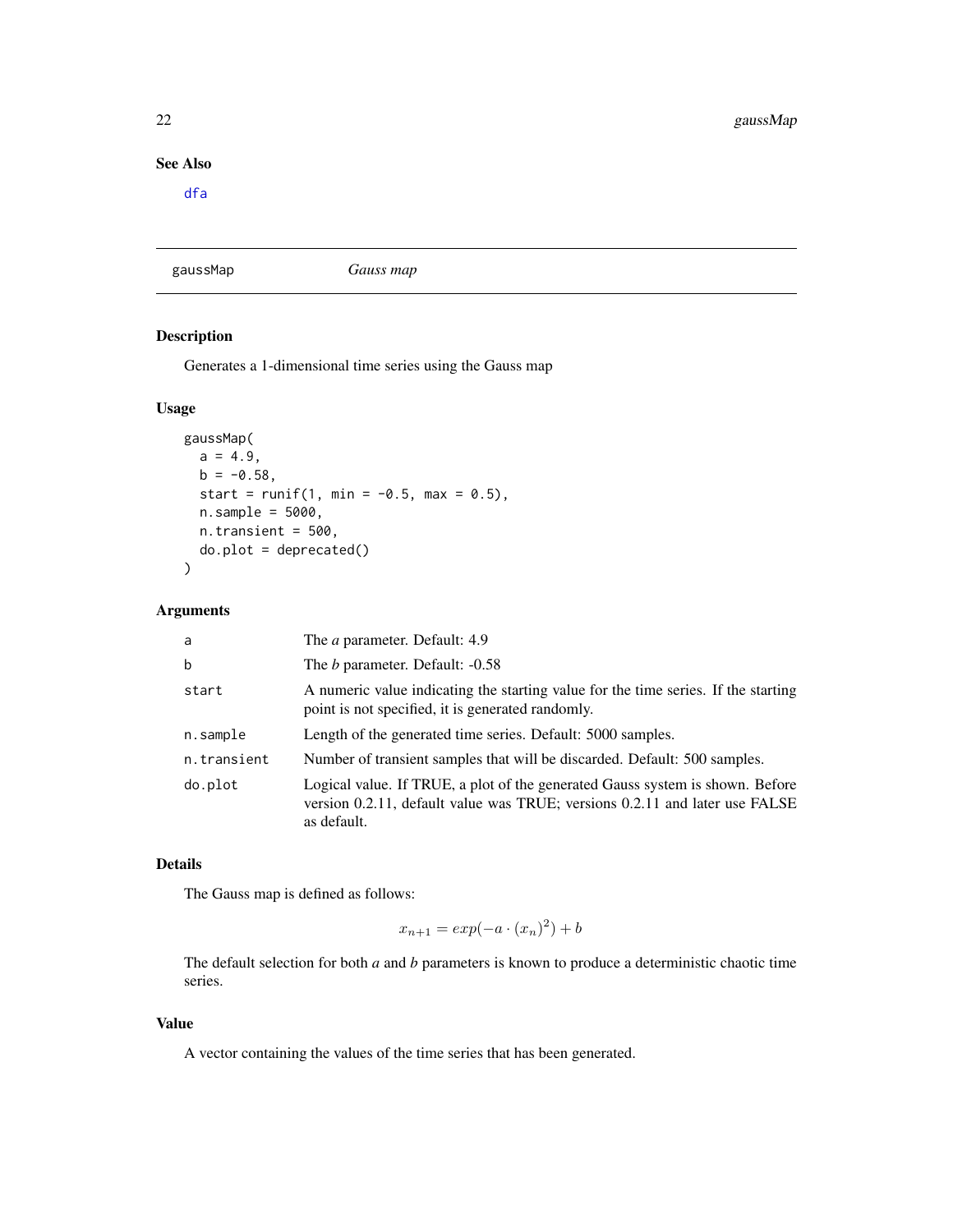# <span id="page-22-0"></span>getContourLines 23

# Note

Some initial values may lead to an unstable system that will tend to infinity.

# Author(s)

Constantino A. Garcia

# References

Chaos and nonlinear dynamics: an introduction for scientists and engineers, by Robert C. Hilborn, 2nd Ed., Oxford, Univ. Press, New York, 2004.

# See Also

[henon](#page-23-1)[,logisticMap](#page-32-1)[,lorenz,](#page-34-1)[rossler,](#page-51-1)[ikedaMap,](#page-24-1)[cliffordMap](#page-3-1)[,sinaiMap](#page-58-1)

getContourLines *Obtain the contour lines of the space time plot.*

# Description

Obtain the contour lines of the space time plot.

#### Usage

```
getContourLines(x)
```
#### Arguments

x A *spaceTimePlot* object.

# See Also

[spaceTimePlot](#page-60-1)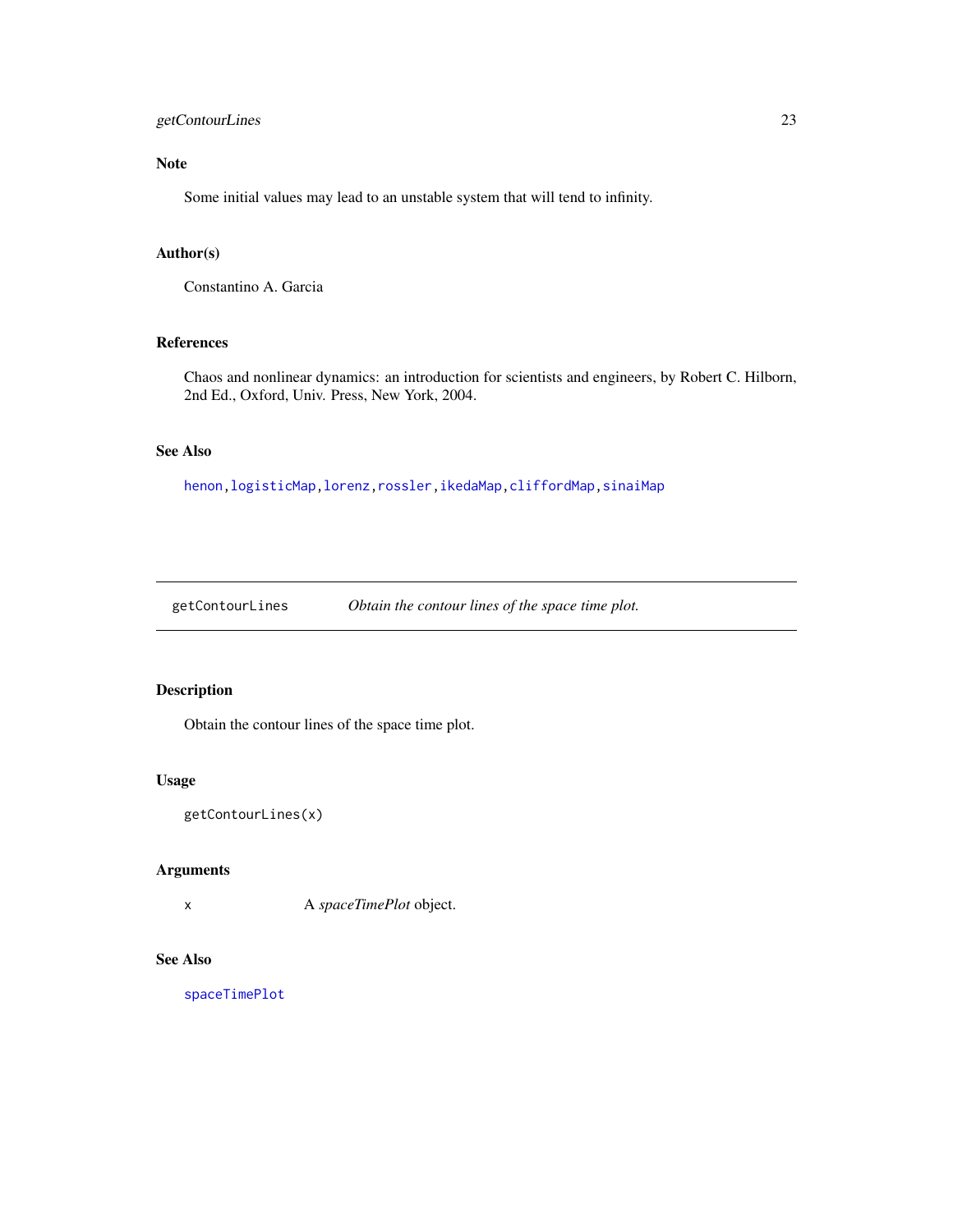<span id="page-23-1"></span><span id="page-23-0"></span>

# Description

Generates a 2-dimensional time series using the Henon map.

# Usage

```
henon(
  start = runif(min = -0.5, max = 0.5, n = 2),
  a = 1.4,b = 0.3,
  n.sample = 5000,
  n.transient = 500,
  do.plot = deprecated()\mathcal{L}
```
# Arguments

| start       | A 2-dimensional vector indicating the starting values for the x and y Henon<br>coordinates. If the starting point is not specified, it is generated randomly.               |
|-------------|-----------------------------------------------------------------------------------------------------------------------------------------------------------------------------|
| a           | The <i>a</i> parameter. Default: 1.4.                                                                                                                                       |
| $\mathbf b$ | The <i>b</i> parameter. Default: 0.3.                                                                                                                                       |
| n.sample    | Length of the generated time series. Default: 5000 samples.                                                                                                                 |
| n.transient | Number of transient samples that will be discarded. Default: 500 samples.                                                                                                   |
| do.plot     | Logical value. If TRUE, a plot of the generated Henon system is shown. Before<br>version 0.2.11, default value was TRUE; versions 0.2.11 and later use FALSE<br>as default. |

#### Details

The Henon map is defined as follows:

$$
x_n = 1 - a \cdot x_{n-1}^2 + y_{n-1}
$$

$$
y_n = b \cdot x_{n-1}
$$

The default selection for both *a* and *b* parameters  $(a=1.4$  and  $b=0.3)$  is known to produce a deterministic chaotic time series.

# Value

A list with two vectors named *x* and *y* containing the x-components and the y-components of the Henon map, respectively.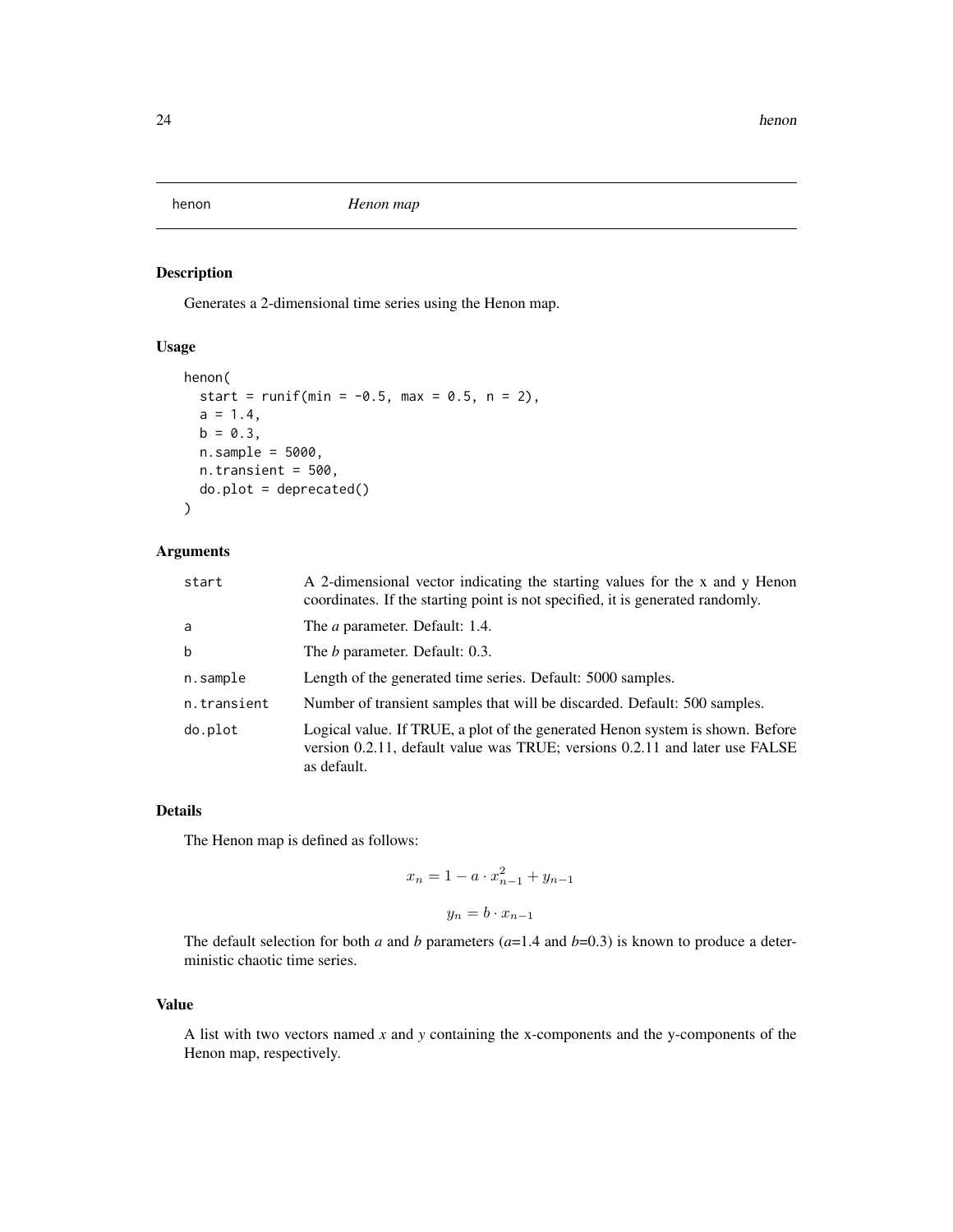#### <span id="page-24-0"></span>ikedaMap 25

# Note

Some initial values may lead to an unstable system that will tend to infinity.

# Author(s)

Constantino A. Garcia

# References

Strogatz, S.: Nonlinear dynamics and chaos: with applications to physics, biology, chemistry and engineering (Studies in Nonlinearity)

# See Also

[logisticMap](#page-32-1)[,lorenz](#page-34-1)[,rossler,](#page-51-1)[ikedaMap,](#page-24-1)[cliffordMap](#page-3-1)[,sinaiMap](#page-58-1)[,gaussMap](#page-21-1)

# Examples

```
## Not run:
henon.map=henon(n.sample = 1000, n.transient=10,do.plot=TRUE,
              start=c(-0.006423277,-0.473545134))
# accessing the x coordinate and plotting it
plot(ts(henon.map$x))
```
## End(Not run)

<span id="page-24-1"></span>ikedaMap *Ikeda map*

# Description

Generates a time series using the Ikeda map

# Usage

```
ikedaMap(
 a = 0.85,
 b = 0.9,
 cc = 7.7,
 k = 0.4,
 start = runif(2),
 n.sample = 5000,
 n.transient = 500,
 do.plot = deprecated()
)
```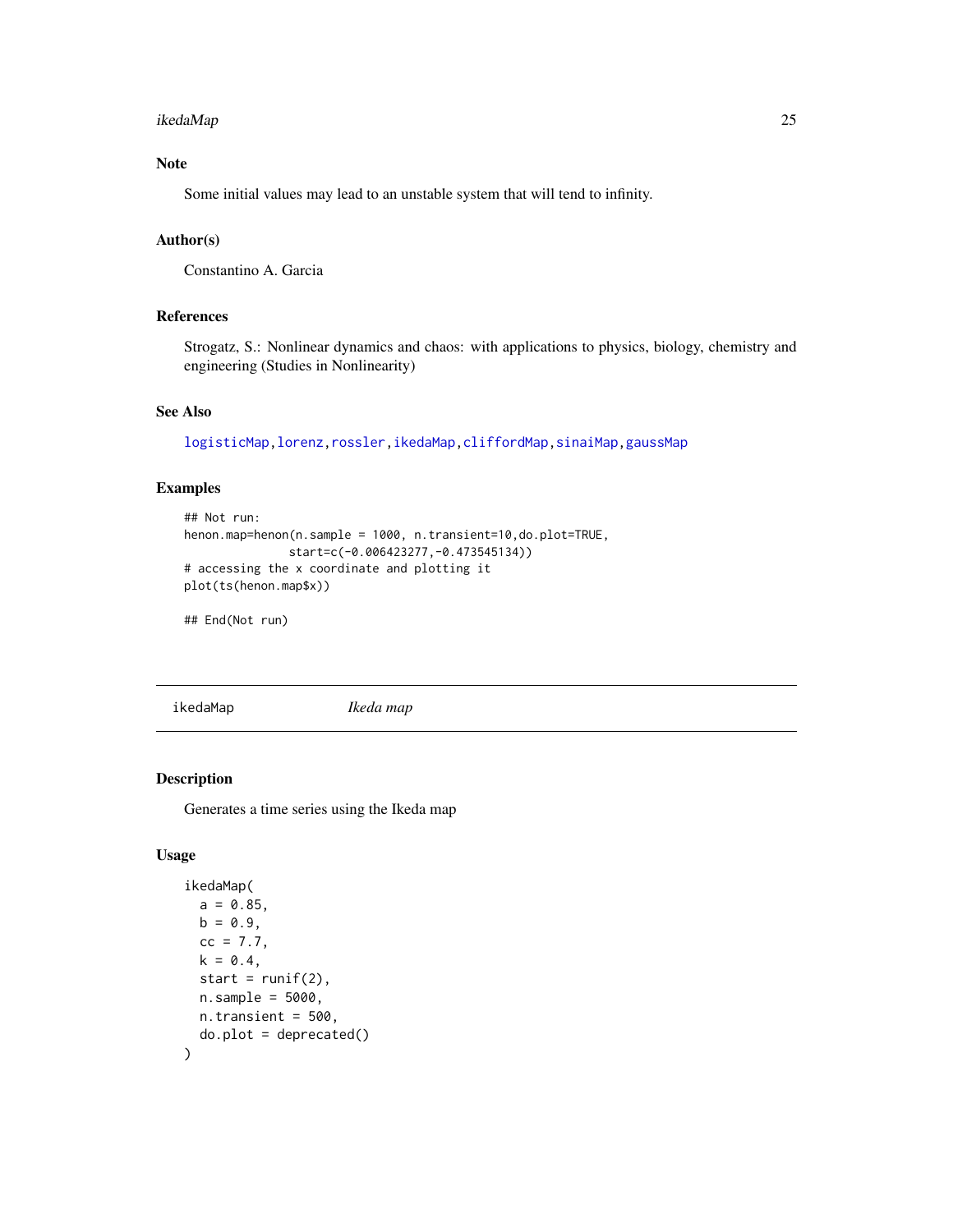# Arguments

| a           | The <i>a</i> parameter. Default: 0.85.                                                                                                                                      |
|-------------|-----------------------------------------------------------------------------------------------------------------------------------------------------------------------------|
| b           | The <i>b</i> parameter. Default: 0.9.                                                                                                                                       |
| cс          | The c parameter. Default: 7.7.                                                                                                                                              |
| k           | The <i>k</i> parameter. Default: 0.4.                                                                                                                                       |
| start       | a 2-dimensional numeric vector indicating the starting value for the time series.<br>If the starting point is not specified, it is generated randomly.                      |
| n.sample    | Length of the generated time series. Default: 5000 samples.                                                                                                                 |
| n.transient | Number of transient samples that will be discarded. Default: 500 samples.                                                                                                   |
| do.plot     | Logical value. If TRUE, a plot of the generated ikeda system is shown. Before<br>version 0.2.11, default value was TRUE; versions 0.2.11 and later use FALSE<br>as default. |

## Details

The Ikeda map is defined as follows:

$$
z_{n+1} = a + b \cdot z_n \cdot \exp(ik - \frac{ic}{(1+|z_{n-1}|^2)})
$$

The default selection for the *a*, *b*, *c* and *k* parameters is known to produce a deterministic chaotic time series.

# Value

a list with 2 vectors named *x* and *y* the x-components and the y-components of the Ikeda map, respectively.

# Note

Some initial values may lead to an unstable system that will tend to infinity.

# Author(s)

Constantino A. Garcia

# References

Strogatz, S.: Nonlinear dynamics and chaos: with applications to physics, biology, chemistry and engineering (Studies in Nonlinearity)

# See Also

[henon](#page-23-1)[,logisticMap](#page-32-1)[,lorenz,](#page-34-1)[rossler,](#page-51-1)[cliffordMap,](#page-3-1)[sinaiMap](#page-58-1)[,gaussMap](#page-21-1)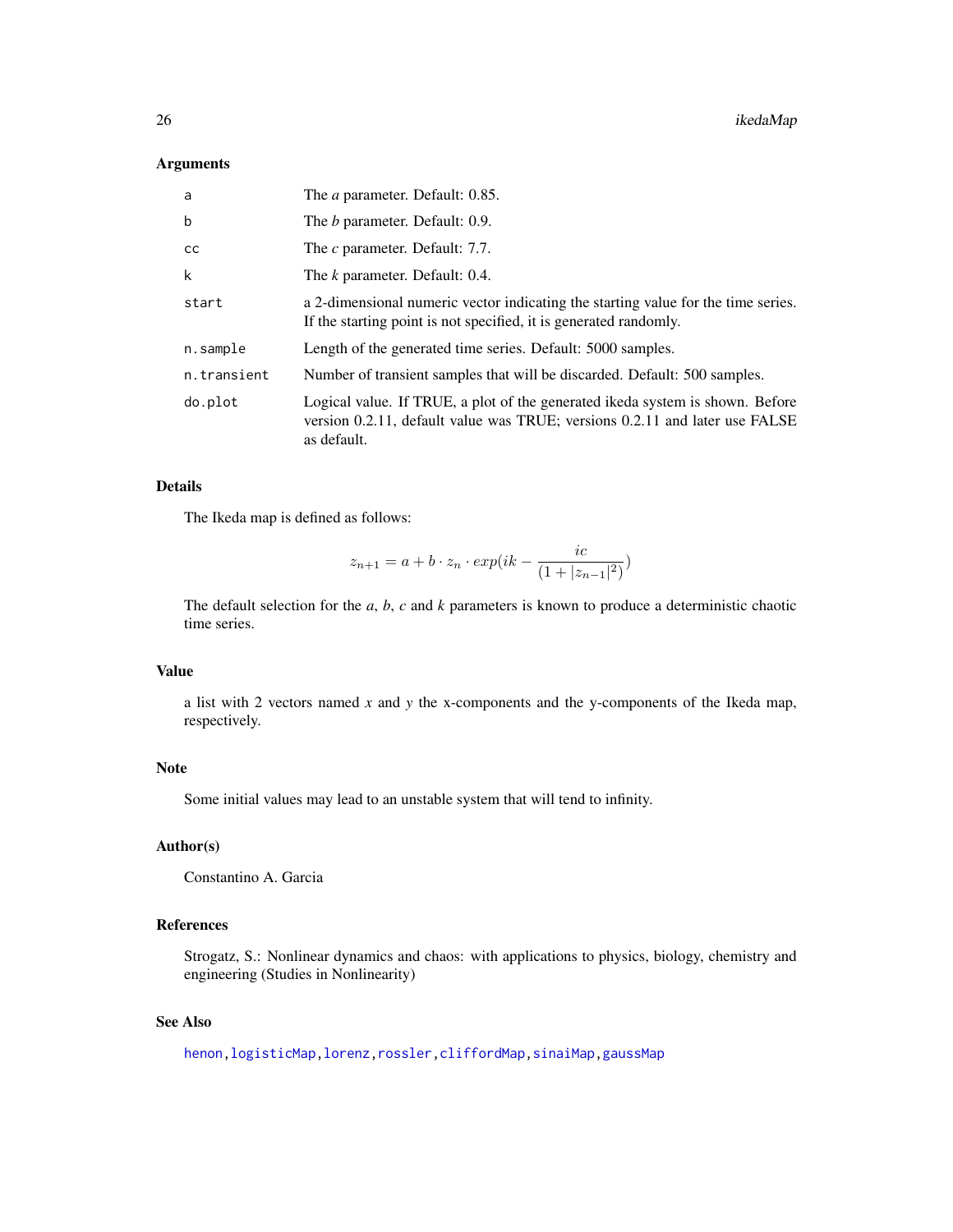# <span id="page-26-0"></span>Examples

```
## Not run:
ikeda.map=ikedaMap(n.sample = 1000, n.transient=10, do.plot=TRUE)
## End(Not run)
```
<span id="page-26-1"></span>infDim *Information dimension*

# Description

Functions for estimating the information dimension of a dynamical system from 1-dimensional time series using Takens' vectors

#### Usage

```
infDim(
  time.series,
 min.embedding.dim = 2,
 max.embedding.dim = min.embedding.dim,
  time.lag = 1,
 min.fixed.mass,
 max.fixed.mass,
 number.fixed.mass.points = 10,
 radius,
  increasing.radius.factor = sqrt(2),
  number.boxes = NULL,
  number.reference.vectors = 5000,
  theiler.window = 1,
 kMax = 1000,
 do.plot = TRUE,...
\mathcal{L}## S3 method for class 'infDim'
fixedMass(x)
## S3 method for class 'infDim'
logRadius(x)
## S3 method for class 'infDim'
embeddingDims(x)
## S3 method for class 'infDim'
estimate(
  x,
  regression.range = NULL,
```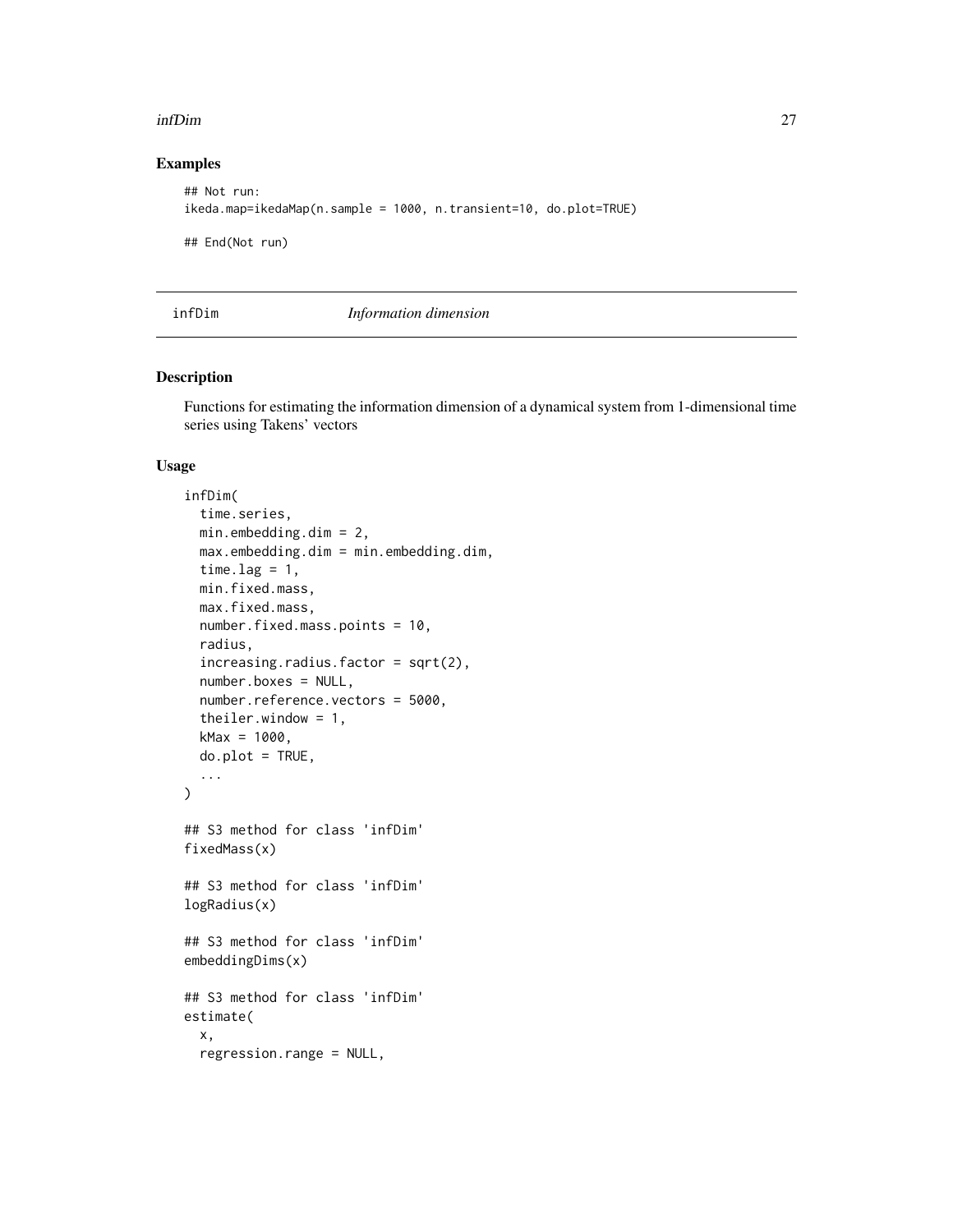```
do.plot = TRUE,use.embeddings = NULL,
  col = NULL,pch = NULL,
  fit,col = NULL,fit.lty = 2,
  fit.lwd = 2,
  add.legend = T,
  \frac{1}{1}1wd = 1,
  ...
)
## S3 method for class 'infDim'
plot(
  x,
 main = "Information Dimension",
  xlab = "fixed mass (p)",
 ylab = "<log10(radius)>",
  type = "b",
  log = "x",ylim = NULL,
  col = NULL,pch = NULL,
  localScalingExp = T,
  add.legend = T,
  ...
\mathcal{L}## S3 method for class 'infDim'
plotLocalScalingExp(
  x,
  main = "Local scaling exponents d1(p)",
 xlab = "fixed mass p",
 ylab = "1/d1(p)",
  type = "b",\log = "x",ylim = NULL,
  col = NULL,pch = NULL,
  add.length = T,
  ...
\mathcal{L}
```
# Arguments

time.series The original time series from which the information dimension will be estimated.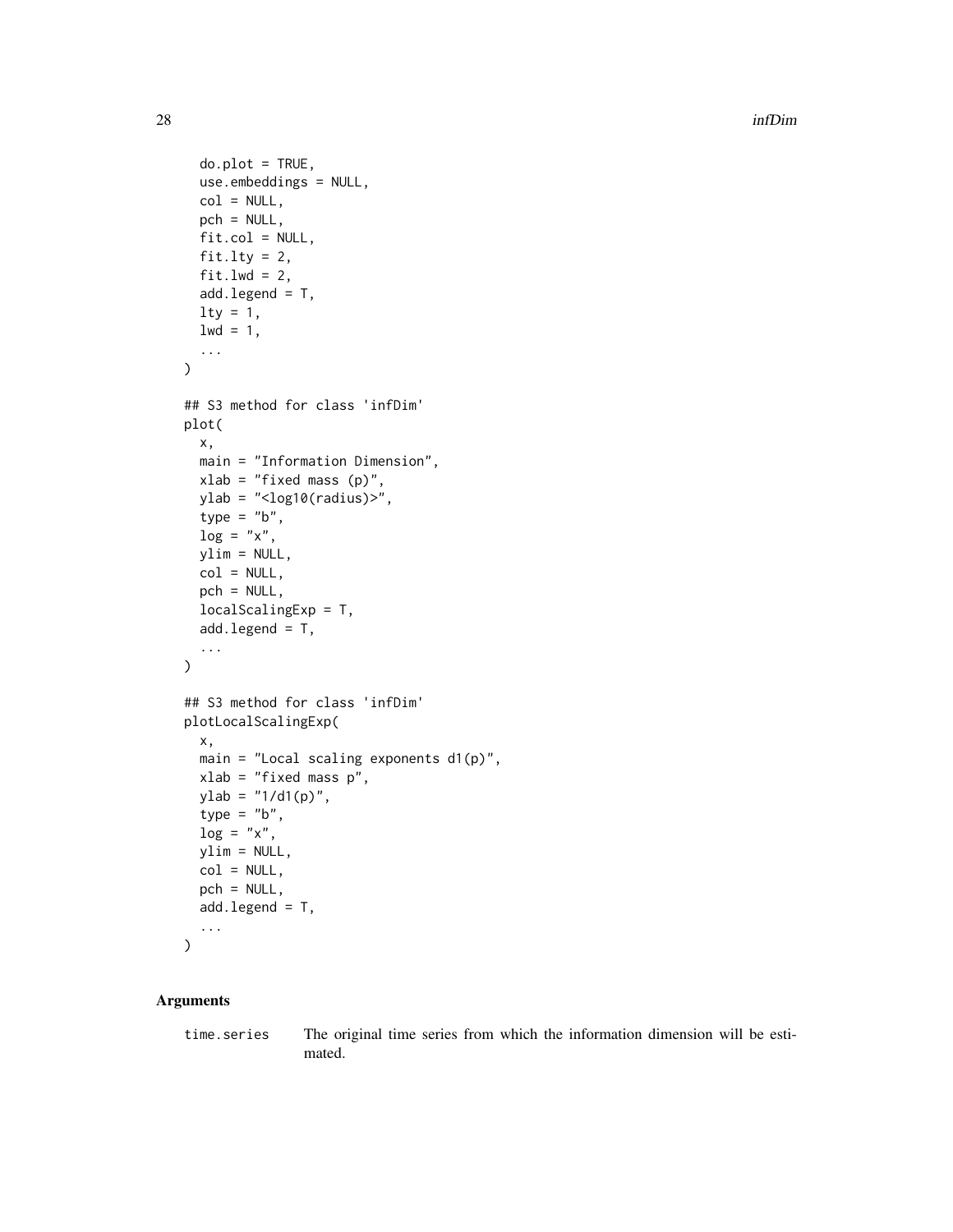| min.embedding.dim        |                                                                                                                                                                                                                                                                                                                         |
|--------------------------|-------------------------------------------------------------------------------------------------------------------------------------------------------------------------------------------------------------------------------------------------------------------------------------------------------------------------|
|                          | Integer denoting the minimum dimension in which we shall embed the time.series<br>(see buildTakens).                                                                                                                                                                                                                    |
| max.embedding.dim        |                                                                                                                                                                                                                                                                                                                         |
|                          | Integer denoting the maximum dimension in which we shall embed the time.series<br>(see buildTakens). Thus, we shall estimate the information dimension between<br>min.embedding.dim and max.embedding.dim.                                                                                                              |
| time.lag                 | Integer denoting the number of time steps that will be use to construct the Tak-<br>ens' vectors (see buildTakens).                                                                                                                                                                                                     |
|                          | min. fixed mass Minimum percentage of the total points that the algorithm shall use for the esti-<br>mation.                                                                                                                                                                                                            |
|                          | max. fixed. mass Maximum percentage of the total points that the algorithm shall use for the<br>estimation.                                                                                                                                                                                                             |
| number.fixed.mass.points |                                                                                                                                                                                                                                                                                                                         |
|                          | The number of different fixed mass fractions between min.fixed.mass and max.fixed.mass<br>that the algorithm will use for estimation.                                                                                                                                                                                   |
| radius                   | Initial radius for searching neighbour points in the phase space. Ideally, it should<br>be small enough so that the fixed mass contained in this radius is slightly greater<br>than the min.fixed.mass. However, whereas the radius is not too large (so that<br>the performance decreases) the choice is not critical. |
| increasing.radius.factor |                                                                                                                                                                                                                                                                                                                         |
|                          | Numeric value. If no enough neighbours are found within <i>radius</i> , the radius is<br>increased by a factor <i>increasing.radius.factor</i> until succesful. Default: $sqrt(2) =$<br>1.414214.                                                                                                                       |
| number.boxes             | Number of boxes that will be used in the box assisted algorithm (see neigh-<br>bourSearch).                                                                                                                                                                                                                             |
| number.reference.vectors |                                                                                                                                                                                                                                                                                                                         |
|                          | Number of reference points that the routine will try to use, saving computation<br>time.                                                                                                                                                                                                                                |
|                          | the iler. window Integer denoting the Theiler window: Two Takens' vectors must be separated<br>by more than theiler window time steps in order to be considered neighbours.<br>By using a Theiler window, we exclude temporally correlated vectors from our<br>estimations.                                             |
| kMax                     | Maximum number of neighbours used for achieving p with all the points from<br>the time series (see Details).                                                                                                                                                                                                            |
| do.plot                  | Logical value. If TRUE (default value), a plot of the correlation sum is shown.                                                                                                                                                                                                                                         |
|                          | Additional graphical parameters.                                                                                                                                                                                                                                                                                        |
| х                        | A infDim object.                                                                                                                                                                                                                                                                                                        |
| regression.range         |                                                                                                                                                                                                                                                                                                                         |
|                          | Vector with 2 components denoting the range where the function will perform<br>linear regression.                                                                                                                                                                                                                       |
| use.embeddings           | A numeric vector specifying which embedding dimensions should be used to<br>compute the information dimension.                                                                                                                                                                                                          |
| col                      | Vector of colors for each of the dimensions of the plot.                                                                                                                                                                                                                                                                |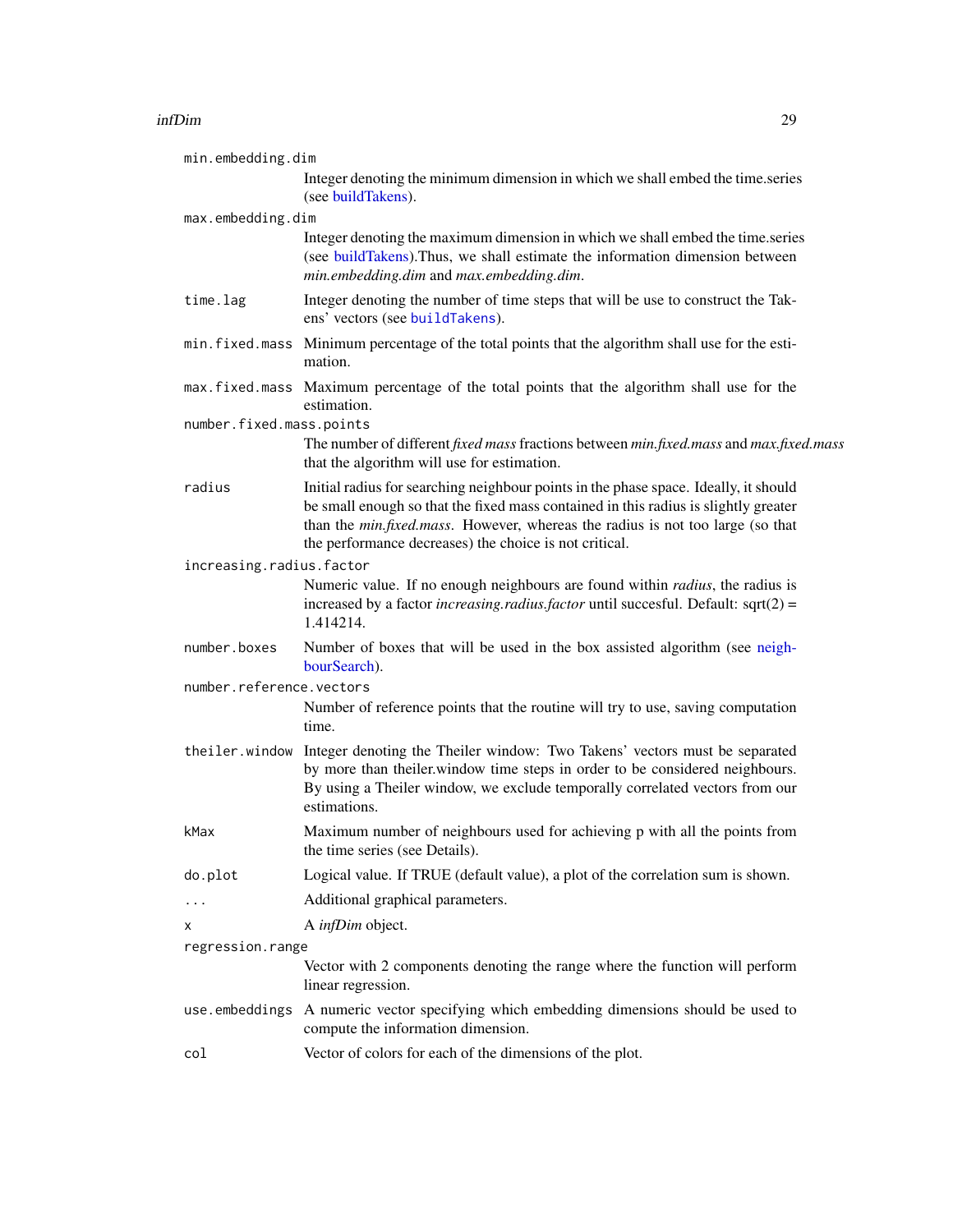| pch             | Vector of symbols for each of the dimensions of the plot.                                                                                                                |
|-----------------|--------------------------------------------------------------------------------------------------------------------------------------------------------------------------|
| fit.col         | A vector of colors to plot the regression lines.                                                                                                                         |
| fit.lty         | The type of line to plot the regression lines.                                                                                                                           |
| fit.lwd         | The width of the line for the regression lines.                                                                                                                          |
| add.legend      | add a legend to the plot?                                                                                                                                                |
| lty             | The line type of the $\langle \log 10 \rangle$ radius) functions.                                                                                                        |
| lwd             | The line width of the $\langle \log 10 \rangle$ (radius) in functions.                                                                                                   |
| main            | A title for the plot.                                                                                                                                                    |
| xlab            | A title for the x axis.                                                                                                                                                  |
| ylab            | A title for the y axis.                                                                                                                                                  |
| type            | Type of plot (see ?plot).                                                                                                                                                |
| log             | A character string which contains "x" if the x axis is to be logarithmic, "y" if the<br>y axis is to be logarithmic and "xy" or "yx" if both axes are to be logarithmic. |
| ylim            | Numeric vector of length 2, giving the y coordinates range.                                                                                                              |
| localScalingExp |                                                                                                                                                                          |

add a plot of the local information dimension scaling exponents?

#### Details

The information dimension is a particular case of the generalized correlation dimension when setting the order  $q = 1$ . It is possible to demonstrate that the information dimension  $D_1$  may be defined as:  $D_1 = \lim_{r \to 0} < \log p(r) > / \log(r)$ . Here,  $p(r)$  is the probability of finding a neighbour in a neighbourhood of size r and  $\leq$  is the mean value. Thus, the information dimension specifies how the average Shannon information scales with the radius r. The user should compute the information dimension for different embedding dimensions for checking if  $D_1$  saturates.

In order to estimate  $D_1$ , the algorithm looks for the scaling behaviour of the the average radius that contains a given portion (a "fixed-mass") of the total points in the phase space. By performing a linear regression of  $\log(p)$  Vs.  $\log(\langle r \rangle)$  (being p the fixed-mass of the total points), an estimate of  $D_1$  is obtained.

The algorithm also introduces a variation of  $p$  for achieving a better performance: for small values of p, all the points in the time series (N) are considered for obtaining  $p = n/N$ . Above a maximum number of neighbours  $kMax$ , the algorithm obtains p by decreasing the number of points considerd from the time series  $M < N$ . Thus  $p = kMax/M$ .

Even with these improvements, the calculations for the information dimension are heavier than those needed for the correlation dimension.

#### Value

A *infDim* object that consist of a list with two components: *log.radius* and *fixed.mass*. *log.radius* contains the average log10(radius) in which the *fixed.mass* can be found.

The *fixedMass* function returns the fixed mass vector used in the information dimension algorithm.

The *logRadius* function returns the average log(radius) computed on the information dimension algorithm.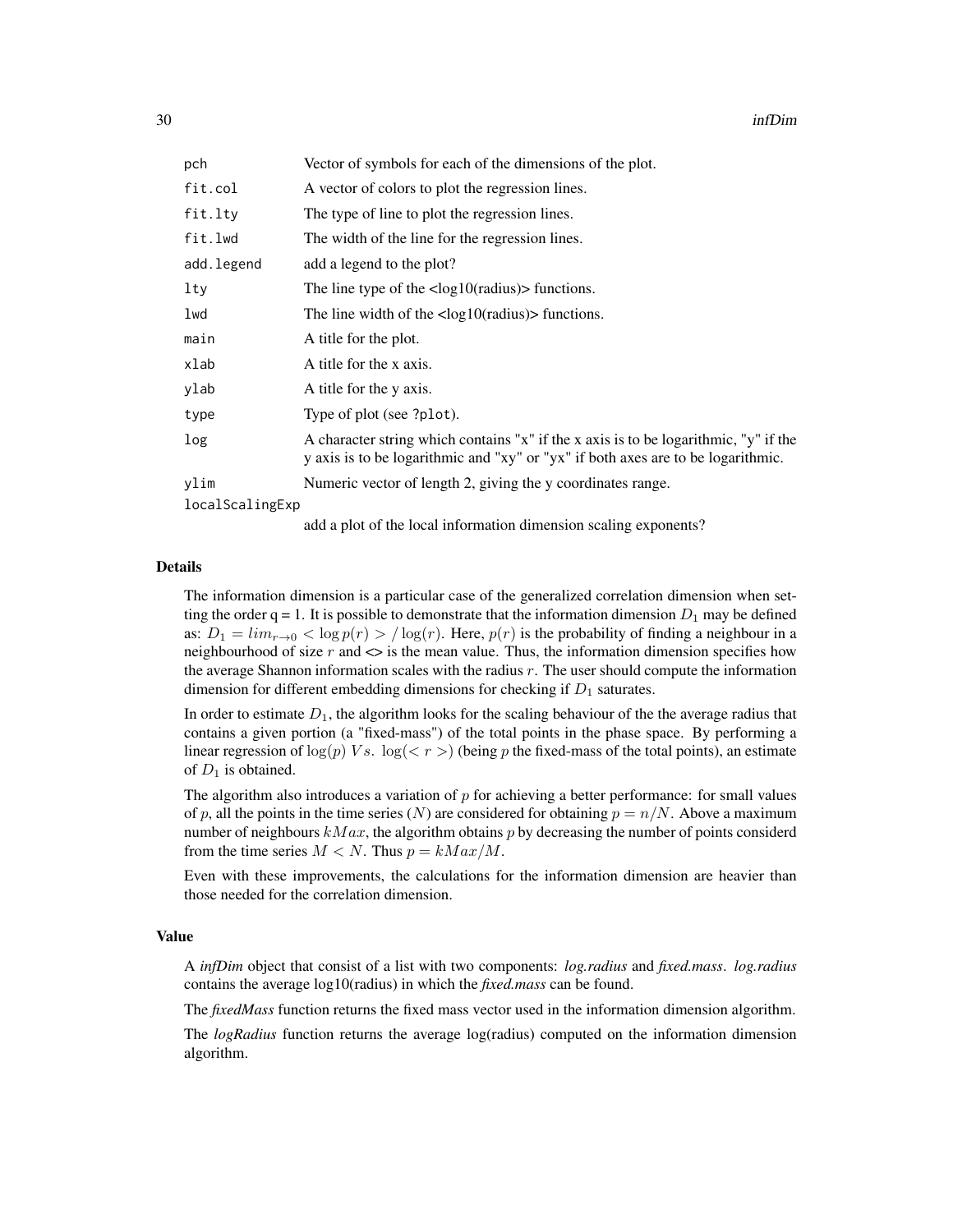The *embeddingDims* function returns the embeddings in which the information dimension was computed

The 'estimate' function estimates the information dimension of the 'infDim' object by by averaging the slopes of the embedding dimensions specified in the *use.embeddings* parameter. The slopes are determined by performing a linear regression over the fixed mass' range specified in 'regression.range'. If do.plot is TRUE, a graphic of the regression over the data is shown.

The 'plot' function plots the computations performed for the information dimension estimate: a graphic of  $\langle \log 10 \rangle$  (radius) $>$  Vs fixed mass. Additionally, the inverse of the local scaling exponents can be plotted.

The *plotLocalScalingExp* function plots the inverse of the local scaling exponentes of the information dimension (for reasons of numerical stability).

# Author(s)

Constantino A. Garcia

#### References

H. Kantz and T. Schreiber: Nonlinear Time series Analysis (Cambridge university press)

# See Also

[corrDim](#page-5-1).

#### Examples

```
## Not run:
x = henon(n.sample= 3000, n.transient= 100, a = 1.4, b = 0.3,
       start = c(0.8253681, 0.6955566), do.plot = FALSE)$x
leps = infDim(x,min.embedding.dim=2,max.embedding.dim = 5,
              time.lag=1, min.fixed.mass=0.04, max.fixed.mass=0.2,
              number.fixed.mass.points=100, radius =0.001,
              increasing.radius.factor = sqrt(2), number.boxes=100,
              number.reference.vectors=100, theiler.window = 10,
             kMax = 100,do.plot=FALSE)
plot(leps,type="l")
colors2=c("#999999", "#E69F00", "#56B4E9", "#009E73",
          "#F0E442", "#0072B2", "#D55E00")
id.estimation = estimate(leps,do.plot=TRUE,use.embeddings = 3:5,
                         fit.lwd=2,fit.col=1,
                         col=colors2)
cat("Henon---> expected: 1.24 predicted: ", id.estimation ,"\n")
## End(Not run)
```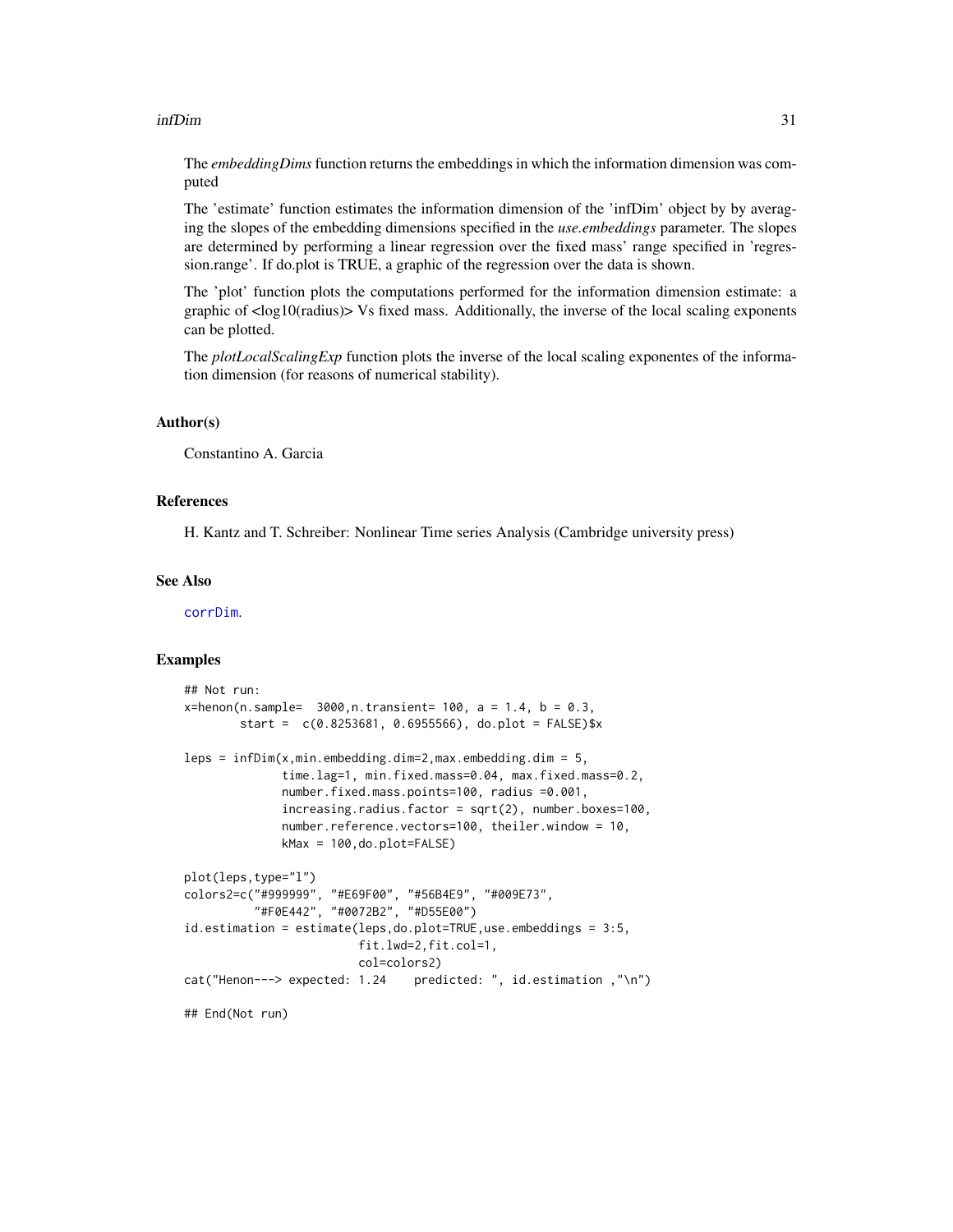<span id="page-31-0"></span>

# Description

Keenan's test: test for nonlinearity against the null hypothesis that the time series follows some AR process.

# Usage

keenanTest(time.series, ...)

# Arguments

| time.series | The original time series.                 |
|-------------|-------------------------------------------|
| $\cdots$    | Additional arguments for the ar function. |

# Value

A list containing the results of the test, including:

- test.stat: the F-squared test statistic
- df1 and df2: the degrees of freedom of the test statistic.
- p.value.
- order: order of the AR process used for testing.

# References

Keenan, D. M. (1985), A Tukey nonadditivity-type test for time series Nonlinearity, Biometrika, 72, 39-44.

#### See Also

[nonlinearityTest](#page-44-1), [tsayTest](#page-69-1), [mcleodLiTest](#page-39-1),[thresholdTest](#page-64-1)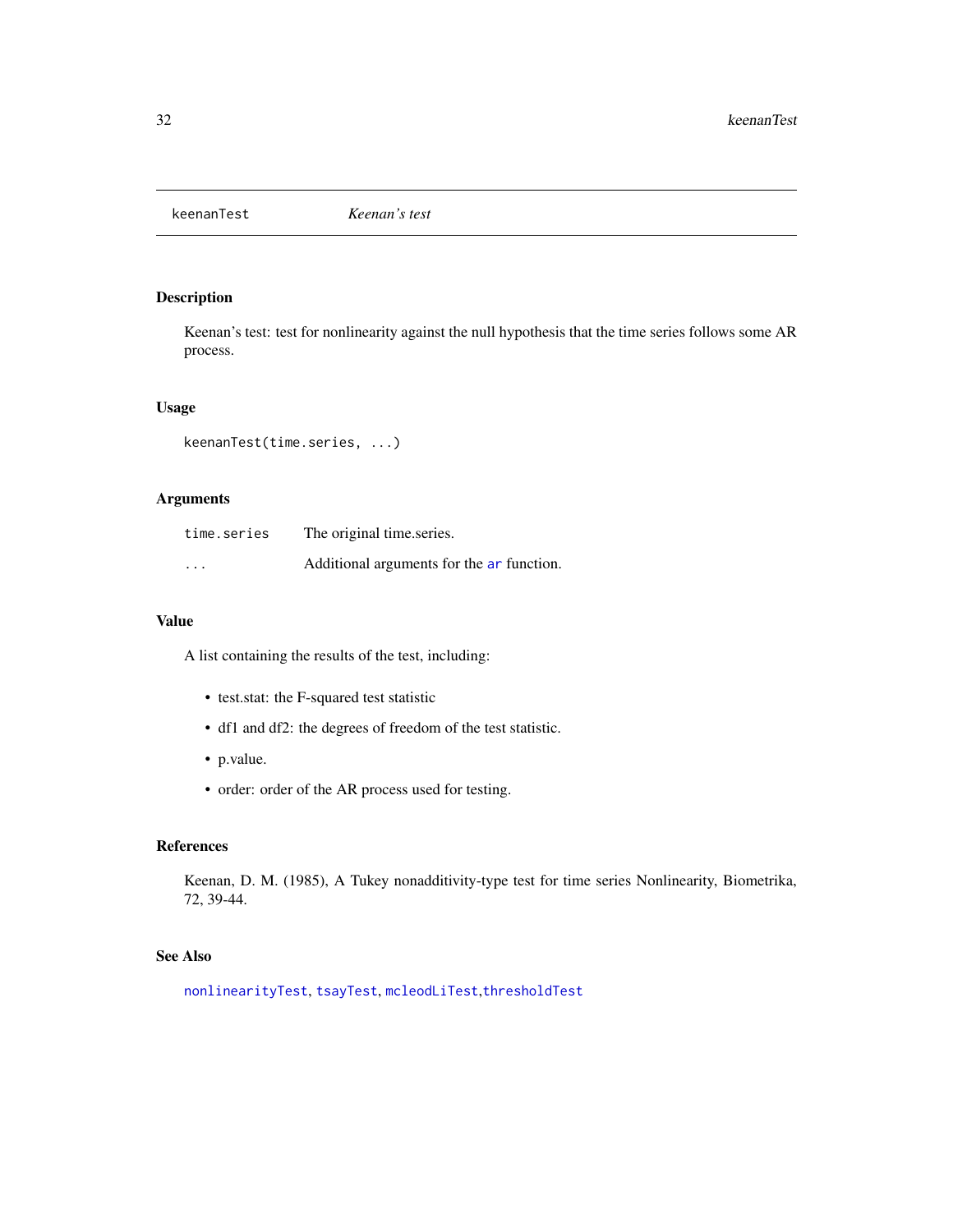<span id="page-32-1"></span><span id="page-32-0"></span>logisticMap *Logistic map*

# Description

Generates a time series using the logistic map.

# Usage

```
logisticMap(
  r = 4,
  start = runif(n = 1, min = 0, max = 1),
 n.sample = 5000,
 n.transient = 500,
  do.plot = deprecated()
)
```
#### Arguments

| r           | The r parameter. Default: 4                                                                                                                                                    |
|-------------|--------------------------------------------------------------------------------------------------------------------------------------------------------------------------------|
| start       | A numeric value indicating the starting value for the time series. If the starting<br>point is not specified, it is generated randomly.                                        |
| n.sample    | Length of the generated time series. Default: 5000 samples.                                                                                                                    |
| n.transient | Number of transient samples that will be discarded. Default: 500 samples.                                                                                                      |
| do.plot     | Logical value. If TRUE, a plot of the generated logistic system is shown. Before<br>version 0.2.11, default value was TRUE; versions 0.2.11 and later use FALSE<br>as default. |

# Details

The logistic map is defined as follows:

 $x_n = r \cdot x_{n-1} \cdot (1 - x_{n-1})$ 

The default selection for the *r* parameter is known to produce a deterministic chaotic time series.

# Value

A vector containing the values of the time series that has been generated.

# Note

Some initial values may lead to an unstable system that will tend to infinity.

# Author(s)

Constantino A. Garcia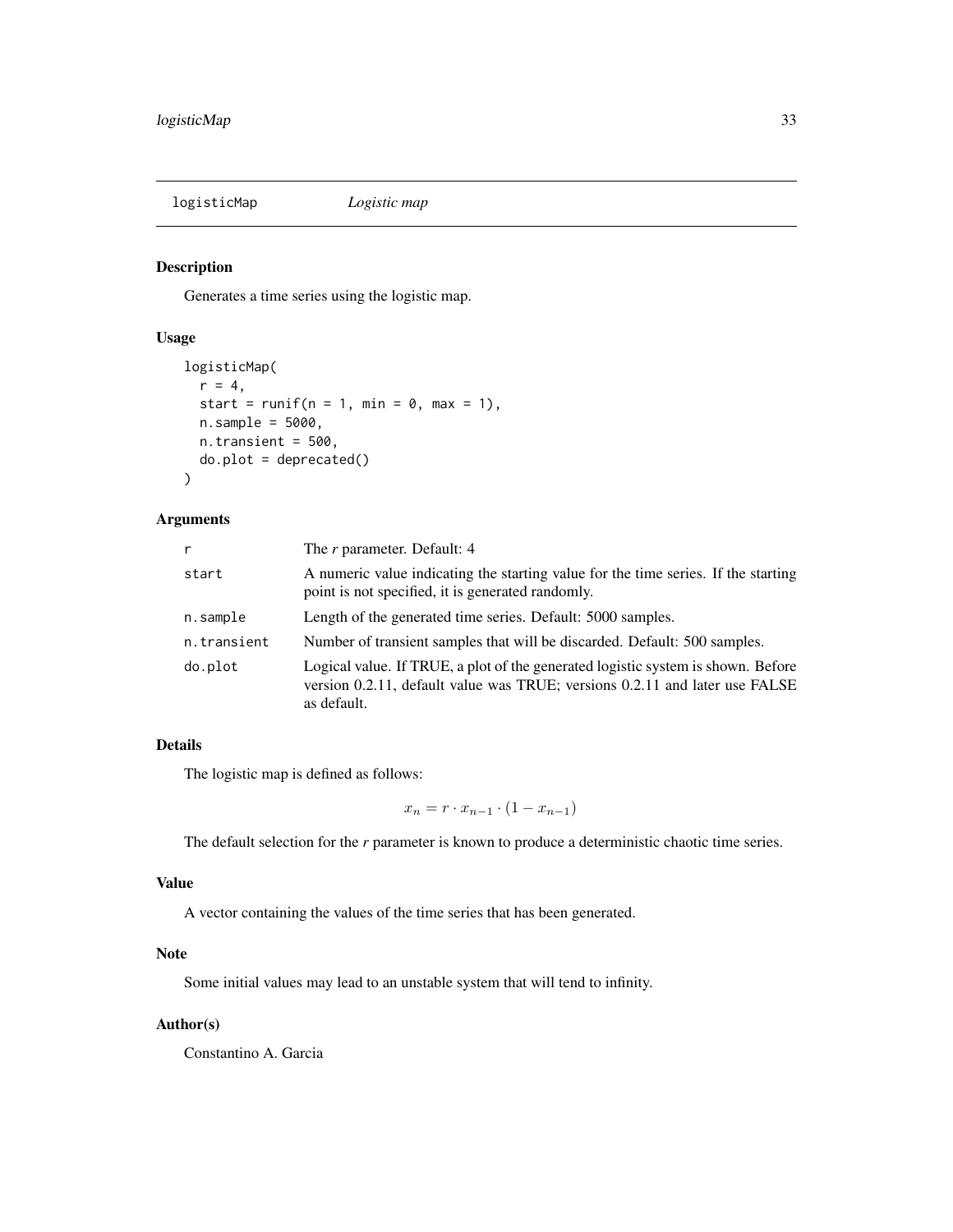# <span id="page-33-0"></span>References

Strogatz, S.: Nonlinear dynamics and chaos: with applications to physics, biology, chemistry and engineering (Studies in Nonlinearity)

# See Also

[henon](#page-23-1)[,lorenz](#page-34-1)[,rossler,](#page-51-1)[ikedaMap,](#page-24-1)[cliffordMap,](#page-3-1)[sinaiMap](#page-58-1)[,gaussMap](#page-21-1)

# Examples

```
## Not run:
log.map=logisticMap(n.sample = 1000, n.transient=10,do.plot=TRUE)
## End(Not run)
```

| logRadius | Obtain the the average log(radius) computed on the information di- |
|-----------|--------------------------------------------------------------------|
|           | <i>mension algorithm.</i>                                          |

# Description

Obtain the the average log(radius) computed on the information dimension algorithm.

# Usage

logRadius(x)

#### Arguments

x A *infDim* object.

#### Value

A numeric vector representing the average log(radius) computed on the information dimension algorithm represented by the *infDim* object.

# See Also

[infDim](#page-26-1)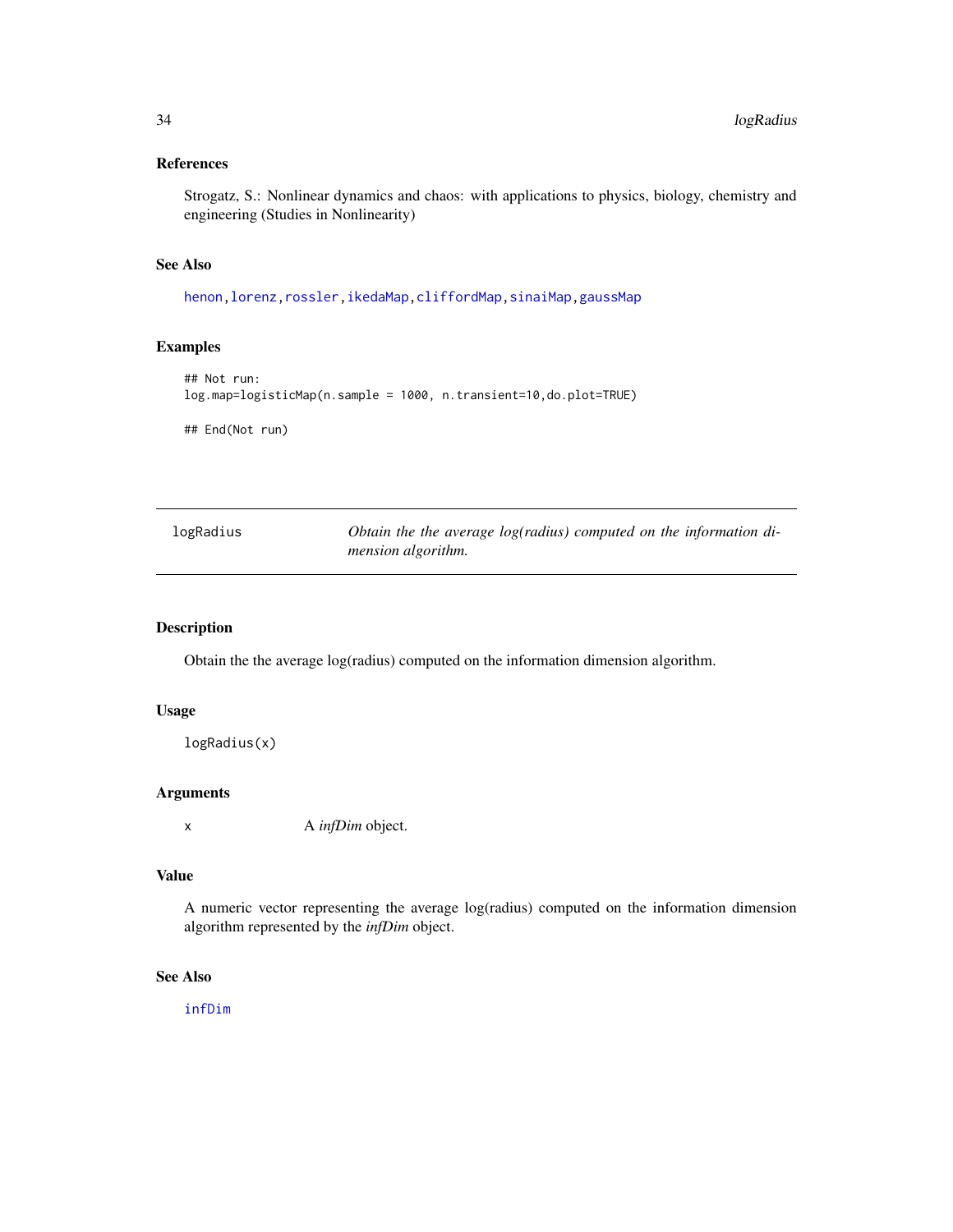<span id="page-34-1"></span><span id="page-34-0"></span>

# Description

Generates a 3-dimensional time series using the Lorenz equations.

# Usage

```
lorenz(
  sigma = 10,
 beta = 8/3,
  rho = 28,
  start = c(-13, -14, 47),
  time = seq(0, 50, by = 0.01),
  do.plot = deprecated())
```
#### Arguments

| sigma   | The $\sigma$ parameter. Default: 10.                                                                                                                                         |
|---------|------------------------------------------------------------------------------------------------------------------------------------------------------------------------------|
| beta    | The $\beta$ parameter. Default: 8/3.                                                                                                                                         |
| rho     | The $\rho$ parameter. Default: 28.                                                                                                                                           |
| start   | A 3-dimensional numeric vector indicating the starting point for the time series.<br>Default: c(-13, -14, 47).                                                               |
| time    | The temporal interval at which the system will be generated. Default: time=seq $(0,50,by)$<br>$= 0.01$ .                                                                     |
| do.plot | Logical value. If TRUE, a plot of the generated Lorenz system is shown. Before<br>version 0.2.11, default value was TRUE; versions 0.2.11 and later use FALSE<br>as default. |

# Details

The Lorenz system is a system of ordinary differential equations defined as:

$$
\dot{x} = \sigma(y - x)
$$

$$
\dot{y} = \rho x - y - xz
$$

$$
\dot{z} = -\beta z + xy
$$

The default selection for the system parameters ( $\sigma = 10, \rho = 28, \beta = 8/3$ ) is known to produce a deterministic chaotic time series.

#### Value

A list with four vectors named *time*, *x*, *y* and *z* containing the time, the x-components, the ycomponents and the z-components of the Lorenz system, respectively.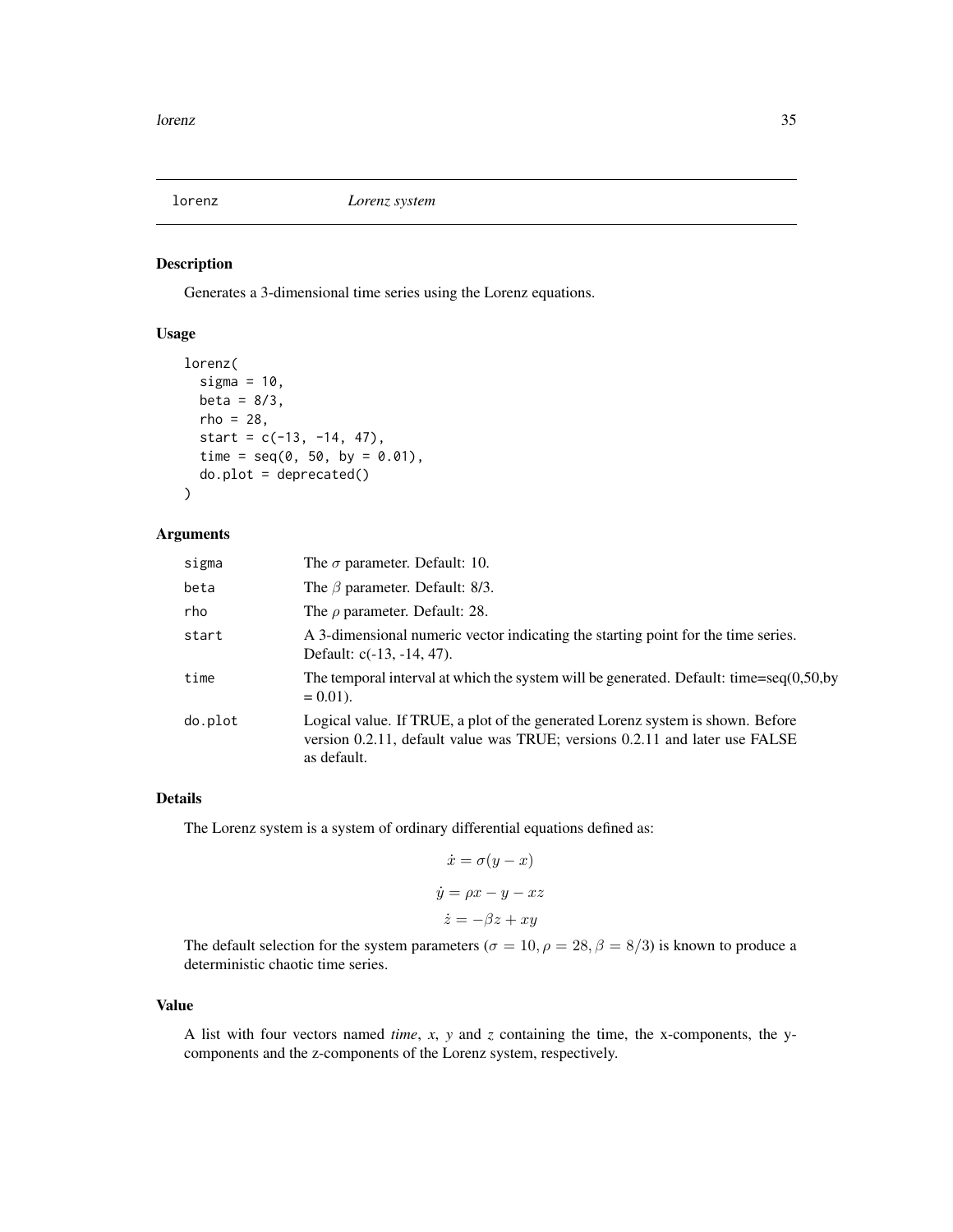# <span id="page-35-0"></span>Note

Some initial values may lead to an unstable system that will tend to infinity.

#### Author(s)

Constantino A. Garcia

# References

Strogatz, S.: Nonlinear dynamics and chaos: with applications to physics, biology, chemistry and engineering (Studies in Nonlinearity)

# See Also

[henon](#page-23-1)[,logisticMap](#page-32-1)[,rossler,](#page-51-1)[ikedaMap,](#page-24-1)[cliffordMap](#page-3-1)[,sinaiMap](#page-58-1)[,gaussMap](#page-21-1)

#### Examples

```
## Not run:
lor=lorenz(time=seq(0,30,by = 0.01))# plotting the x-component
plot(lor$time,lor$x,type="l")
```
## End(Not run)

<span id="page-35-1"></span>

maxLyapunov *Maximum lyapunov exponent*

# Description

Functions for estimating the maximal Lyapunov exponent of a dynamical system from 1-dimensional time series using Takens' vectors.

#### Usage

```
maxLyapunov(
  time.series,
 min.embedding.dim = 2,
  max.embedding.dim = min.embedding.dim,
  time.lag = 1,
  radius,
  theiler.window = 1,
  min.neighs = 5.
 min.ref.points = 500,
  max.time.steps = 10,
  number.boxes = NULL,
  sampling.period = 1,
  do.plot = TRUE,
```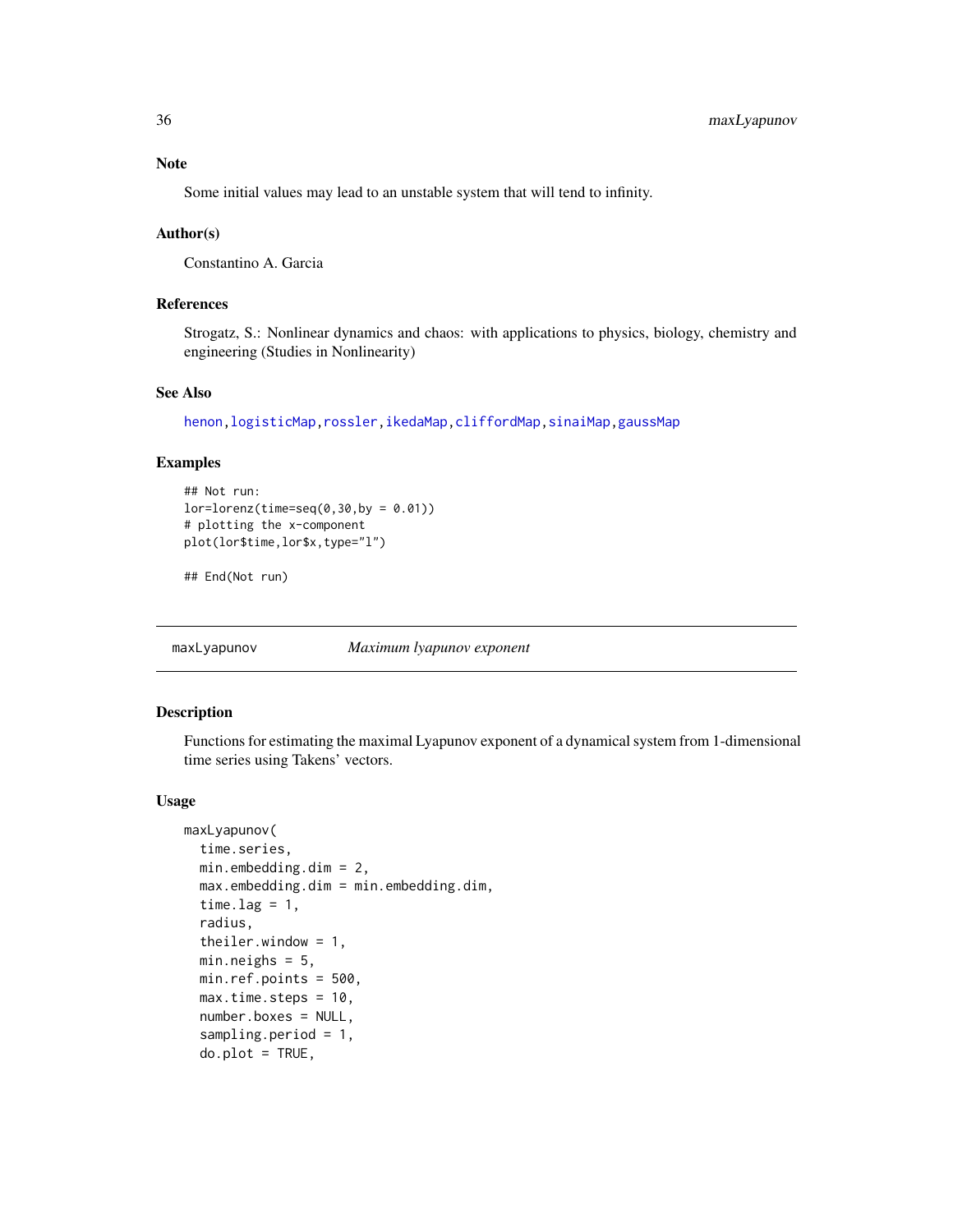```
...
\mathcal{L}## S3 method for class 'maxLyapunov'
divTime(x)
## S3 method for class 'maxLyapunov'
embeddingDims(x)
## S3 method for class 'maxLyapunov'
divergence(x)
## S3 method for class 'maxLyapunov'
plot(
  x,
 main = "Estimating maximal Lyapunov exponent",
 xlab = "time t",
 ylab = "S(t)",
  type = "p",col = NULL,pch = NULL,
  add.length = T,
  ...
)
## S3 method for class 'maxLyapunov'
estimate(
 x,
  regression.range = NULL,
 do.plot = FALSE,use.embeddings = NULL,
 main = "Estimating maximal Lyapunov exponent",
  xlab = "time t",
 ylab = "S(t)",
  type = "p",col = NULL,pch = NULL,
 ylim = NULL,
  fit,col = NULL,fit.lty = 2,
  fit.lwd = 2,
  add.length = T,
  ...
\mathcal{L}
```
#### Arguments

time.series The original time series from which the maximal Lyapunov exponent will be estimated.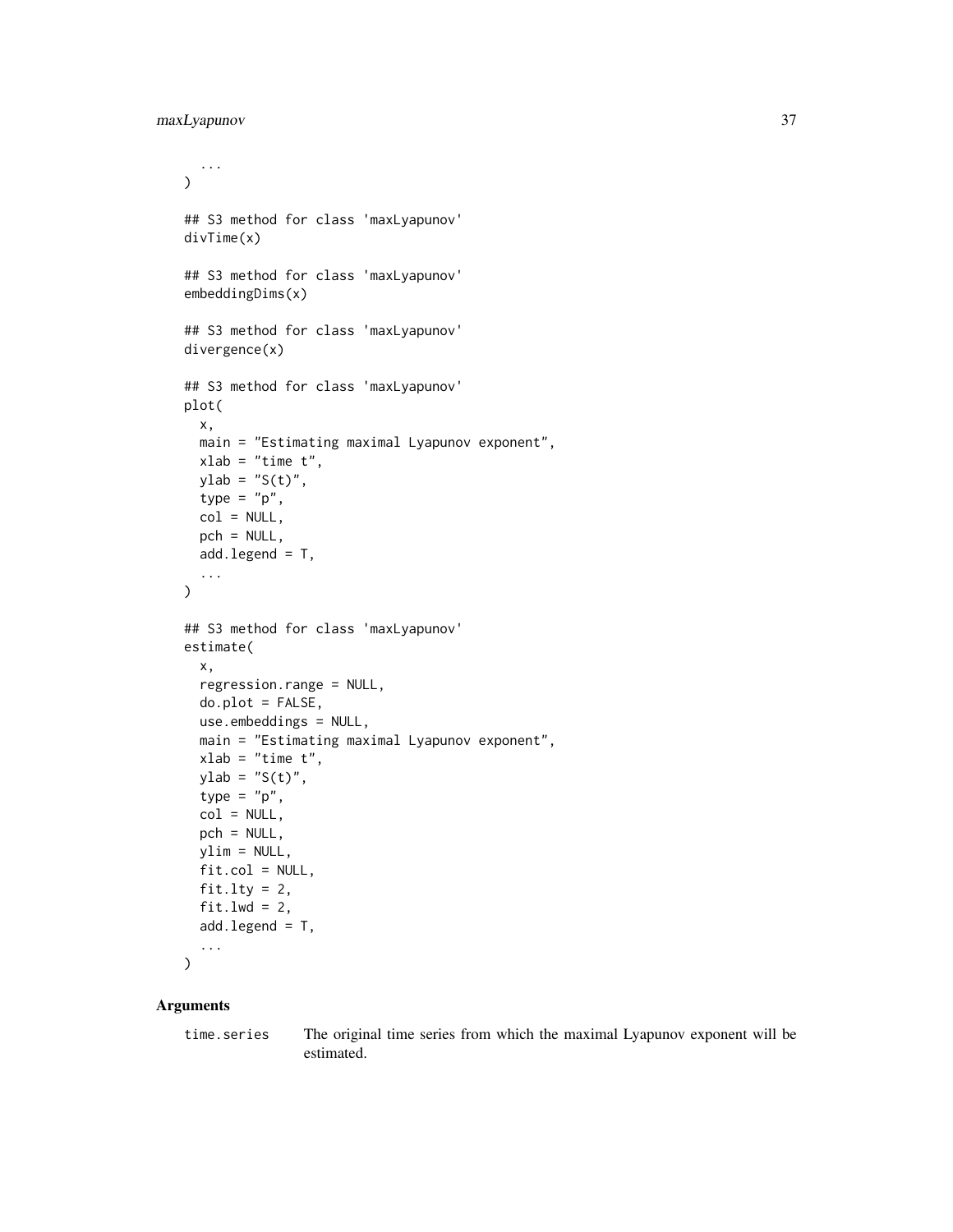<span id="page-37-0"></span>

| min.embedding.dim |                                                                                                                                                                                                                                                                                    |
|-------------------|------------------------------------------------------------------------------------------------------------------------------------------------------------------------------------------------------------------------------------------------------------------------------------|
|                   | Integer denoting the minimum dimension in which we shall embed the time.series<br>(see buildTakens).                                                                                                                                                                               |
| max.embedding.dim |                                                                                                                                                                                                                                                                                    |
|                   | Integer denoting the maximum dimension in which we shall embed the time.series<br>(see buildTakens). Thus, we shall estimate the Lyapunov exponent between min.embedding.dim<br>and max.embedding.dim.                                                                             |
| time.lag          | Integer denoting the number of time steps that will be use to construct the Tak-<br>ens' vectors (see buildTakens).                                                                                                                                                                |
| radius            | Maximum distance in which will look for nearby trajectories.                                                                                                                                                                                                                       |
|                   | the iler. window Integer denoting the Theiler window: Two Takens' vectors must be separated<br>by more than <i>theiler.window</i> time steps in order to be considered neighbours.<br>By using a Theiler window, we exclude temporally correlated vectors from our<br>estimations. |
| min.neighs        | Minimum number of neighbours that a Takens' vector must have to be consid-<br>ered a reference point.                                                                                                                                                                              |
|                   | min.ref.points Number of reference points that the routine will try to use. The routine stops<br>when it finds <i>min.ref.points</i> reference points, saving computation time.                                                                                                    |
| max.time.steps    | Integer denoting the number of time steps marking the end of the linear region.                                                                                                                                                                                                    |
| number.boxes      | Number of boxes that will be used in the box assisted algorithm (see neigh-<br>bourSearch).                                                                                                                                                                                        |
| sampling.period   |                                                                                                                                                                                                                                                                                    |
|                   | Sampling period of the time series. When dealing with a discrete system, the<br>sampling.period should be set to 1.                                                                                                                                                                |
| do.plot           | Logical value. If TRUE (default value), a plot of $S(t)$ Vs t is shown.                                                                                                                                                                                                            |
| .                 | Additional plotting parameters.                                                                                                                                                                                                                                                    |
| x                 | A maxLyapunov object.                                                                                                                                                                                                                                                              |
| main              | A title for the plot.                                                                                                                                                                                                                                                              |
| xlab              | A title for the x axis.                                                                                                                                                                                                                                                            |
| ylab              | A title for the y axis.                                                                                                                                                                                                                                                            |
| type              | Type of plot (see ?plot).                                                                                                                                                                                                                                                          |
| col               | Vector of colors for each of the dimensions of the plot.                                                                                                                                                                                                                           |
| pch               | Vector of symbols for each of the dimensions of the plot.                                                                                                                                                                                                                          |
| add.legend        | add a legend to the plot?                                                                                                                                                                                                                                                          |
| regression.range  |                                                                                                                                                                                                                                                                                    |
|                   | Vector with 2 components denoting the range where the function will perform<br>linear regression.                                                                                                                                                                                  |
| use.embeddings    | A numeric vector specifying which embedding dimensions should the <i>estimate</i><br>function use to compute the Lyapunov exponent.                                                                                                                                                |
| ylim              | Numeric vector of length 2, giving the y coordinates range.                                                                                                                                                                                                                        |
| fit.col           | A vector of colors to plot the regression lines.                                                                                                                                                                                                                                   |
| fit.lty           | The type of line to plot the regression lines.                                                                                                                                                                                                                                     |
| fit.lwd           | The width of the line for the regression lines.                                                                                                                                                                                                                                    |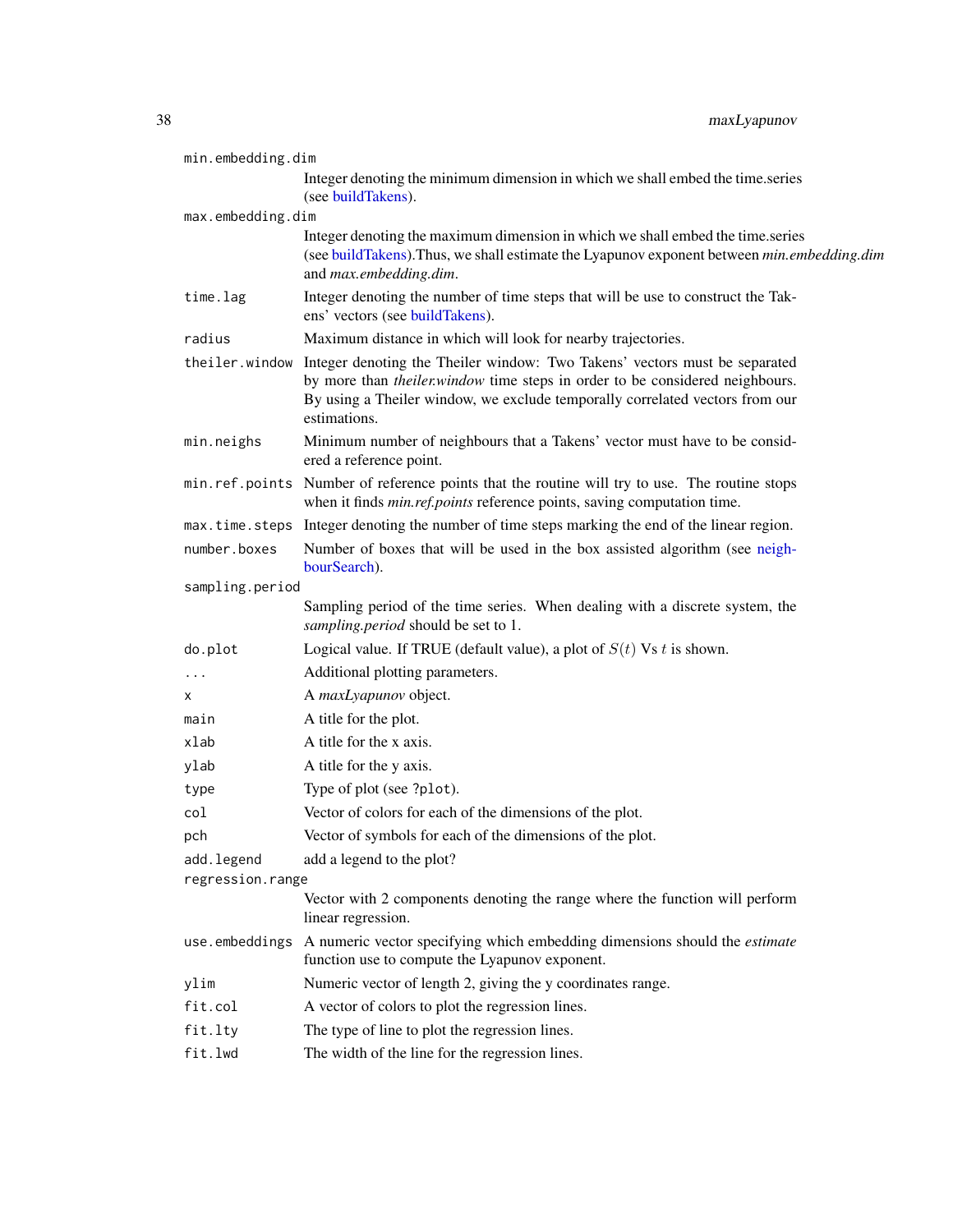#### maxLyapunov 39

#### Details

It is a well-known fact that close trajectories diverge exponentially fast in a chaotic system. The averaged exponent that determines the divergence rate is called the Lyapunov exponent (usually denoted with  $\lambda$ ). If  $\delta(0)$  is the distance between two Takens' vectors in the embedding.dimdimensional space, we expect that the distance after a time  $t$  between the two trajectories arising from this two vectors fulfills:

$$
\delta(n) \sim \delta(0) \cdot exp(\lambda \cdot t)
$$

The lyapunov exponent is estimated using the slope obtained by performing a linear regression of  $S(t) = \lambda \cdot t \sim \log(\delta(t)/\delta(0))$  on t.  $S(t)$  will be estimated by averaging the divergence of several reference points.

The user should plot  $S(t)Vst$  when looking for the maximal lyapunov exponent and, if for some temporal range  $S(t)$  shows a linear behaviour, its slope is an estimate of the maximal Lyapunov exponent per unit of time. The estimate routine allows the user to get always an estimate of the maximal Lyapunov exponent, but the user must check that there is a linear region in the  $S(t)Vst$ . If such a region does not exist, the estimation should be discarded. The computations should be performed for several embedding dimensions in order to check that the Lyapunov exponent does not depend on the embedding dimension.

# Value

A list with three components named *time* and *s.function. time* is a vector containing the temporal interval where the system evolves. It ranges from 0 to  $max.time steps \cdot sampling.period$ . s. function is a matrix containing the values of the  $S(t)$  for each t in the time vector(the columns) and each embedding dimension (the rows).

The *divTime* function returns the time in which the divergence of close trajectories was computed.

The *embeddingDims* function returns the embeddings in which the divergence of close trajectories was computed

The *divergence* function returns the rate of divergence of close trajectories needed for the maximum Lyapunov exponent estimation.

In order to obtain an estimation of the Lyapunov exponent the user can use the *estimate* function. The *estimate* function allows the user to obtain an estimation of the maximal Lyapunov exponent by averaging the slopes of the embedding dimensions specified in the *use.embeddings* parameter. The slopes are determined by performing a linear regression over the radius' range specified in *regression.range*

#### Author(s)

Constantino A. Garcia

#### **References**

Eckmann, Jean-Pierre and Kamphorst, S Oliffson and Ruelle, David and Ciliberto, S and others. Liapunov exponents from time series. Physical Review A, 34-6, 4971–4979, (1986).

Rosenstein, Michael T and Collins, James J and De Luca, Carlo J.A practical method for calculating largest Lyapunov exponents from small data sets. Physica D: Nonlinear Phenomena, 65-1, 117–134, (1993).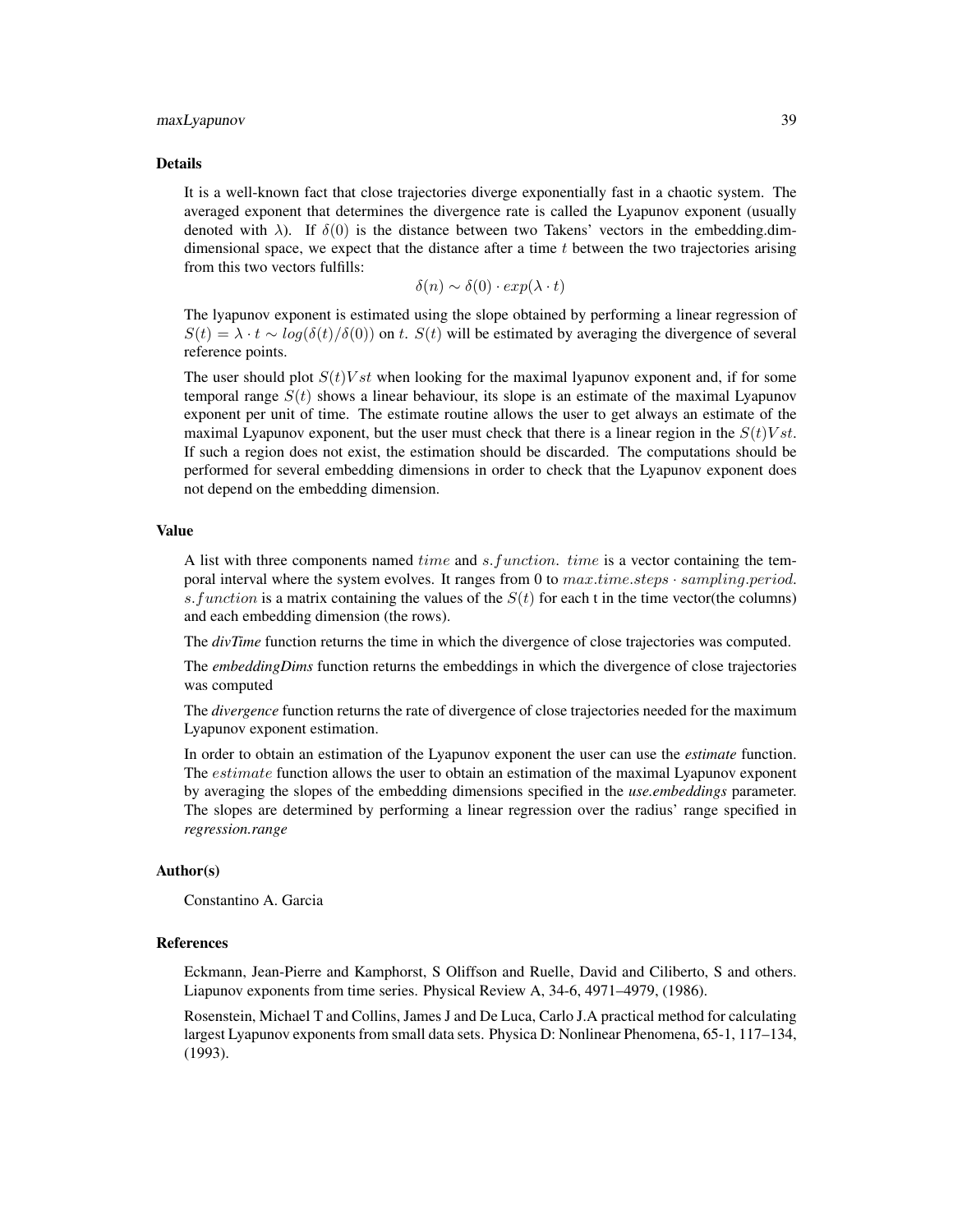#### Examples

```
## Not run:
## Henon System
h=henon(n.sample= 5000, n.transient= 100, a = 1.4, b = 0.3,
        start = c(0.63954883, 0.04772637), do.plot = FALSE)
my.ts=h$x
ml=maxLyapunov(time.series=my.ts,
               min.embedding.dim=2,
               max.embedding.dim=5,
               time.lag=1,
               radius=0.001,theiler.window=4,
               min.neighs=2,min.ref.points=500,
               max.time.steps=40,do.plot=FALSE)
plot(ml)
ml.estimation = estimate(ml, regression.range = c(0,15),
                         use.embeddings=4:5,
                         do.plot = TRUE)
# The max Lyapunov exponent of the Henon system is 0.41
cat("expected: ",0.41," calculated: ",ml.estimation,"\n")
## Rossler system
r=rossler(a=0.15,b=0.2,w=10,start=c(0,0,0), time=seq(0,1000,0.1),
          do.plot=FALSE)
my.ts=r$x
use.cols = c("#999999","#E69F00","#56B4E9")
ml=maxLyapunov(time.series=my.ts,min.embedding.dim=5,max.embedding.dim = 7,
               time.lag=12,radius=0.1,theiler.window=50,
               min.neighs=5,min.ref.points=length(r),
               max.time.steps=300,number.boxes=NULL,
               sampling.period=0.1,do.plot=TRUE,
               col=use.cols)
# The max Lyapunov exponent of the Rossler system is 0.09
ml.est=estimate(ml,col=use.cols,do.plot=T,
                fit.lty=1,
                fit.lwd=5)
cat("expected: ",0.090," calculated: ",ml.est,"\n")
## End(Not run)
```
<span id="page-39-0"></span>mcleodLiTest *McLeod-Li test*

#### **Description**

McLeod-Li test for conditional heteroscedascity (ARCH).

#### Usage

```
mcleodLiTest(time.series, lag.max)
```
<span id="page-39-1"></span>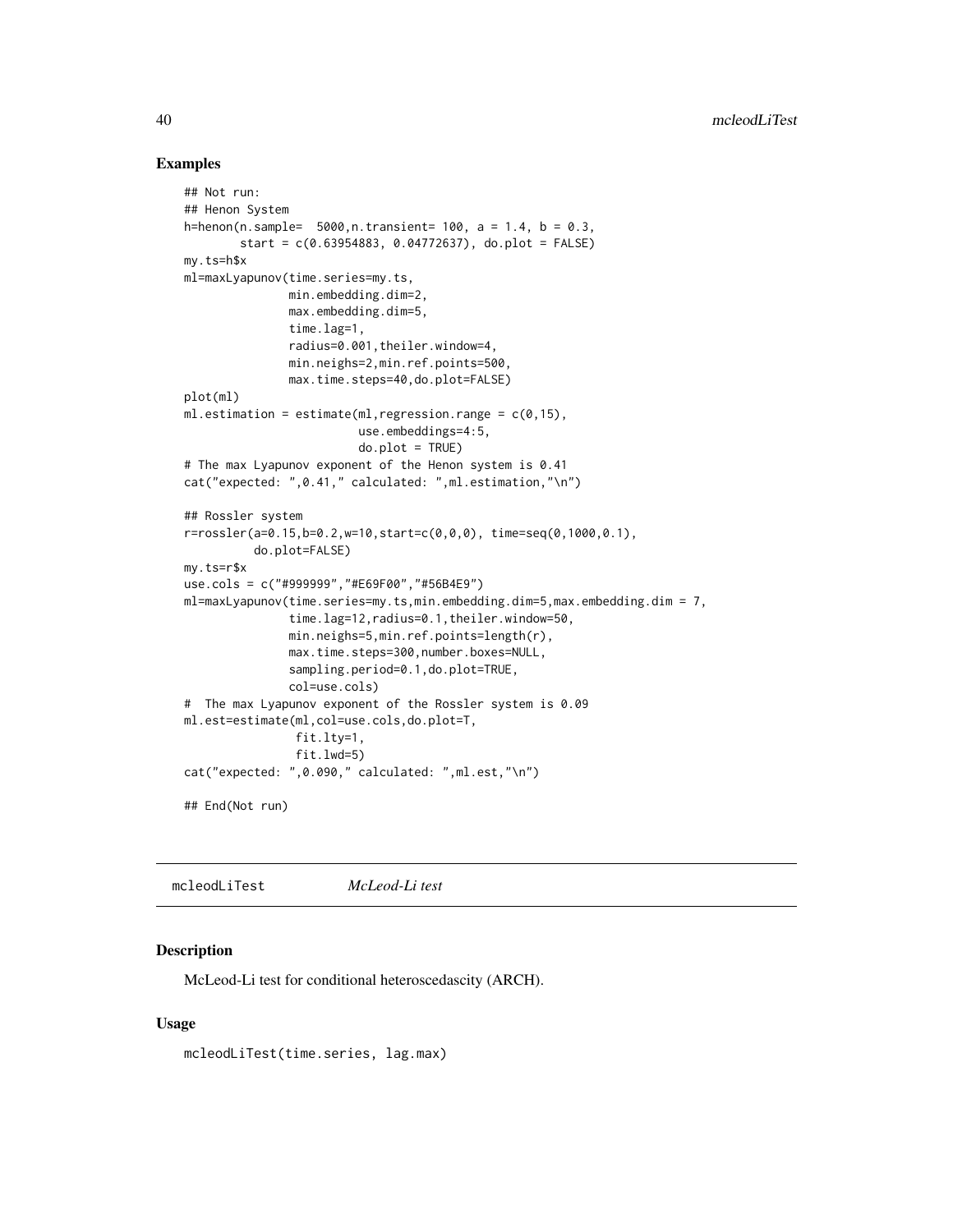# <span id="page-40-1"></span>mutualInformation 41

#### Arguments

| time.series | The original time series.                                                  |
|-------------|----------------------------------------------------------------------------|
| lag.max     | Maximum number of lags for which to test for conditional heteroscedascity. |

#### Value

A list containing the *p.values* for each of the Ljung-Box tests computed using lags ranging from 1 to *lag.max*.

# References

Tsay, Ruey S., and Rong Chen. Nonlinear time series analysis. Vol. 891. John Wiley & Sons, 2018.

#### See Also

[nonlinearityTest](#page-44-0), [keenanTest](#page-31-0), [tsayTest](#page-69-0), [thresholdTest](#page-64-0)

<span id="page-40-0"></span>mutualInformation *Average Mutual Information (AMI)*

# Description

Functions for estimating the Average Mutual Information (AMI) of a time series.

#### Usage

```
mutualInformation(
  time.series,
  lag.max = NULL,n.partitions = NULL,
  units = c("Nats", "Bits", "Bans"),
  do.plot = TRUE,...
\mathcal{L}## S3 method for class 'mutualInf'
plot(
  x,
  main = "Average Mutual Information (AMI)",
  xlab = "Time lag",
  ylab = NULL,
  type = "h",
  ...
\lambda## S3 method for class 'mutualInf'
as.numeric(x, \ldots)
```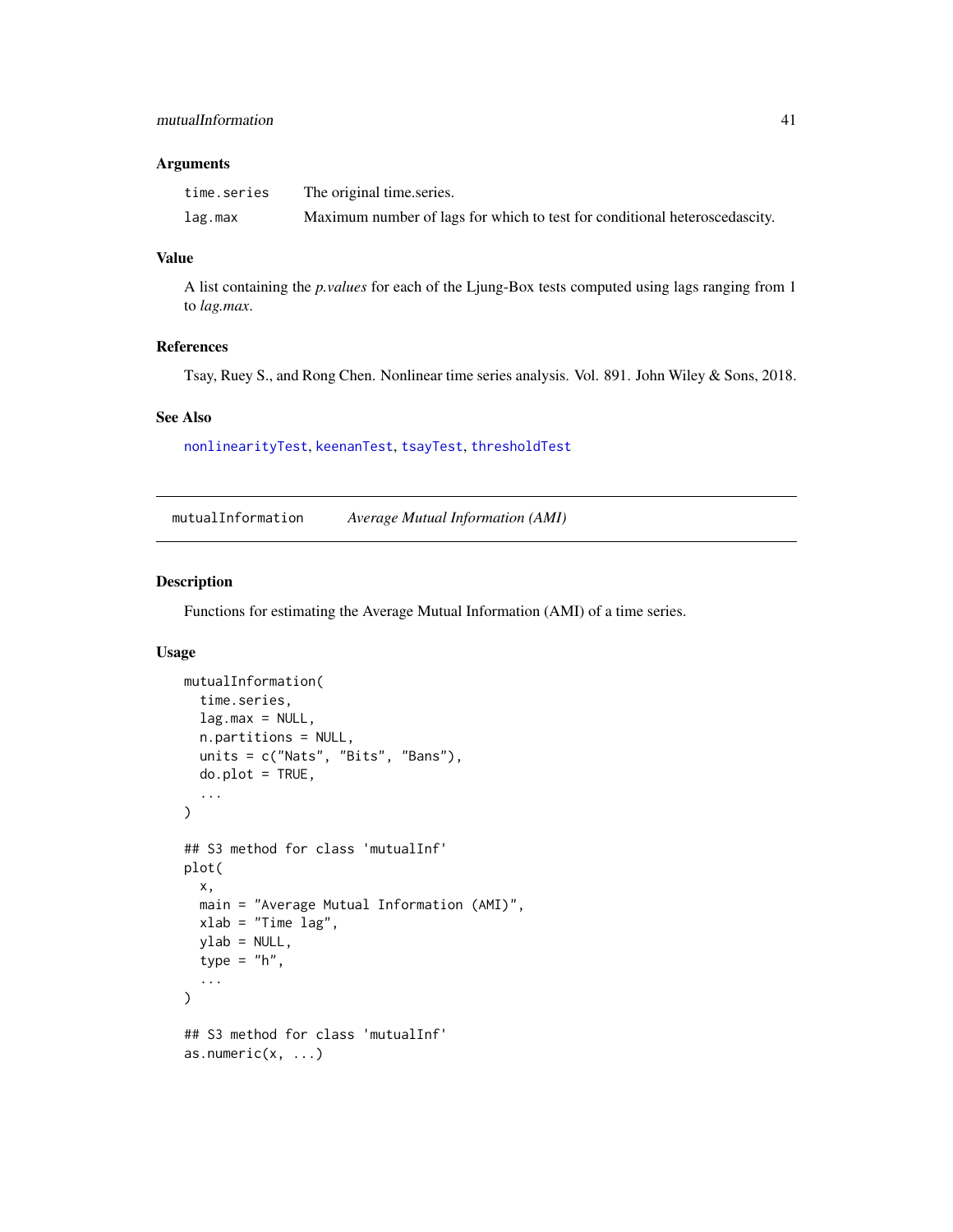## S3 method for class 'mutualInf' x[i] ## S3 method for class 'mutualInf'

Arguments

x[[i]]

| The observed time series.                                                                                                            |  |
|--------------------------------------------------------------------------------------------------------------------------------------|--|
| Largest lag at which to calculate the AMI.                                                                                           |  |
| Number of bins used to compute the probability distribution of the time series.                                                      |  |
| The units for the mutual information. Allowed units are "Nats", "Bits" or "Bans"<br>(somethings called Hartleys). Default is "Nats". |  |
| Logical value. If TRUE, the AMI is plotted                                                                                           |  |
| Further arguments for the plotting function.                                                                                         |  |
| A mutualInf object.                                                                                                                  |  |
| Title for the plot.                                                                                                                  |  |
| Title for the x axis.                                                                                                                |  |
| Title for the y axis.                                                                                                                |  |
| Type of plot to be drawn.                                                                                                            |  |
| Indices specifying elements to extract.                                                                                              |  |
|                                                                                                                                      |  |

# Details

The Average Mutual Information (AMI) measures how much one random variable tells us about another. In the context of time series analysis, AMI helps to quantify the amount of knowledge gained about the value of  $x(t + \tau)$  when observing  $x(t)$ .

To measure the AMI iof a time series, we create a histogram of the data using bins. Let  $p_i$  the probability that the signal has a value inside the ith bin, and let  $p_{ij}(\tau)$  be the probability that  $x(t)$  is in bin i ans  $x(t + \tau)$  is in bin j. Then, AMI for time delay  $\tau$  is defined as

$$
AMI(\tau) = \sum_{i,j} p_{ij} log(\frac{p_{ij}}{p_i p_j})
$$

Depending on the base of the logarithm used to define AMI, the AMI is measured in bits (base 2, also called shannons), nats (base e) or bans (base 10, also called hartleys).

#### Value

A *mutualInf* object that consist of a list containing all the relevant information of the AMI computation: *time.lag*, *mutual.information*, *units* and *n.partitions*.

# Author(s)

Constantino A. Garcia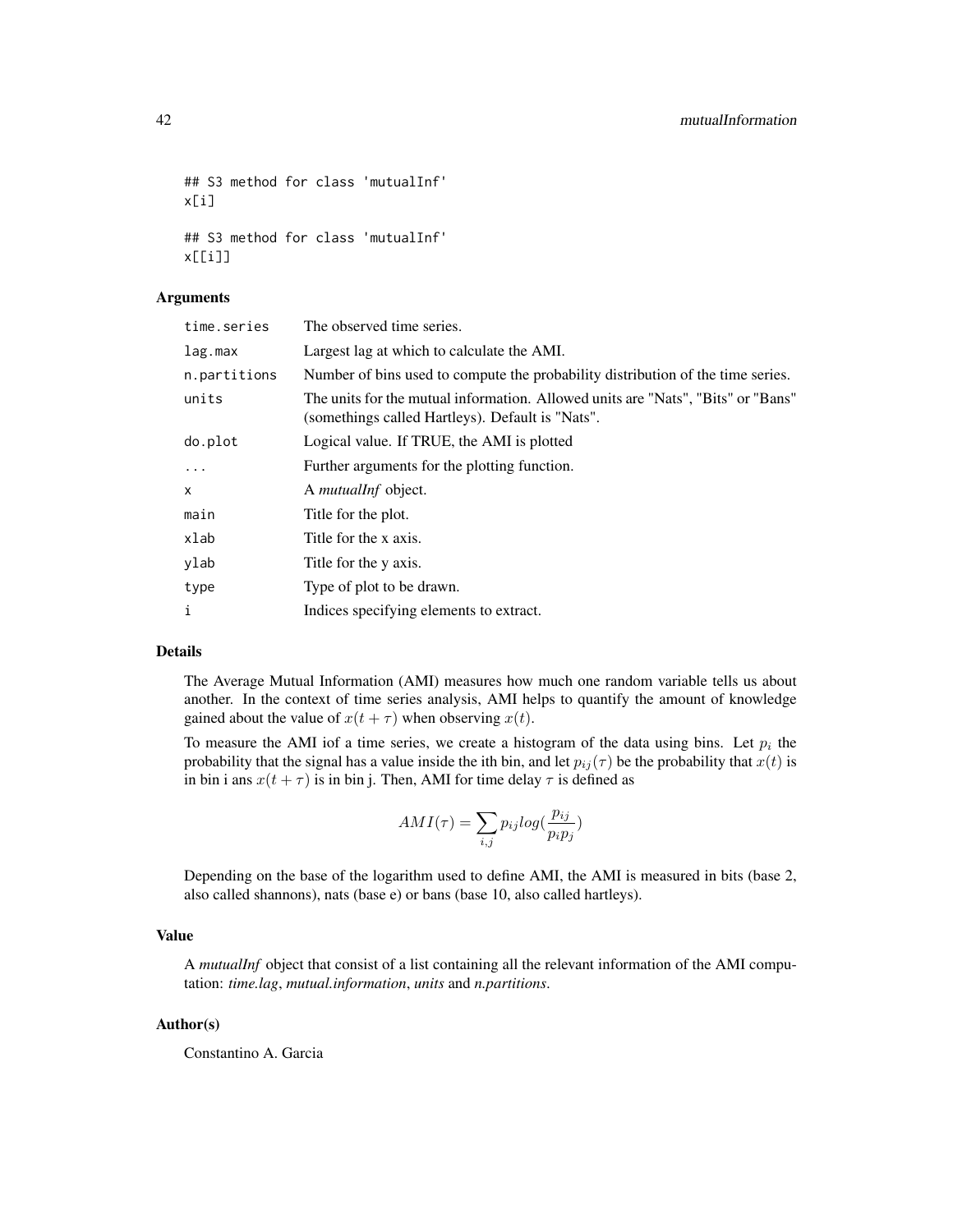# <span id="page-42-1"></span>neighbourSearch 43

# References

H. Kantz and T. Schreiber: Nonlinear Time series Analysis (Cambridge university press) H. Abarbanel: Analysis of observed chaotic data (Springer, 1996).

# See Also

[timeLag](#page-67-0)

# Examples

```
## Not run:
sx = sinaiMap(a=0.3,n.sample=5000,start=c(0.23489,0.8923),do.plot=FALSE)$x
mutinf = mutualInformation(sx, n.partitions = 20, units = "Bits")
## End(Not run)
```
<span id="page-42-0"></span>neighbourSearch *neighbour search*

# Description

This function finds all the neighbours of a given Takens' vector. The neighbours are found using a box assisted algorithm that creates a wrapped grid with a given number of boxes per dimension.

#### Usage

```
neighbourSearch(takens, positionTakens, radius, number.boxes = NULL)
```
#### Arguments

| takens       | The matrix containing all the Takens' vectors (see build Takens).                                                                                                                                                  |
|--------------|--------------------------------------------------------------------------------------------------------------------------------------------------------------------------------------------------------------------|
|              | positionTakens Integer denoting the Takens' vector whose neighbours will be searched.                                                                                                                              |
| radius       | Distance in which the algorithm will search for neighbours.                                                                                                                                                        |
| number.boxes | Integer denoting the number of boxes per dimension that will be used to con-<br>struct a wrapped grid (see Schreiber). If the user does not specify a number of<br>boxes, this function estimates a proper number. |

# Value

A containing all the neighbours of the *positionTakens-th* Takens' vector. If the list is empty, that means that there is no neighbour of the *positionTakens-th* Takens' vector in the given radius.

#### Author(s)

Constantino A. Garcia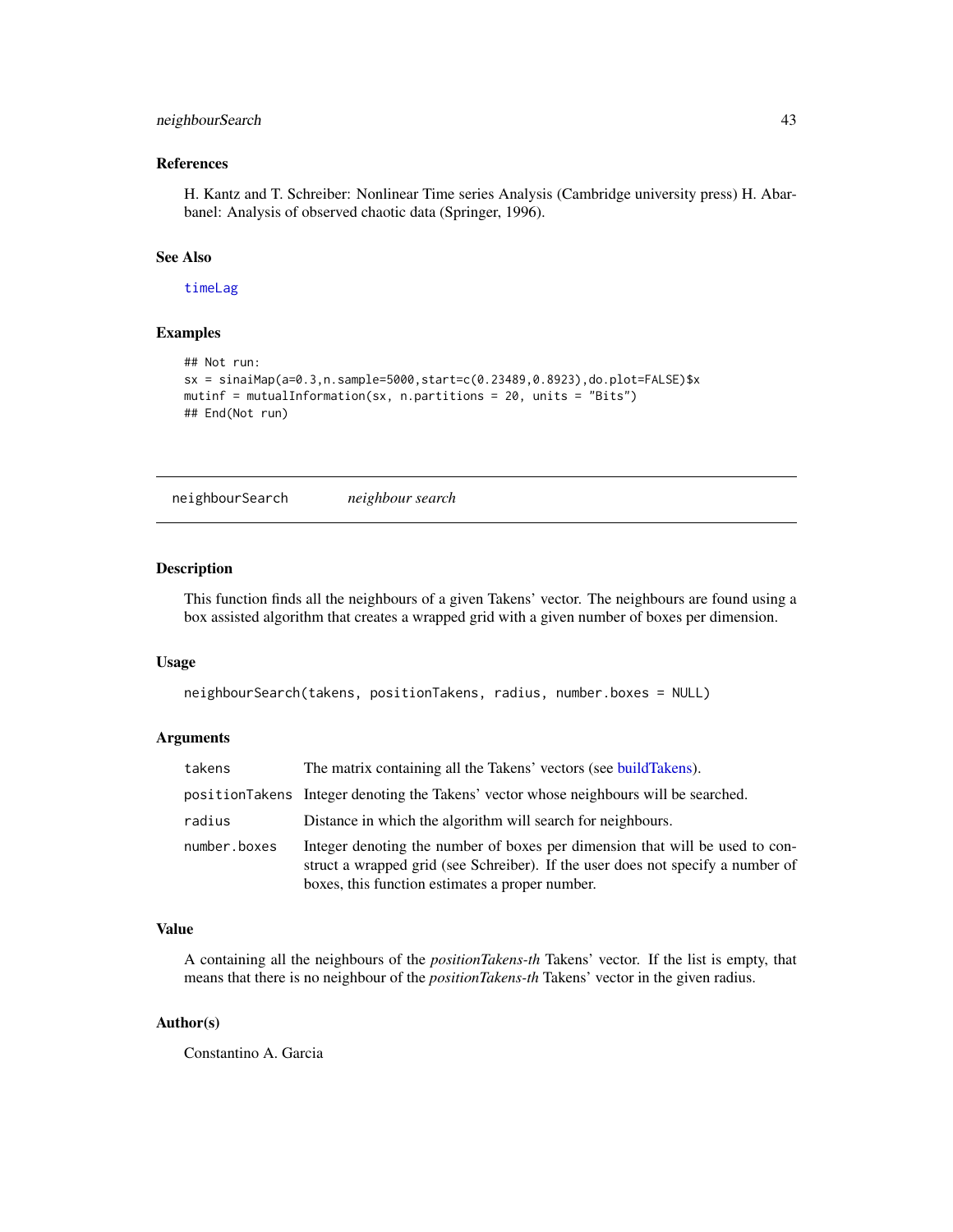# <span id="page-43-0"></span>References

Schreiber, T. Efficient neighbor searching in nonlinear time series analysis. Int. J. Bifurcation and Chaos, 5, p. 349, (1995).

#### See Also

[findAllNeighbours](#page-19-0).

nlOrder *Get the order of the nonlinear chaotic invariant.*

# Description

Get the order of the nonlinear chaotic invariant.

# Usage

nlOrder(x)

# Arguments

x An object containing all the information needed for the estimate of the chaotic invariant.

#### Value

A numeric vector with the radius of the neighborhoods used for the computations of a chaotic invariant.

# Author(s)

Constantino A. Garcia

#### References

H. Kantz and T. Schreiber: Nonlinear Time series Analysis (Cambridge university press)

#### See Also

[corrDim](#page-5-0), [sampleEntropy](#page-55-0)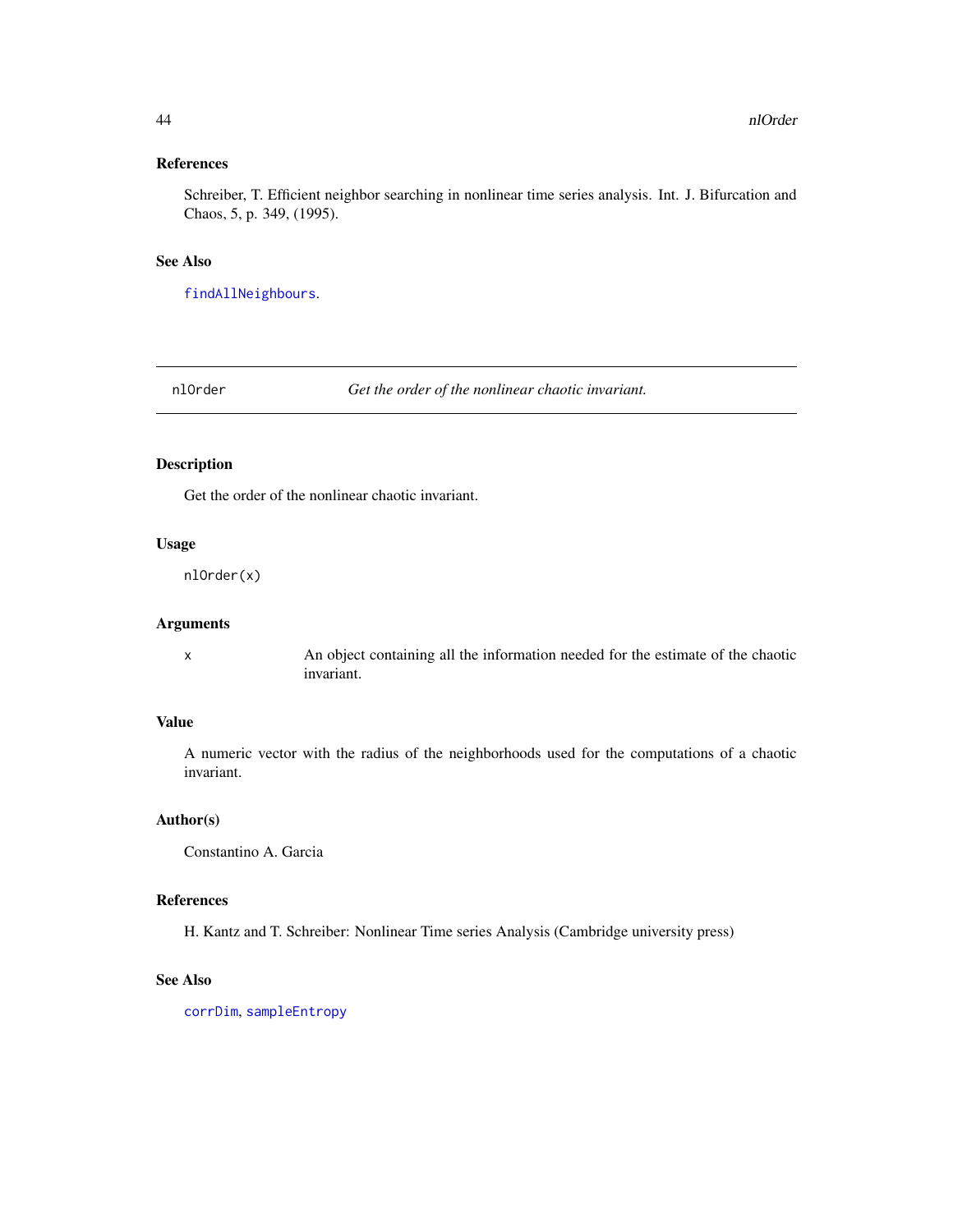# <span id="page-44-1"></span><span id="page-44-0"></span>Description

Nonlinearity test

# Usage

```
nonlinearityTest(time.series, verbose = TRUE)
```
# Arguments

| time.series | The original time series from which the surrogate data is generated. |
|-------------|----------------------------------------------------------------------|
| verbose     | Logical value. If TRUE, a summary of each of the tests is shown.     |

#### Details

This function runs a set of nonlinearity tests implemented by this and other R packages, including:

- Teraesvirta's neural metwork test for nonlinearity ([terasvirta.test](#page-0-0)).
- White neural metwork test for nonlinearity ([white.test](#page-0-0)).
- Keenan's one-degree test for nonlinearity ([keenanTest](#page-31-0)).
- Perform the McLeod-Li test for conditional heteroscedascity (ARCH). ([mcleodLiTest](#page-39-0)).
- Perform the Tsay's test for quadratic nonlinearity in a time series. ([tsayTest](#page-69-0)).
- Perform the Likelihood ratio test for threshold nonlinearity. ([thresholdTest](#page-64-0)).

# Value

A list containing the results of each of the tests.

# See Also

[keenanTest](#page-31-0), [tsayTest](#page-69-0), [mcleodLiTest](#page-39-0),[thresholdTest](#page-64-0)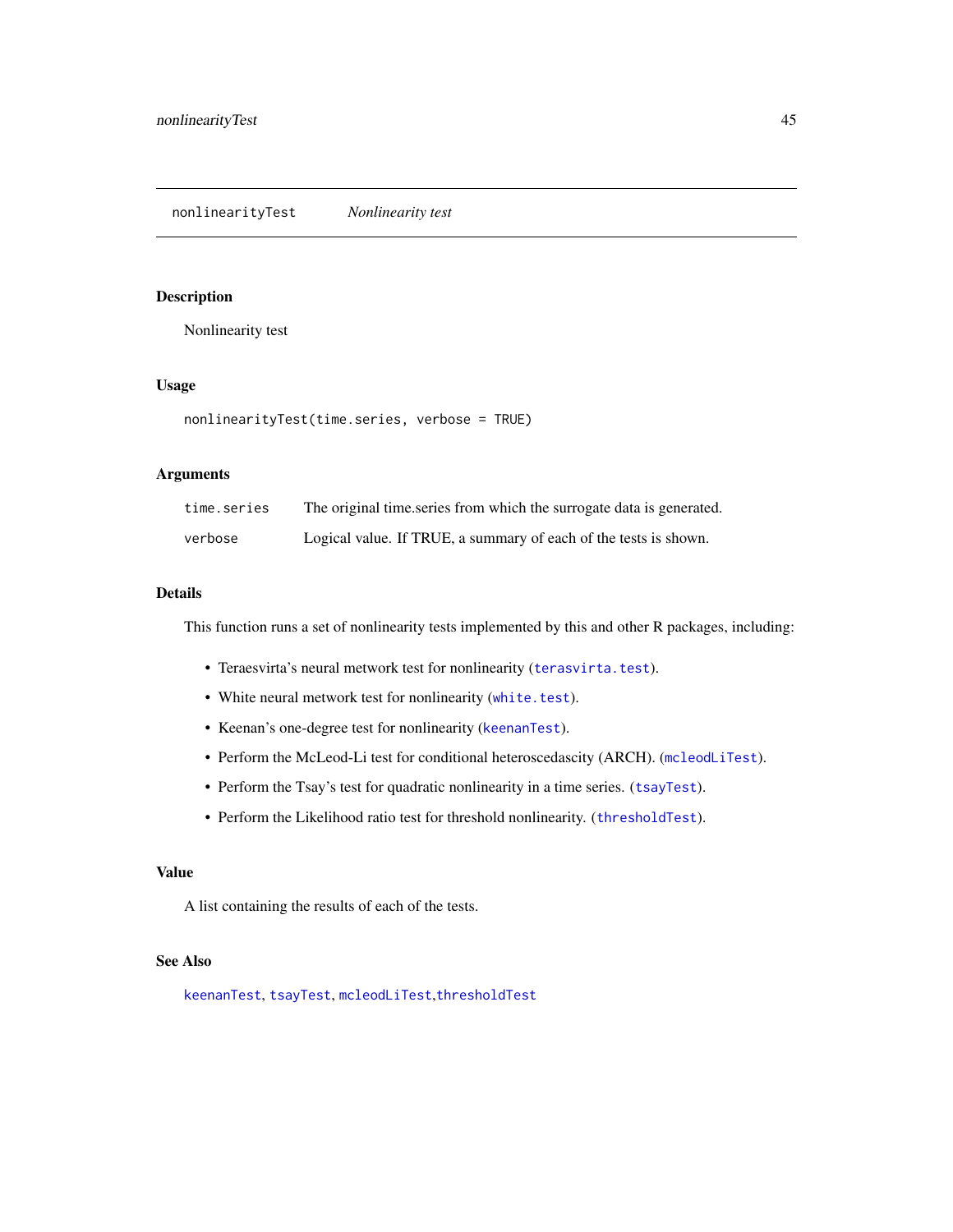<span id="page-45-0"></span>nonLinearNoiseReduction

*Nonlinear noise reduction*

# Description

Function for denoising a given time series using nonlinear analysis techniques.

#### Usage

```
nonLinearNoiseReduction(time.series, embedding.dim, radius)
```
#### Arguments

| time.series   | The original time series to denoise.                                           |
|---------------|--------------------------------------------------------------------------------|
| embedding.dim | Integer denoting the dimension in which we shall embed the <i>time.series.</i> |
| radius        | The radius used to looking for neighbours in the phase space (see details).    |

#### Details

This function takes a given time series and denoises it. The denoising is achieved by averaging each Takens' vector in an m-dimensional space with his neighbours (time lag=1). Each neighbourhood is specified with balls of a given radius (max norm is used).

# Value

A vector containing the denoised time series.

# Author(s)

Constantino A. Garcia

# References

H. Kantz and T. Schreiber: Nonlinear Time series Analysis (Cambridge university press)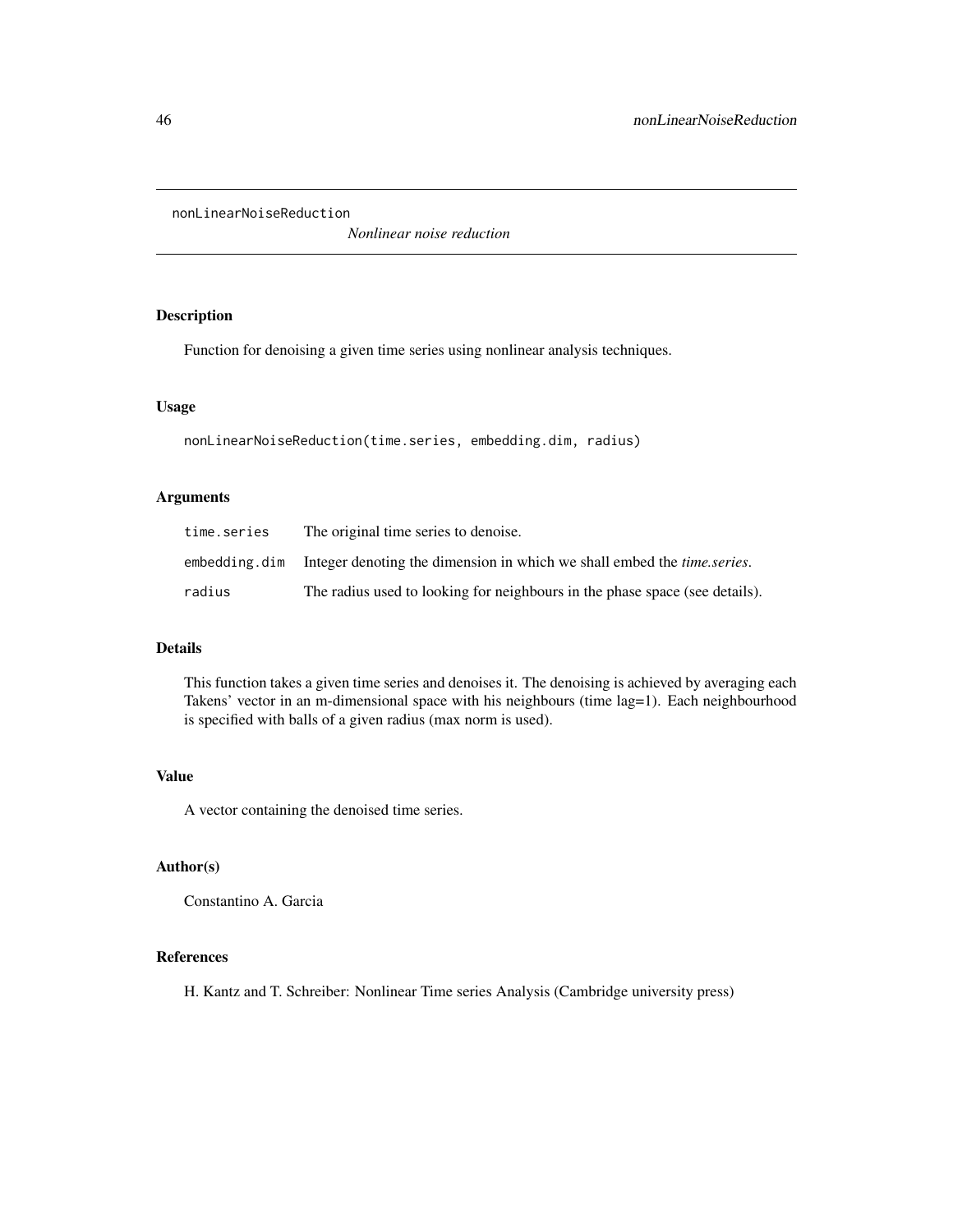<span id="page-46-0"></span>nonLinearPrediction *Nonlinear time series prediction*

# Description

Function for predicting futures values of a given time series using previous values and nonlinear analysis techniques.

#### Usage

```
nonLinearPrediction(
  time.series,
  embedding.dim,
  time.lag,
  prediction.step,
  radius,
  radius.increment
)
```
#### Arguments

| time.series      | Previous values of the time series that the algorithm will use to make the predic-<br>tion.       |
|------------------|---------------------------------------------------------------------------------------------------|
| embedding.dim    | Integer denoting the dimension in which we shall embed the <i>time.series</i> .                   |
| time.lag         | Integer denoting the number of time steps that will be use to construct the Tak-<br>ens' vectors. |
| prediction.step  |                                                                                                   |
|                  | Integer denoting the number of time steps ahead for the forecasting.                              |
| radius           | The radius used to looking for neighbours in the phase space (see details).                       |
| radius.increment |                                                                                                   |
|                  | The increment used when no neighbours are found (see details).                                    |

#### Details

Using *time.series* measurements, an embedding in *embedding.dim*-dimensional phase space with time lag *time.lag* is used to predict the value following the given time series after *prediction.steps* sample steps. This is done by finding all the neighbours of the last Takens' vector in a radius of size *radius* (the max norm is used). If no neighbours are found within a distance radius, the neighbourhood size is increased until succesful using *radius.increment*(*radius* = *radius* + *radius.increment*).

# Value

The predicted value *prediction.step* time steps ahead.

#### Author(s)

Constantino A. Garcia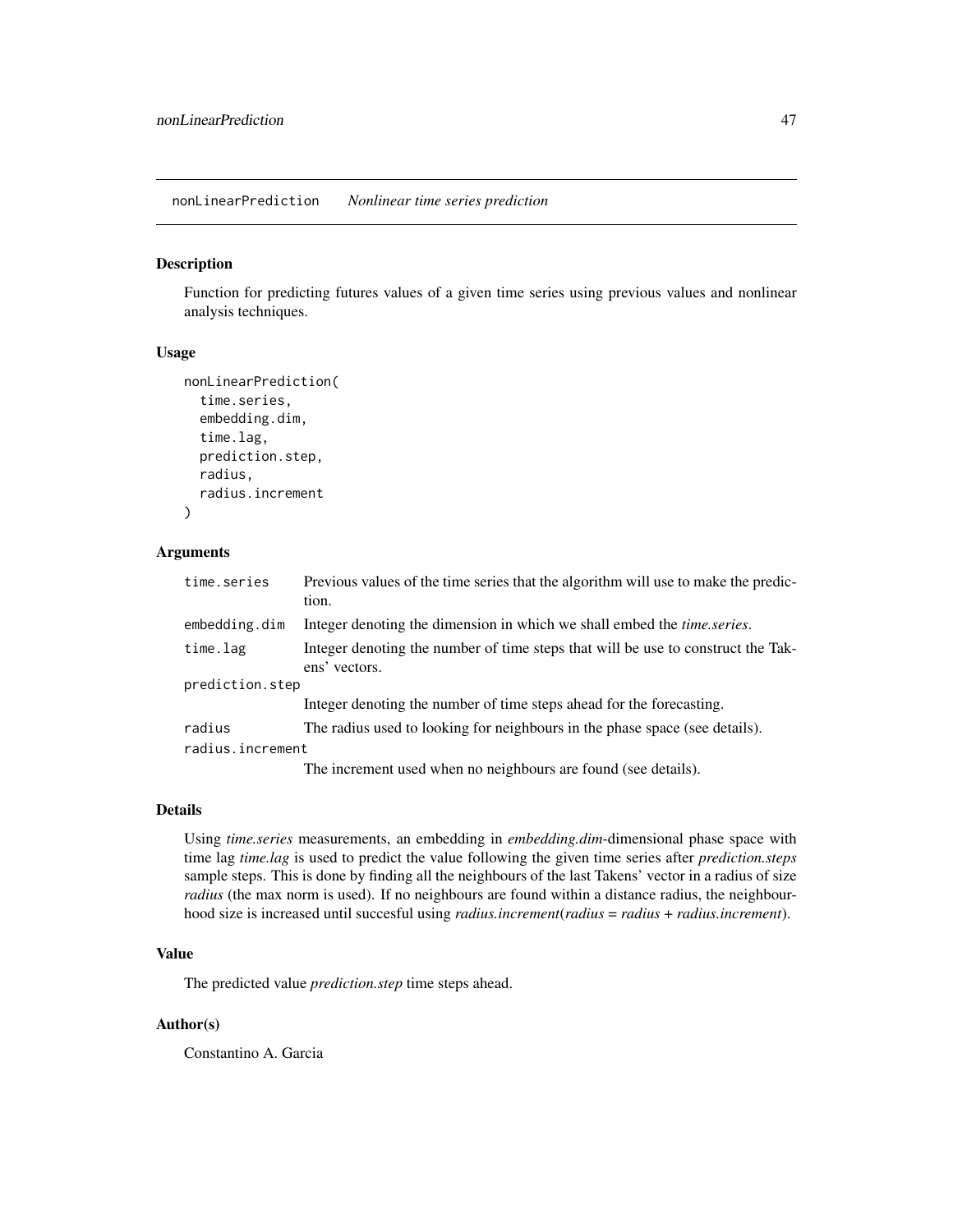# References

H. Kantz and T. Schreiber: Nonlinear Time series Analysis (Cambridge university press)

#### Examples

```
## Not run:
h=henon(n.sample=5000,start=c(0.324,-0.8233))
predic=nonLinearPrediction(time.series=h$x[10:2000],embedding.dim=2,
                           time.lag=1,
                           prediction.step=3,radius=0.03,
                           radius.increment=0.03/2)
cat("real value: ",h$x[2003],"Vs Forecast:",predic)
```
## End(Not run)

plotLocalScalingExp *Plot local scaling exponents*

#### Description

Plots the local scaling exponents of the correlation sum or the average Shannon information (when computing information dimension).

# Usage

```
plotLocalScalingExp(x, ...)
```
#### Arguments

|   | An object containing all the information needed for the estimate of the chaotic |
|---|---------------------------------------------------------------------------------|
|   | invariant.                                                                      |
| . | Additional graphical parameters.                                                |

#### Author(s)

Constantino A. Garcia

# References

H. Kantz and T. Schreiber: Nonlinear Time series Analysis (Cambridge university press)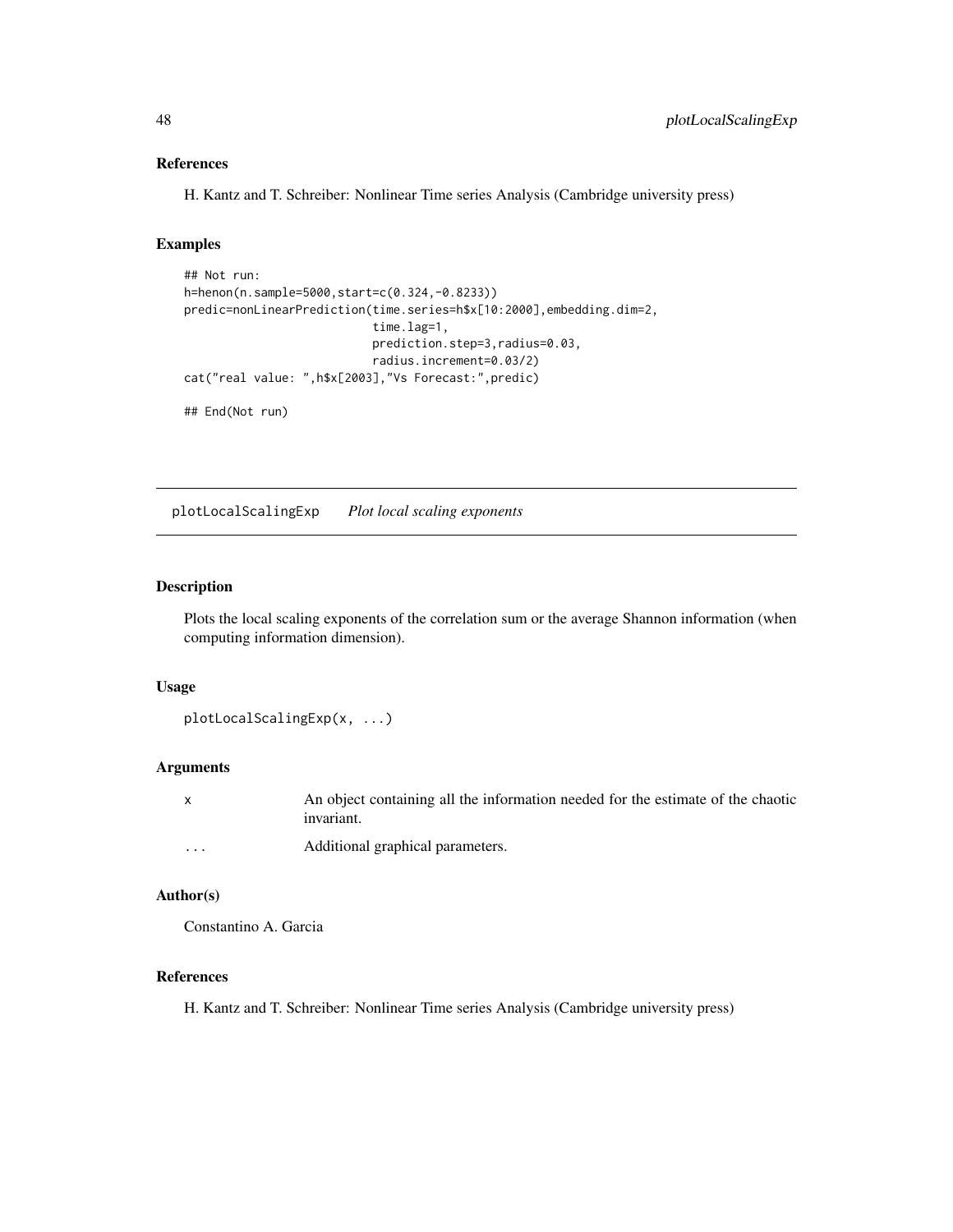poincareMap *Poincare map*

# Description

Computes the Poincare map of the reconstructed trajectories in the phase-space.

The Poincare map is a classical dynamical system technique that replaces the n-th dimensional trajectory in the phase space with an (n-1)-th order discrete-time called the Poincare map. The points of the Poincare map are the intersection of the trajectories in the phase-space with a certain Hyper-plane.

#### Usage

```
poincareMap(
  time.series = NULL,
  embedding.dim = 2,
  time.lag = 1,
  takens = NULL,
  normal.hiperplane.vector = NULL,
  hiperplane.point
)
```
# Arguments

| time.series              | The original time series from which the phase-space reconstruction is done.                                                                                     |  |
|--------------------------|-----------------------------------------------------------------------------------------------------------------------------------------------------------------|--|
| embedding.dim            | Integer denoting the dimension in which we shall embed the <i>time.series</i> .                                                                                 |  |
| time.lag                 | Integer denoting the number of time steps that will be use to construct the Tak-<br>ens' vectors.                                                               |  |
| takens                   | Instead of specifying the <i>time.series</i> , the <i>embedding.dim</i> and the <i>time.lag</i> , the<br>user may specify directly the Takens' vectors.         |  |
| normal.hiperplane.vector |                                                                                                                                                                 |  |
|                          | The normal vector of the hyperplane that will be used to compute the Poincare<br>map. If the vector is not specifyed the program choses the vector $(0,0,,1)$ . |  |
| hiperplane.point         |                                                                                                                                                                 |  |
|                          | A point on the hyperplane (an hyperplane is defined with a point and a normal<br>vector).                                                                       |  |

# Details

This function computes the Poincare map taking the Takens' vectors as the continuous trajectory in the phase space. The *takens* param has been included so that the user may specify the real phase-space instead of using the phase-space reconstruction (see examples).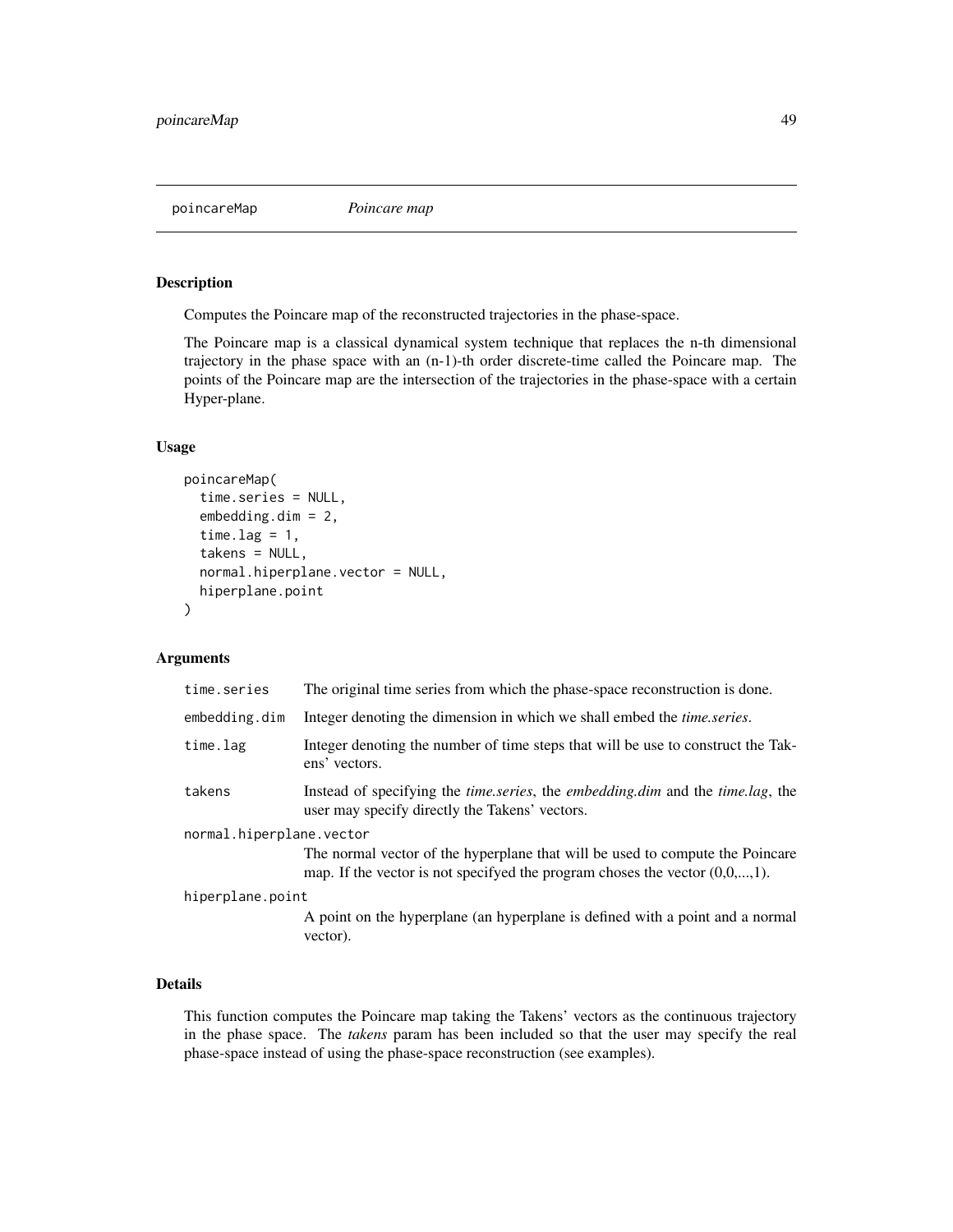#### Value

Since there are three different Poincare maps, an R list is returned storing all the information related which all of these maps:

- The positive Poincare map is formed by all the intersections with the hyperplane in positive direction (defined by the normal vector). The *pm.pos* returns the points of the map whereas that *pm.pos.time* returns the number of time steps since the beginning where the intersections occurred. Note that these time steps probably won't be integers since the algorithm uses an interpolation procedure for calculating the intersection with the hyperplane.
- Similarly we define a negative Poincare map (*pm.neg* and *pm.neg.time*).
- Finally, we may define a two-side Poincare map that stores all the intersections (no matter the direction of the intersection) (*pm* and *pm.time*).

#### Author(s)

Constantino A. Garcia

#### References

Parker, T. S., L. O. Chua, and T. S. Parker (1989). Practical numerical algorithms for chaotic systems. Springer New York

#### Examples

```
## Not run:
r = rossler(a = 0.2, b = 0.2, w = 5.7, start = c(-2, -10, 0.2),time=seq(0,300,by = 0.01), do.plot=FALSE)
takens=cbind(r$x,r$y,r$z)
# calculate poincare sections
pm=poincareMap(takens = takens, normal.hiperplane.vector = c(0,1,0),hiperplane.point=c(0,0,0))
if (requireNamespace("rgl", quietly = TRUE)) {
  rgl::plot3d(takens,size=0.7)
   rgl::points3d(pm$pm,col="red")
}
```
## End(Not run)

| radius | Get the radius of the neighborhoods used for the computations of a |
|--------|--------------------------------------------------------------------|
|        | <i>chaotic invariant.</i>                                          |

#### Description

Get the radius of the neighborhoods used for the computations of a chaotic invariant.

#### Usage

radius(x)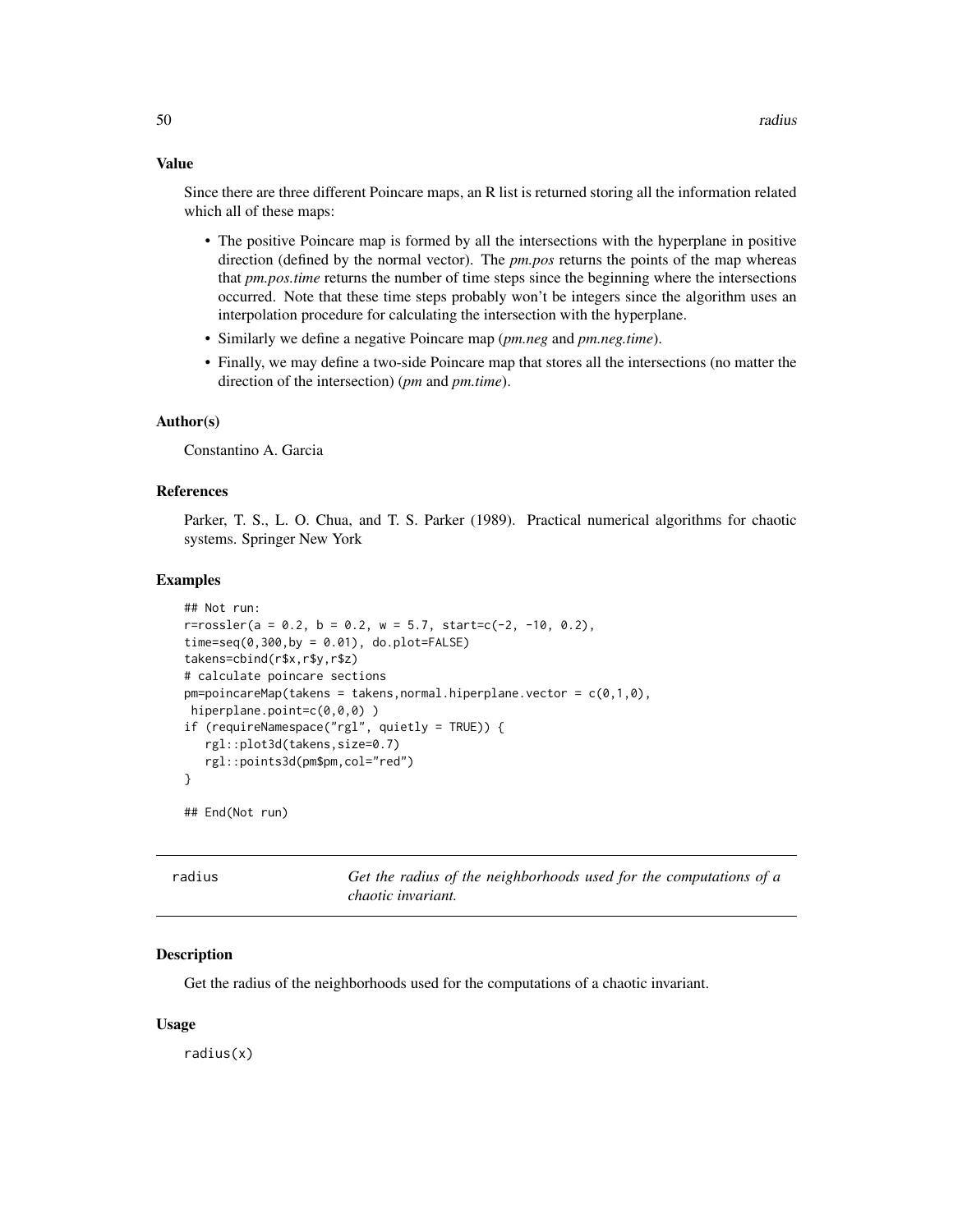#### recurrencePlot 51

# Arguments

x An object containing all the information needed for the estimate of the chaotic invariant.

# Value

A numeric vector with the radius of the neighborhoods used for the computations of a chaotic invariant.

# Author(s)

Constantino A. Garcia

# References

H. Kantz and T. Schreiber: Nonlinear Time series Analysis (Cambridge university press)

recurrencePlot *Recurrence Plot*

# Description

Plot the recurrence matrix.

#### Usage

```
recurrencePlot(
  takens = NULL,
  time.series,
  embedding.dim,
  time.lag,
  radius,
  ...
\mathcal{L}
```
# Arguments

| takens        | Instead of specifying the <i>time.series</i> , the <i>embedding.dim</i> and the <i>time.lag</i> , the<br>user may specify directly the Takens' vectors. |
|---------------|---------------------------------------------------------------------------------------------------------------------------------------------------------|
| time.series   | The original time series from which the phase-space reconstruction is performed.                                                                        |
| embedding.dim | Integer denoting the dimension in which we shall embed the <i>time.series</i> .                                                                         |
| time.lag      | Integer denoting the number of time steps that will be use to construct the Tak-<br>ens' vectors.                                                       |
| radius        | Maximum distance between two phase-space points to be considered a recur-<br>rence.                                                                     |
| $\ddots$ .    | Additional plotting parameters.                                                                                                                         |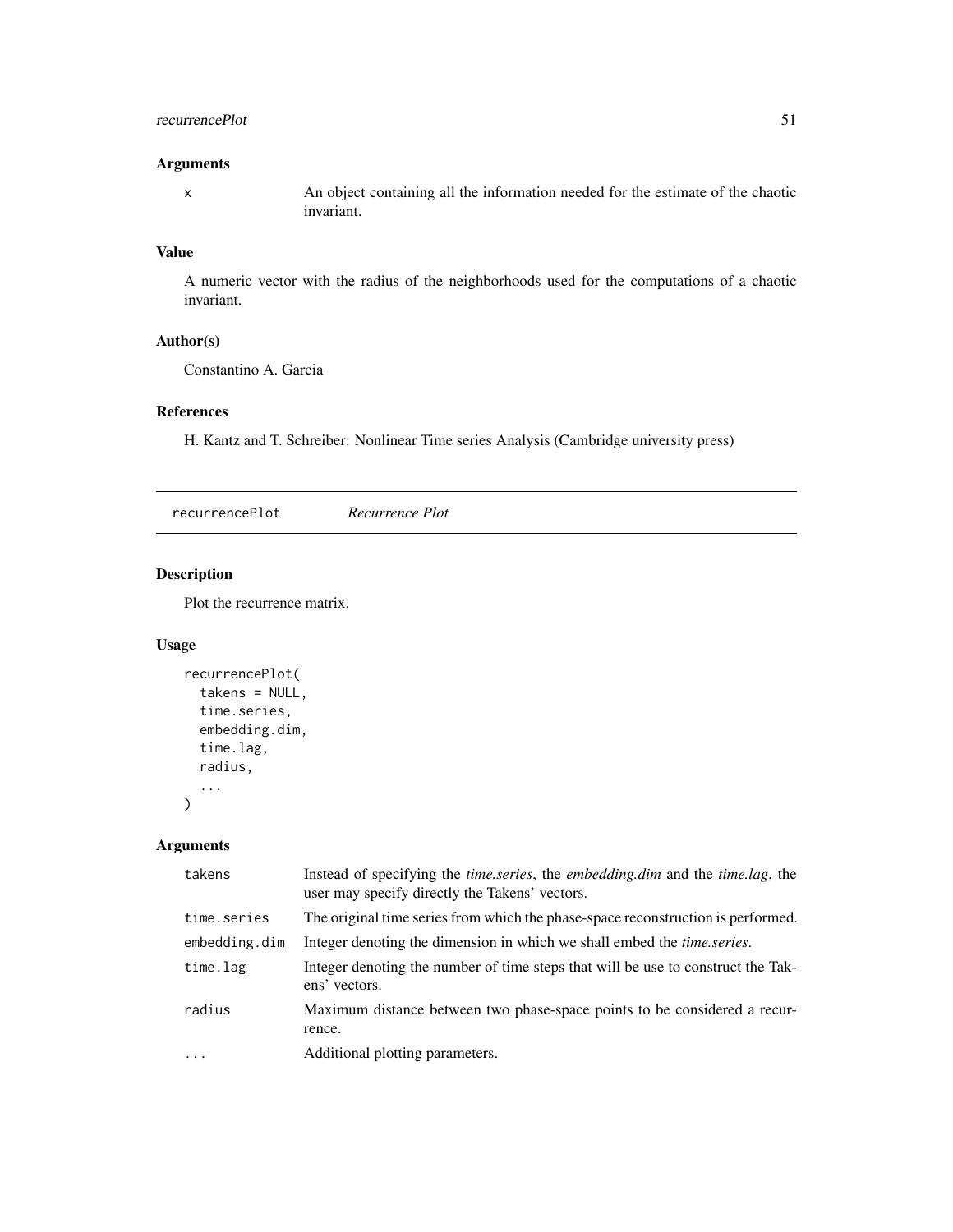# Details

WARNING: This function is computationally very expensive. Use with caution.

# Author(s)

Constantino A. Garcia

# References

Zbilut, J. P. and C. L. Webber. Recurrence quantification analysis. Wiley Encyclopedia of Biomedical Engineering (2006).

#### <span id="page-51-0"></span>rossler *Rossler system*

# Description

Generates a 3-dimensional time series using the Rossler equations.

# Usage

```
rossler(
 a = 0.2,
 b = 0.2,
 w = 5.7,
 start = c(-2, -10, 0.2),
  time = seq(0, 50, by = 0.01),
 do.plot = deprecated()
)
```
#### Arguments

| a           | The <i>a</i> parameter. Default:0.2.                                                                                                                                         |
|-------------|------------------------------------------------------------------------------------------------------------------------------------------------------------------------------|
| $\mathbf b$ | The <i>b</i> parameter. Default: 0.2.                                                                                                                                        |
| W           | The <i>w</i> parameter. Default: 5.7.                                                                                                                                        |
| start       | A 3-dimensional numeric vector indicating the starting point for the time series.<br>Default: $c(-2, -10, 0.2)$ .                                                            |
| time        | The temporal interval at which the system will be generated. Default: time=seq $(0,50,$ by<br>$= 0.01$ .                                                                     |
| do.plot     | Logical value. If TRUE, a plot of the generated Lorenz system is shown. Before<br>version 0.2.11, default value was TRUE; versions 0.2.11 and later use FALSE<br>as default. |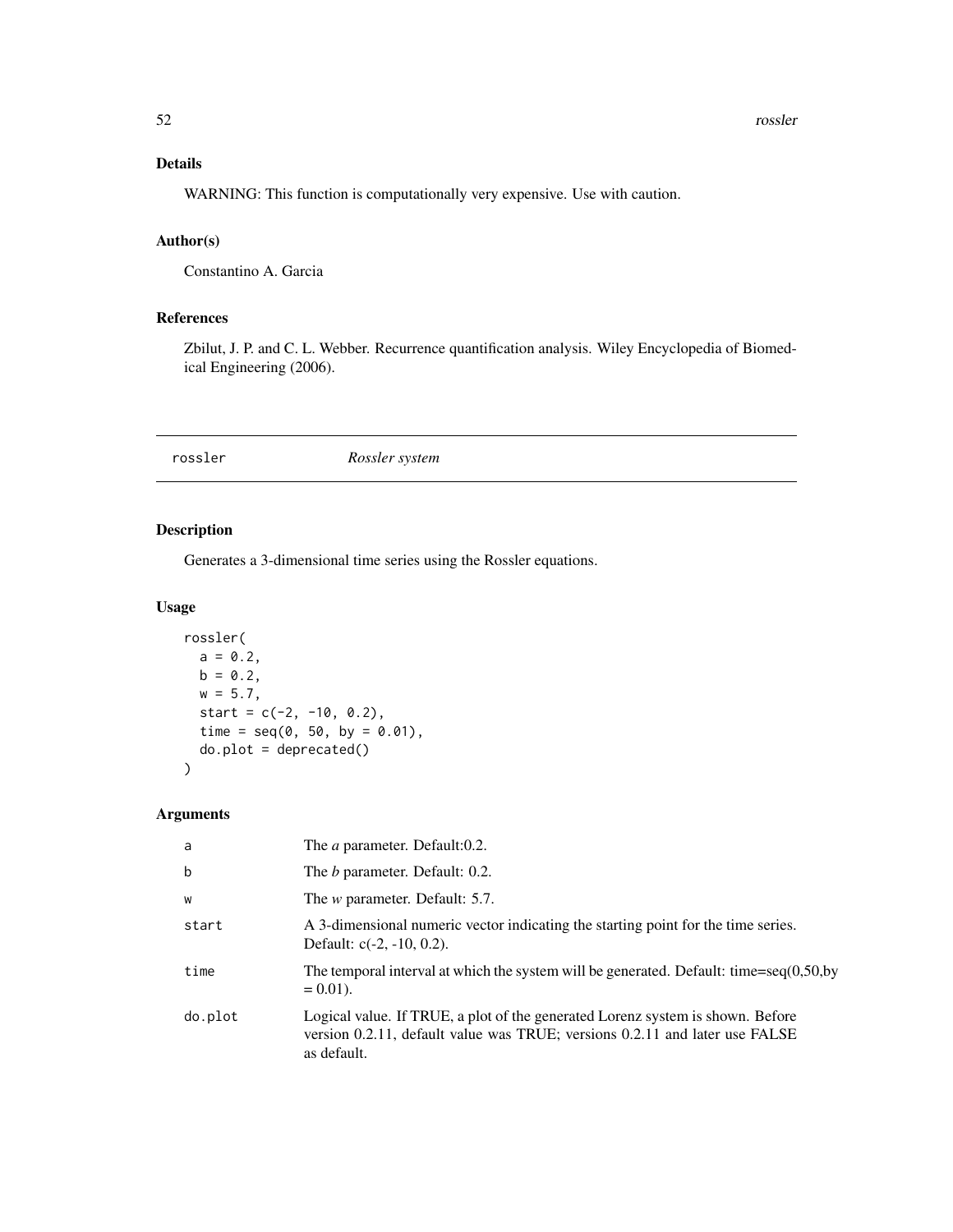#### <span id="page-52-0"></span>rossler 53

# Details

The Rossler system is a system of ordinary differential equations defined as:

$$
\dot{x} = -(y + z)
$$

$$
\dot{y} = x + a \cdot y
$$

$$
\dot{z} = b + z * (x - w)
$$

The default selection for the system parameters ( $a = 0.2$ ,  $b = 0.2$ ,  $w = 5.7$ ) is known to produce a deterministic chaotic time series.

# Value

A list with four vectors named *time*, *x*, *y* and *z* containing the time, the x-components, the ycomponents and the z-components of the Rossler system, respectively.

# Note

Some initial values may lead to an unstable system that will tend to infinity.

#### Author(s)

Constantino A. Garcia

# References

Strogatz, S.: Nonlinear dynamics and chaos: with applications to physics, biology, chemistry and engineering (Studies in Nonlinearity)

#### See Also

[henon](#page-23-0)[,logisticMap](#page-32-0)[,rossler,](#page-51-0)[ikedaMap,](#page-24-0)[cliffordMap](#page-3-0)[,sinaiMap](#page-58-0)[,gaussMap](#page-21-0)

# Examples

```
## Not run:
r.ts = rossler(time=seq(0, 30, by = 0.01))
```
## End(Not run)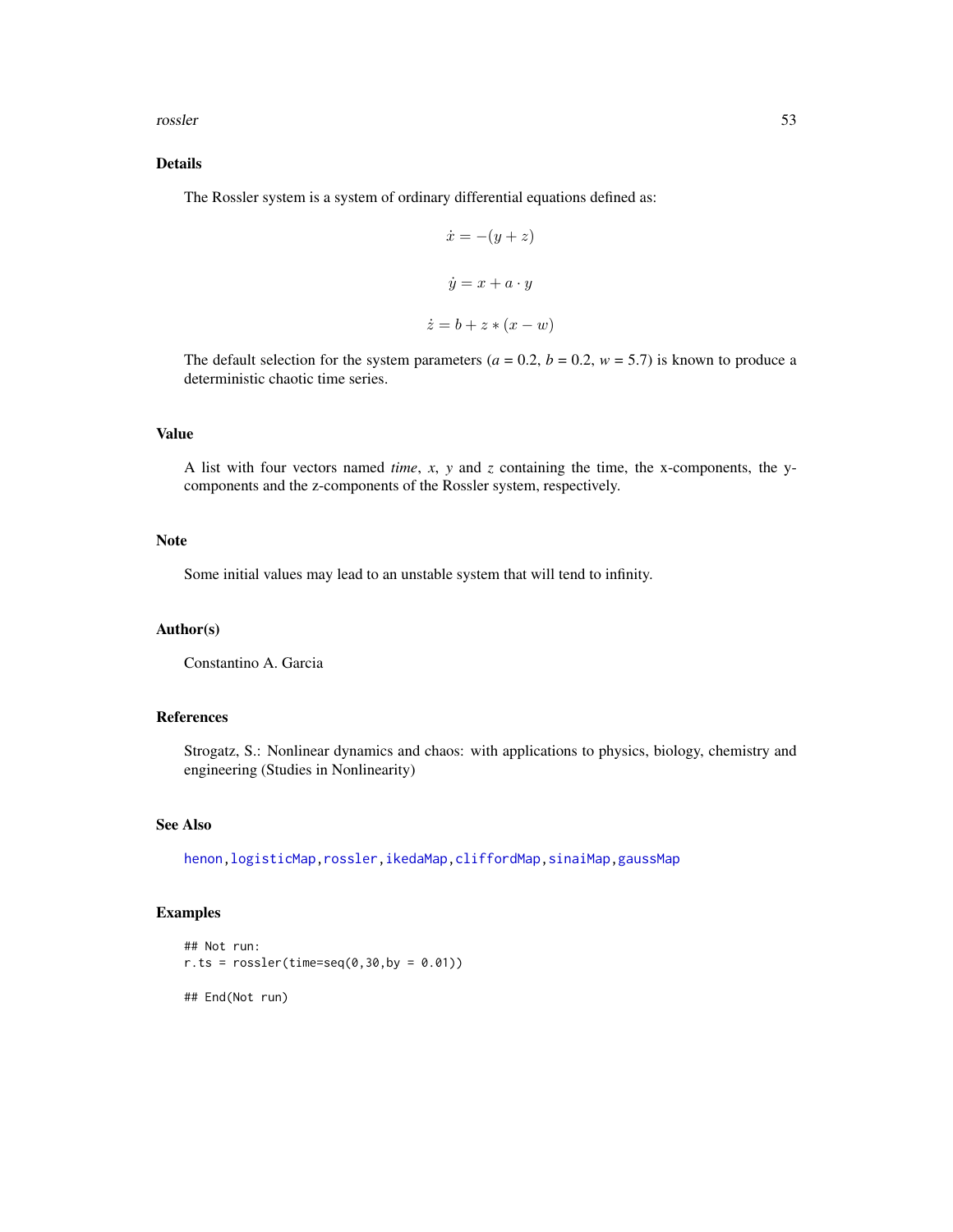# Description

The Recurrence Quantification Analysis (RQA) is an advanced technique for the nonlinear analysis that allows to quantify the number and duration of the recurrences in the phase space.

# Usage

```
rqa(
  takens = NULL,
  time.series = NULL,
 embedding.dim = 2,
  time.lag = 1,
  radius,
  lmin = 2,vmin = 2,
  distanceToBorder = 2,
  save.RM = TRUE,
 do.plot = FALSE,
  ...
)
```
# Arguments

| takens           | Instead of specifying the <i>time.series</i> , the <i>embedding.dim</i> and the <i>time.lag</i> , the<br>user may specify directly the Takens' vectors.                                                    |  |
|------------------|------------------------------------------------------------------------------------------------------------------------------------------------------------------------------------------------------------|--|
| time.series      | The original time series from which the phase-space reconstruction is performed.                                                                                                                           |  |
| embedding.dim    | Integer denoting the dimension in which we shall embed the <i>time.series</i> .                                                                                                                            |  |
| time.lag         | Integer denoting the number of time steps that will be use to construct the Tak-<br>ens' vectors.                                                                                                          |  |
| radius           | Maximum distance between two phase-space points to be considered a recur-<br>rence.                                                                                                                        |  |
| lmin             | Minimal length of a diagonal line to be considered in the RQA. Default $lmin =$<br>2.                                                                                                                      |  |
| vmin             | Minimal length of a vertical line to be considered in the RQA. Default $vmin = 2$ .                                                                                                                        |  |
| distanceToBorder |                                                                                                                                                                                                            |  |
|                  | In order to avoid border effects, the <i>distanceToBorder</i> points near the border of<br>the recurrence matrix are ignored when computing the RQA parameters. De-<br>fault, <i>distanceToBorder</i> = 2. |  |
| save.RM          | Logical value. If TRUE, the recurrence matrix is stored as a sparse matrix. Note<br>that computing the recurrences in matrix form can be computationally expen-<br>sive.                                   |  |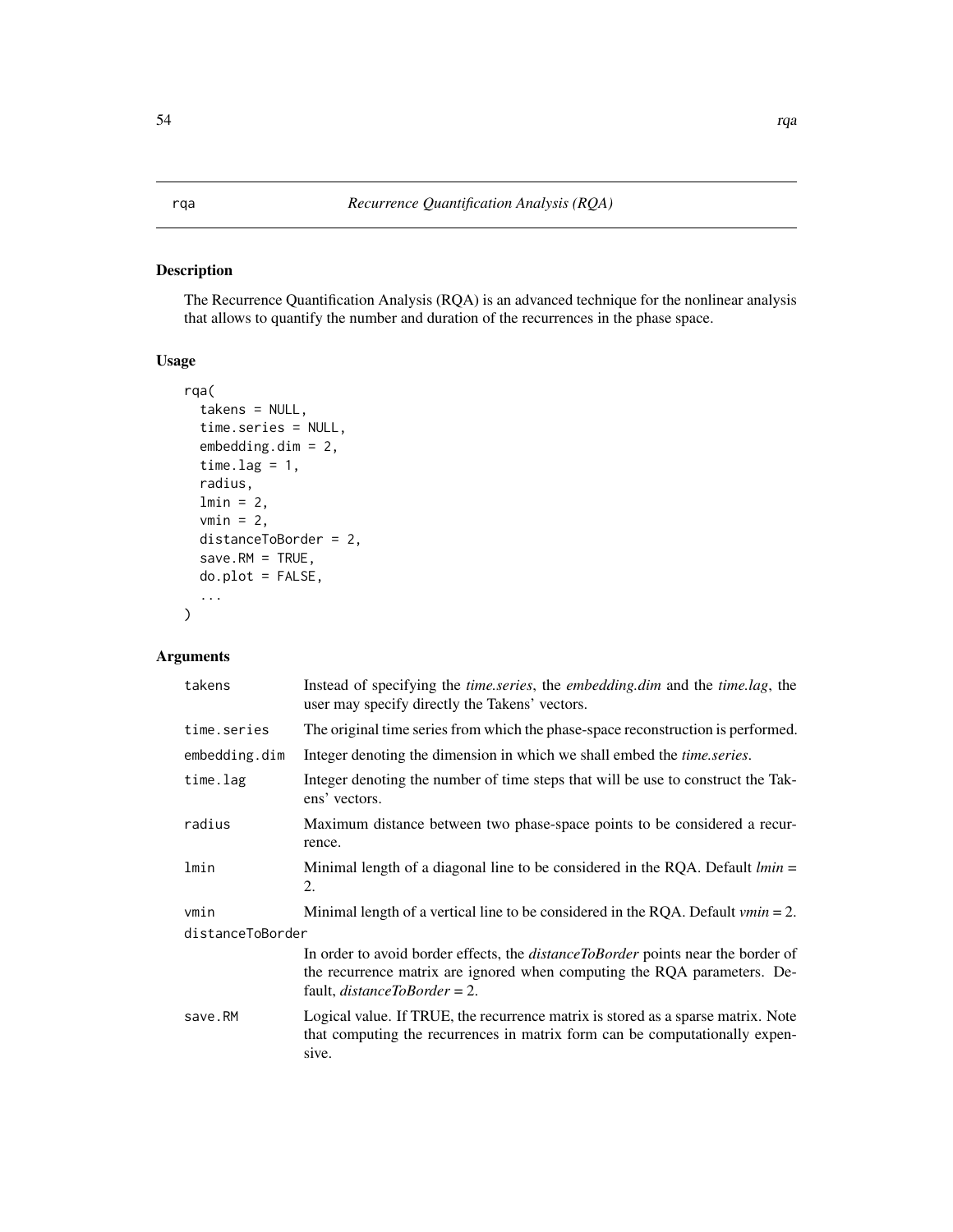| do.plot  | Logical. If TRUE, the recurrence plot is shown. However, plotting the recur- |
|----------|------------------------------------------------------------------------------|
|          | rence matrix is computationally expensive. Use with caution.                 |
| $\cdots$ | Additional plotting parameters.                                              |

#### Value

A *rqa* object that consist of a list with the most important RQA parameters:

- *recurrence.matrix*: A sparse symmetric matrix containing the recurrences of the phase space.
- *REC*: Recurrence. Percentage of recurrence points in a Recurrence Plot.
- *DET*: Determinism. Percentage of recurrence points that form diagonal lines.
- *LAM*: Percentage of recurrent points that form vertical lines.
- *RATIO*: Ratio between *DET* and *RR*.
- *Lmax*: Length of the longest diagonal line.
- *Lmean*: Mean length of the diagonal lines. The main diagonal is not taken into account.
- *DIV*: Inverse of *Lmax*.
- *Vmax*: Longest vertical line.
- *Vmean*: Average length of the vertical lines. This parameter is also referred to as the Trapping time.
- *ENTR*: Shannon entropy of the diagonal line lengths distribution
- *TREND*: Trend of the number of recurrent points depending on the distance to the main diagonal
- *diagonalHistogram*: Histogram of the length of the diagonals.
- *recurrenceRate*: Number of recurrent points depending on the distance to the main diagonal.

# Author(s)

Constantino A. Garcia and Gunther Sawitzki

#### References

Zbilut, J. P. and C. L. Webber. Recurrence quantification analysis. Wiley Encyclopedia of Biomedical Engineering (2006).

#### Examples

```
## Not run:
rossler.ts = rossler(time=seq(0, 10, by = 0.01), do.plot=FALSE)$x
rqa.analysis=rqa(time.series = rossler.ts, embedding.dim=2, time.lag=1,
               radius=1.2,lmin=2,do.plot=FALSE,distanceToBorder=2)
plot(rqa.analysis)
```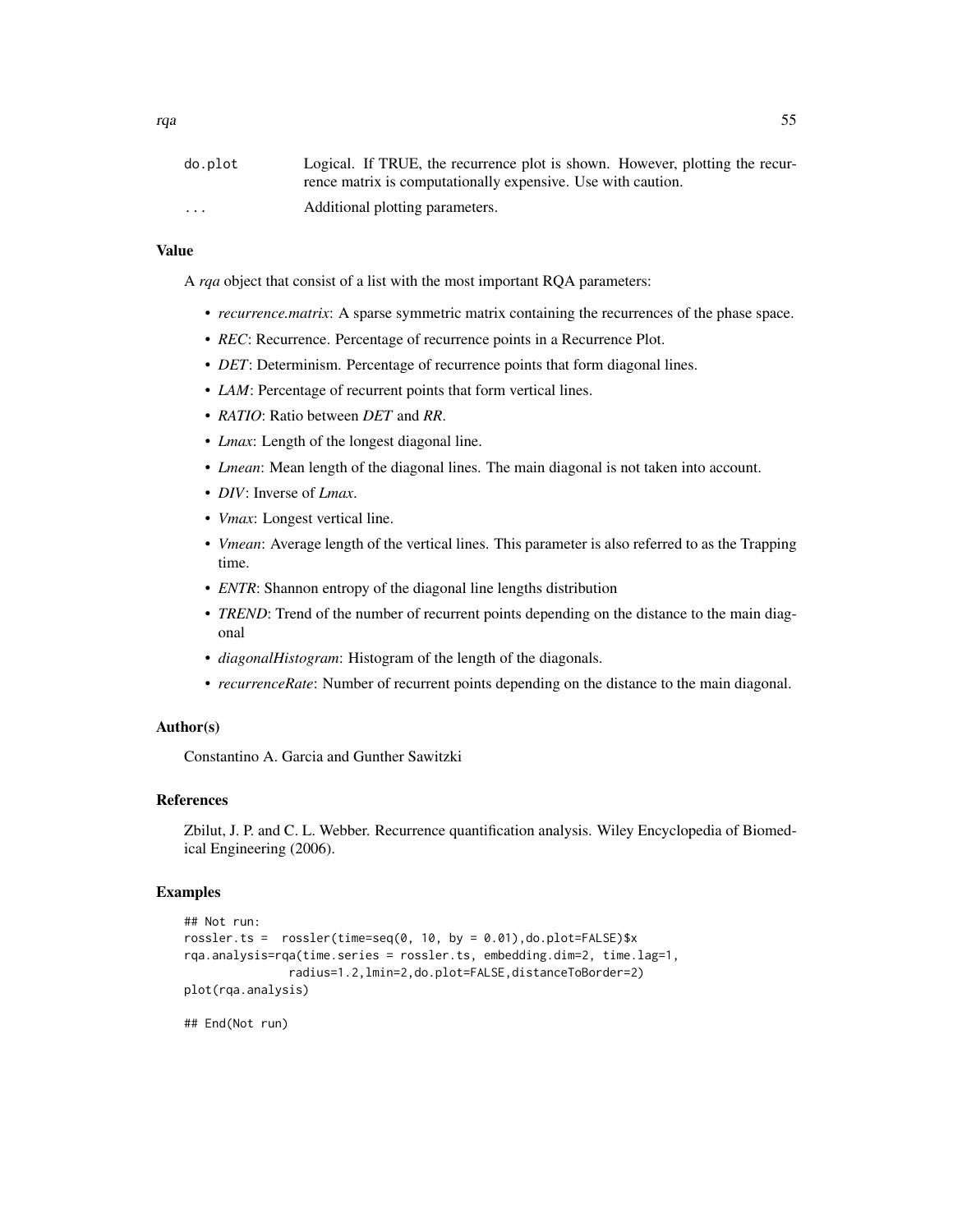<span id="page-55-1"></span><span id="page-55-0"></span>

#### Description

The Sample Entropy measures the complexity of a time series. Large values of the Sample Entropy indicate high complexity whereas that smaller values characterize more regular signals.

#### Usage

```
sampleEntropy(corrDim.object, do.plot = TRUE, ...)
## S3 method for class 'sampleEntropy'
sampleEntropyFunction(x)
## S3 method for class 'sampleEntropy'
nlOrder(x)
## S3 method for class 'sampleEntropy'
radius(x)
## S3 method for class 'sampleEntropy'
embeddingDims(x)
## S3 method for class 'sampleEntropy'
plot(
 x,
 main = NULL,xlab = NULL,
 ylab = NULL,
  type = "1",col = NULL,pch = NULL,ylim = NULL,
 \log = "x",add.length = T,
  ...
)
## S3 method for class 'sampleEntropy'
estimate(
  x,
  regression.range = NULL,
 do.plot = TRUE,
 use.embeddings = NULL,
  fit,col = NULL,fit.lty = 2,
```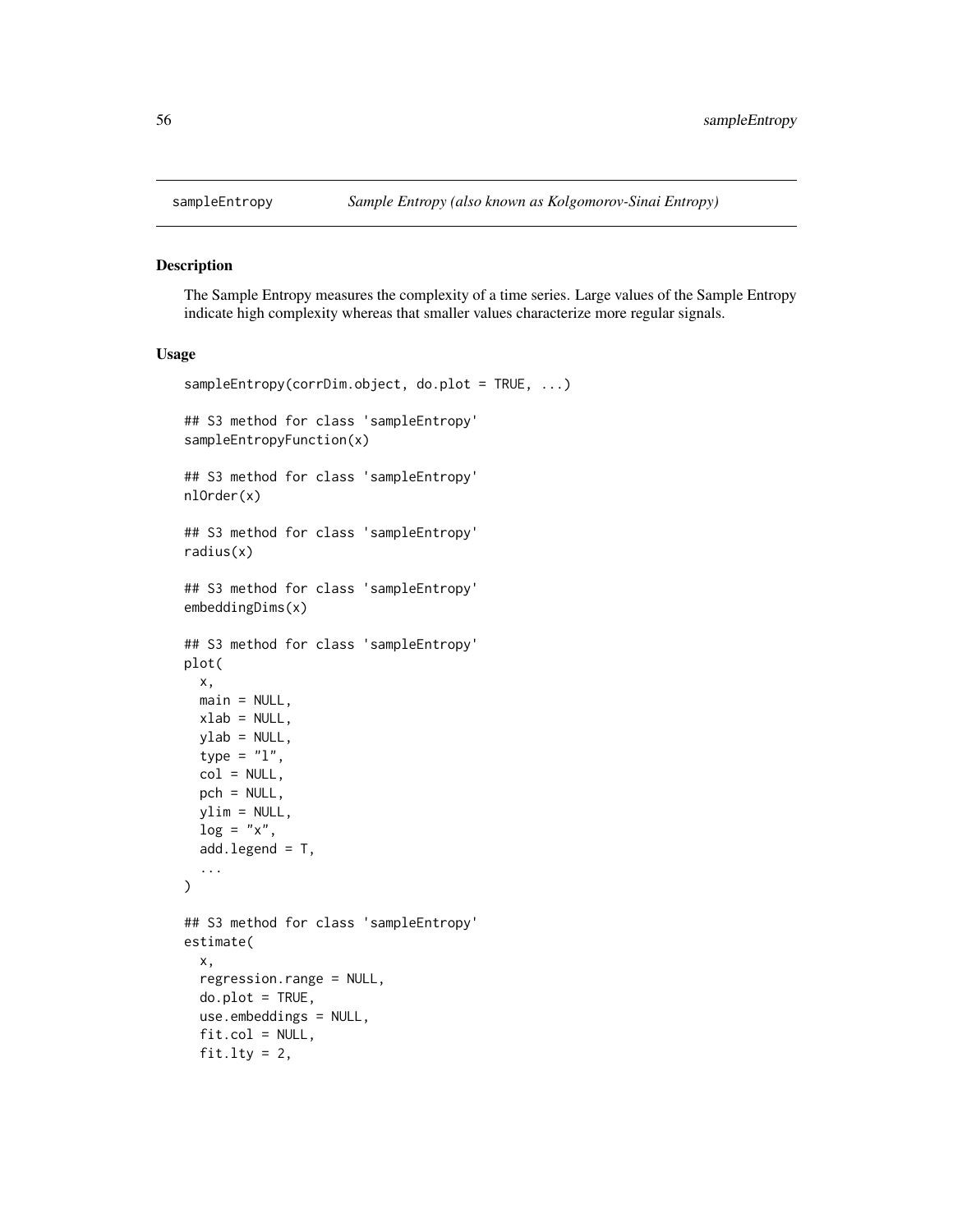# sampleEntropy 57

```
fit.lwd = 2,
add.legend = T,
...
```
# Arguments

 $\mathcal{L}$ 

|                  | corrDim.object A corrDim object from which the Sample Entropy of the time series character-<br>ized by <i>corrDim</i> shall be estimated.                                |  |
|------------------|--------------------------------------------------------------------------------------------------------------------------------------------------------------------------|--|
| do.plot          | do.plot Logical value. If TRUE (default value), a plot of the sample entropy is<br>shown.                                                                                |  |
| $\cdots$         | Additional plotting arguments.                                                                                                                                           |  |
| X                | A sampleEntropy object.                                                                                                                                                  |  |
| main             | A title for the plot.                                                                                                                                                    |  |
| xlab             | A title for the x axis.                                                                                                                                                  |  |
| ylab             | A title for the y axis.                                                                                                                                                  |  |
| type             | Type of plot (see ?plot).                                                                                                                                                |  |
| col              | Vector of colors for each of the dimensions of the plot.                                                                                                                 |  |
| pch              | Vector of symbols for each of the dimensions of the plot                                                                                                                 |  |
| ylim             | Numeric vector of length 2, giving the y coordinates range                                                                                                               |  |
| log              | A character string which contains "x" if the x axis is to be logarithmic, "y" if the<br>y axis is to be logarithmic and "xy" or "yx" if both axes are to be logarithmic. |  |
| add.legend       | add a legend to the plot?                                                                                                                                                |  |
| regression.range |                                                                                                                                                                          |  |
|                  | Vector with 2 components denoting the range where the function will perform<br>linear regression.                                                                        |  |
|                  | use embeddings A numeric vector specifying which embedding dimensions should the <i>estimate</i><br>function use to compute the sample entropy.                          |  |
| fit.col          | A vector of colors to plot the regression lines.                                                                                                                         |  |
| fit.lty          | The type of line to plot the regression lines.                                                                                                                           |  |
| fit.lwd          | The width of the line for the regression lines.                                                                                                                          |  |

# Details

The sample entropy is computed using:

$$
h_q(m,r) = \log(C_q(m,r)/C_q(m+1,r))
$$

where *m* is the embedding dimension and *r* is the radius of the neighbourhood. When computing the correlation dimensions we use the linear regions from the correlation sums in order to do the estimates. Similarly, the sample entropy  $h_q(m, r)$  should not change for both various *m* and *r*.

For each embedding dimension the sample entropy is estimated by averaging

$$
h_q(m,r) = \log(C_q(m,r)/C_q(m+1,r))
$$

over the range specified by *regression range* in the *estimate* function.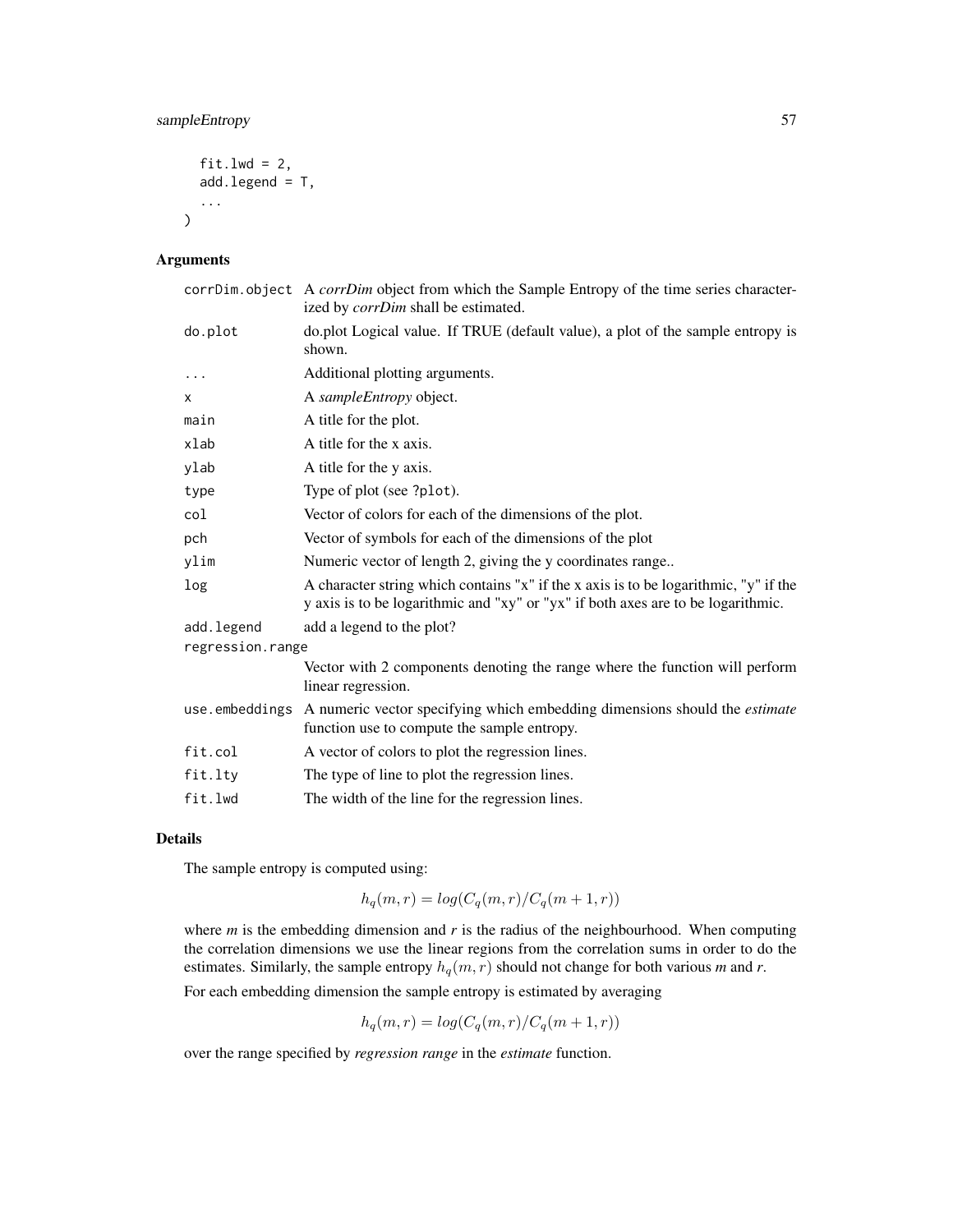A *sampleEntropy* object that contains a list storing the sample entropy (*sample.entropy*), the embedding dimensions (*embedding.dims*) and radius (*radius*) for which the sample entropy has been computed, and the order of the sample entropy (*entr.order*). The sample entropy is stored as a matrix in which each row contains the computations for a given embedding dimension and each column stores the computations for a given radius.

The *sampleEntropyFunction* returns the sample entropy function  $h_q(m, r)$  used for the computations. The sample entropy function is represented by a matrix. Each row represents a given embedding dimension whereas that each column representes a different radius.

The *nlOrder* function returns the order of the sample entropy.

The *radius* function returns the radius on which the sample entropy function has been evaluated.

The *embeddingDims* function returns the embedding dimensions on which the sample entropy function has been evaluated.

The *plot* function shows the graphics for the sample entropy.

The *estimate* function returns a vector storing the sample entropy estimate for each embedding dimension.

# Author(s)

Constantino A. Garcia

#### References

H. Kantz and T. Schreiber: Nonlinear Time series Analysis (Cambridge university press)

#### Examples

```
## Not run:
x = \text{henson}(n, \text{sample} = 15000, n. \text{translation}, t = 100, a = 1.4, b = 0.3, t = 0.3)start = c(0.78, 0.8165), do.plot = FALSE)$x
cd=corrDim(time.series=x,
           min.embedding.dim=2,max.embedding.dim=9,
           corr.order=2,time.lag=1,
           min.radius=0.05,max.radius=1,
           n.points.radius=100,
            theiler.window=20,
           do.plot=TRUE)
use.col = c("#999999", "#E69F00", "#56B4E9", "#009E73",
            "#F0E442", "#0072B2", "#D55E00", "#CC79A7")
se=sampleEntropy(cd,do.plot=TRUE,col=use.col,
                  type="l",xlim=c(0.1,1),
                  add.legend=T)
se.est = estimate(se,
                   regression.range = c(0.4, 0.6),
                   use.embeddings = 6:9,col=use.col,type="b")
print(se.est)
```
# Value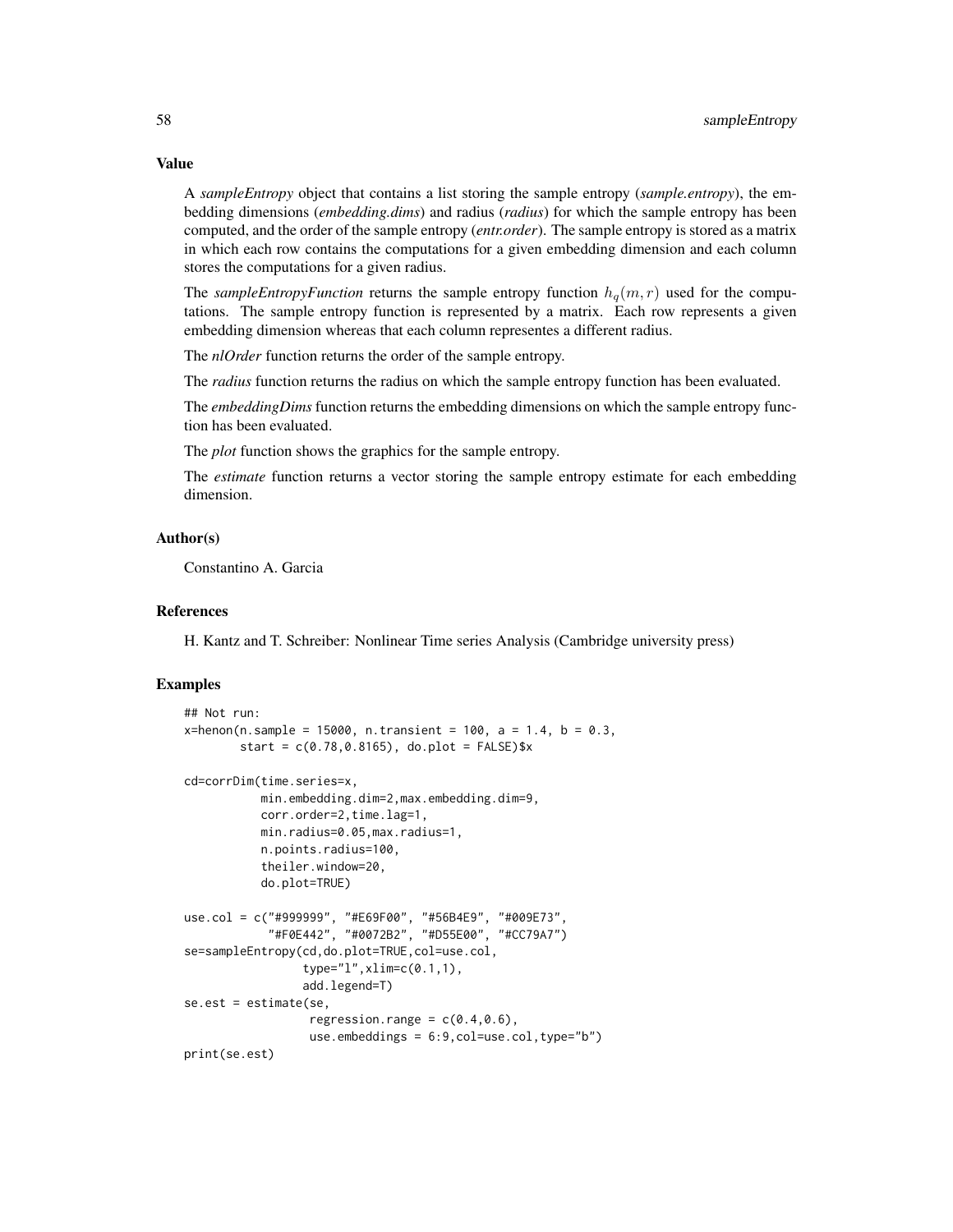```
cat("Expected K2 = ", 0.325," Estimate = ", mean(se.set), "\\n")## End(Not run)
```
sampleEntropyFunction *Returns the sample entropy function* h*\_*q(m, r) *used for the computations of the sample entropy.*

# Description

Returns the sample entropy function  $h_q(m, r)$  used for the computations of the sample entropy.

#### Usage

sampleEntropyFunction(x)

# Arguments

x A *sampleEntropy* object.

# Value

A numeric matrix representing the sample entropy function  $h_q(m, r)$  obtained in #' the sample entropy computations represented by the *sampleEntropy* object.

#### See Also

[sampleEntropy](#page-55-0)

<span id="page-58-0"></span>sinaiMap *Sinai map*

#### Description

Generates a 2-dimensional time series using the Sinai map.

#### Usage

```
sinaiMap(
 a = 0.1,
 start = runif(2),
 n.sample = 5000,
 n.transient = 500,
  do.plot = deprecated()
)
```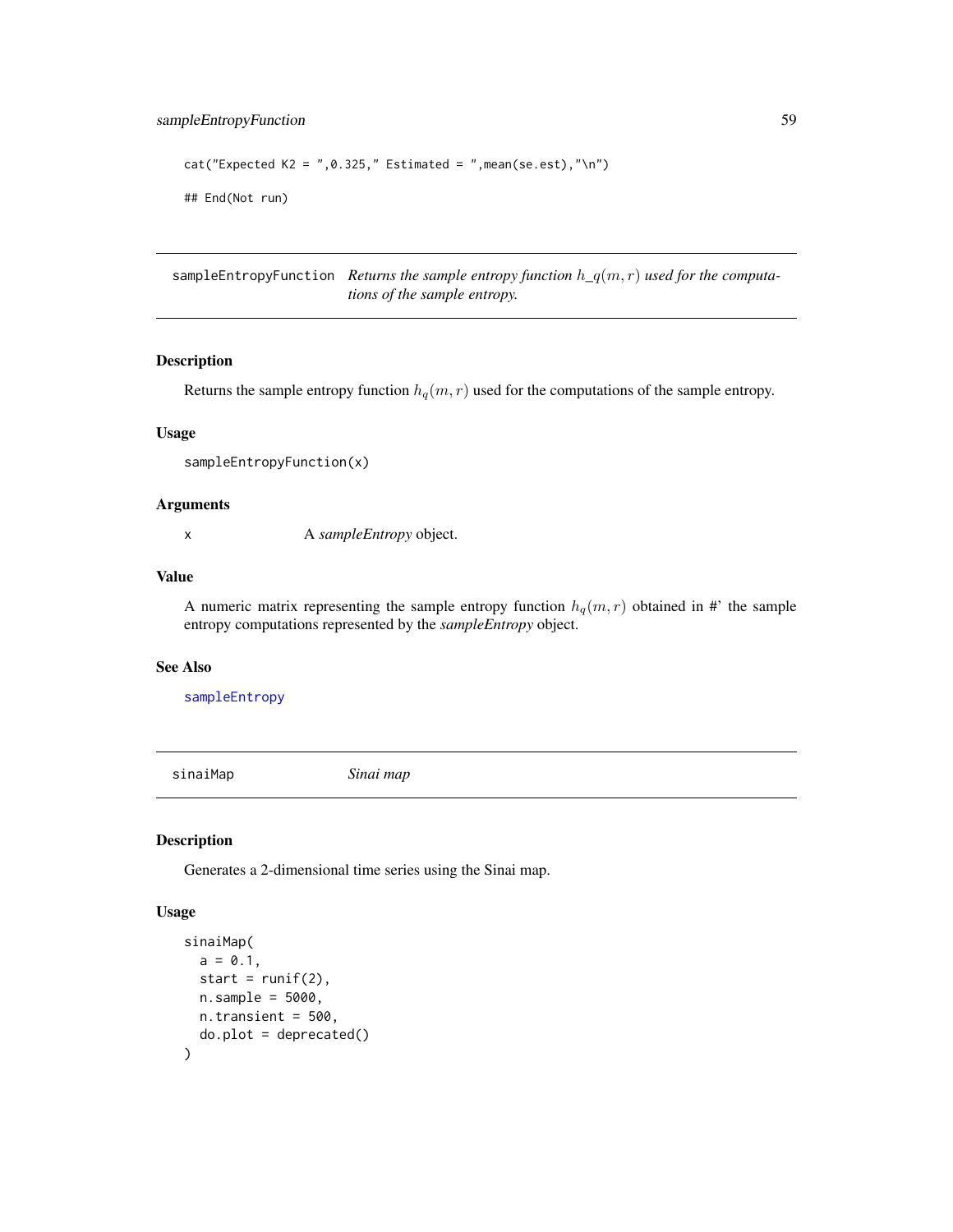#### <span id="page-59-0"></span>Arguments

| a           | The <i>a</i> parameter. Default: 0.1                                                                                                                                        |
|-------------|-----------------------------------------------------------------------------------------------------------------------------------------------------------------------------|
| start       | A 2-dimensional vector indicating the starting values for the x and y Sinai coor-<br>dinates. If the starting point is not specified, it is generated randomly.             |
| n.sample    | Length of the generated time series. Default: 5000 samples.                                                                                                                 |
| n.transient | Number of transient samples that will be discarded. Default: 500 samples.                                                                                                   |
| do.plot     | Logical value. If TRUE, a plot of the generated Sinai system is shown. Before<br>version 0.2.11, default value was TRUE; versions 0.2.11 and later use FALSE<br>as default. |

#### Details

The Sinai map is defined as follows:

 $x_{n+1} = (x_n + y_n + a \cdot cos(2 \cdot pi \cdot y_n)) \mod 1$ 

 $y_{n+1} = (x_n + 2 \cdot y_n) \mod 1$ 

The default selection for the *a* parameter is known to produce a deterministic chaotic time series.

# Value

A list with two vectors named x and y containing the x-components and the y-components of the Sinai map, respectively.

#### Note

Some initial values may lead to an unstable system that will tend to infinity.

#### Author(s)

Constantino A. Garcia

#### References

Mcsharry, P. E. and P. R. Ruffino (2003). Asymptotic angular stability in nonlinear systems: rotation numbers and winding numbers. Dynamical Systems 18(3), 191-200.

# See Also

[henon](#page-23-0)[,logisticMap](#page-32-0)[,lorenz,](#page-34-0)[rossler,](#page-51-0)[ikedaMap,](#page-24-0)[cliffordMap](#page-3-0)[,gaussMap](#page-21-0)

# Examples

```
## Not run:
sinai.map = sinaiMap(n.sample = 1000, n.transient=10,do.plot=TRUE)
# accessing the x coordinate and plotting it
plot(ts(sinai.map$x))
```
## End(Not run)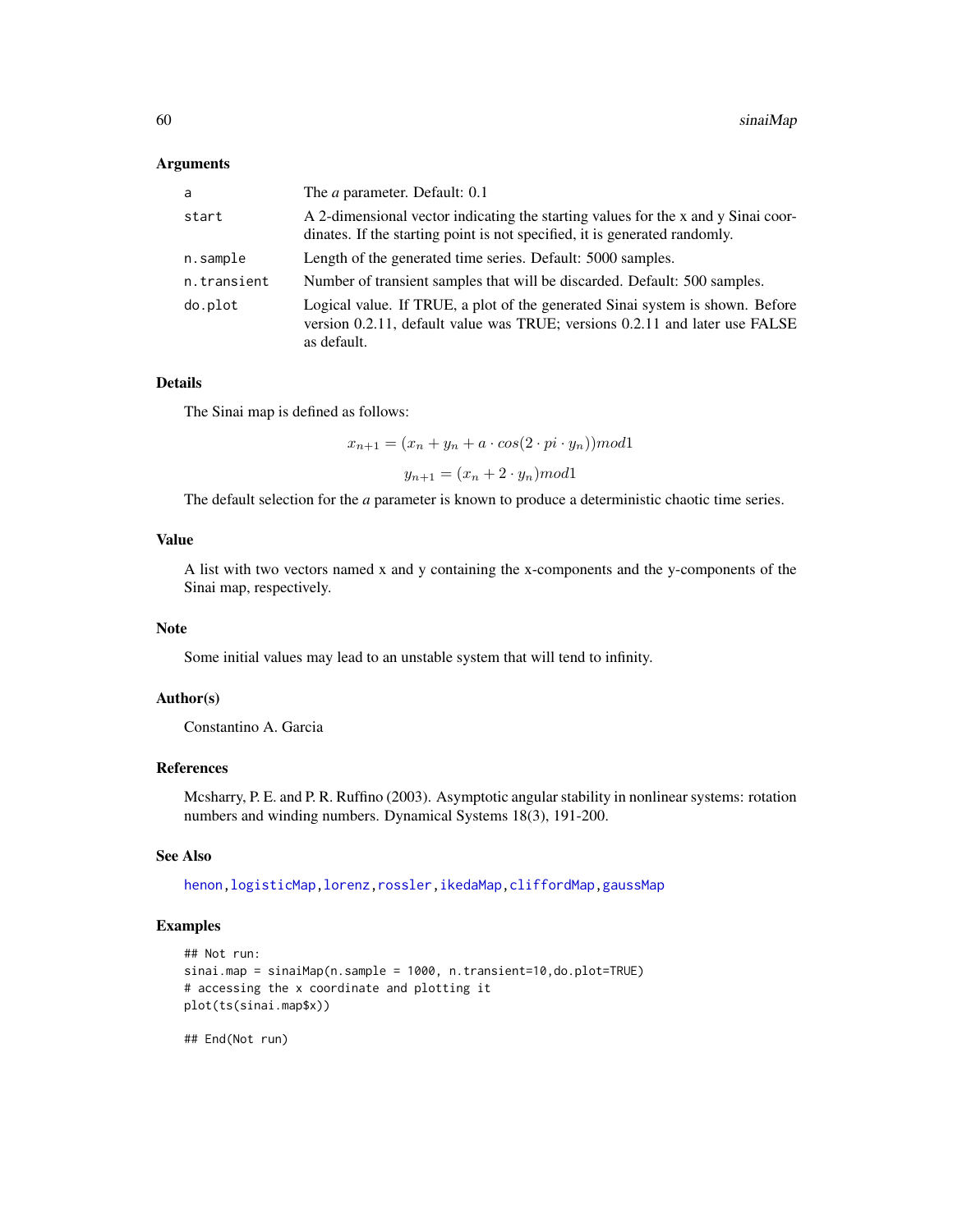<span id="page-60-0"></span>spaceTimePlot *Space Time plot*

#### Description

The space time separation is a broadly-used method of detecting non-stationarity and temporal correlations in the time series being analyzed. The space time separation plot is also used to select a proper Theiler window by selecting a temporal separation enough to saturate the contour lines.

#### Usage

```
spaceTimePlot(
  takens = NULL,
  time.series = NULL,
  embedding.dim = 2,
  time.lag = 1,
 max.radius = NULL,
  time.step = 1,
  number.time.steps = NULL,
  numberPercentages = 10,
  do.plot = TRUE,
  ...
)
## S3 method for class 'spaceTimePlot'
contourLines(x)
## S3 method for class 'spaceTimePlot'
getContourLines(x)
## S3 method for class 'spaceTimePlot'
plot(
  x,
 main = "Space time separation plot",
 xlab = NULL,
 ylab = NULL,
  type = "1",ylim = NULL,
 col = NULL,pch = NULL,add.legend = TRUE,
  ...
\mathcal{L}
```
# Arguments

takens Instead of specifying the *time.series*, the *embedding.dim* and the *time.lag*, the user may specify directly the Takens' vectors.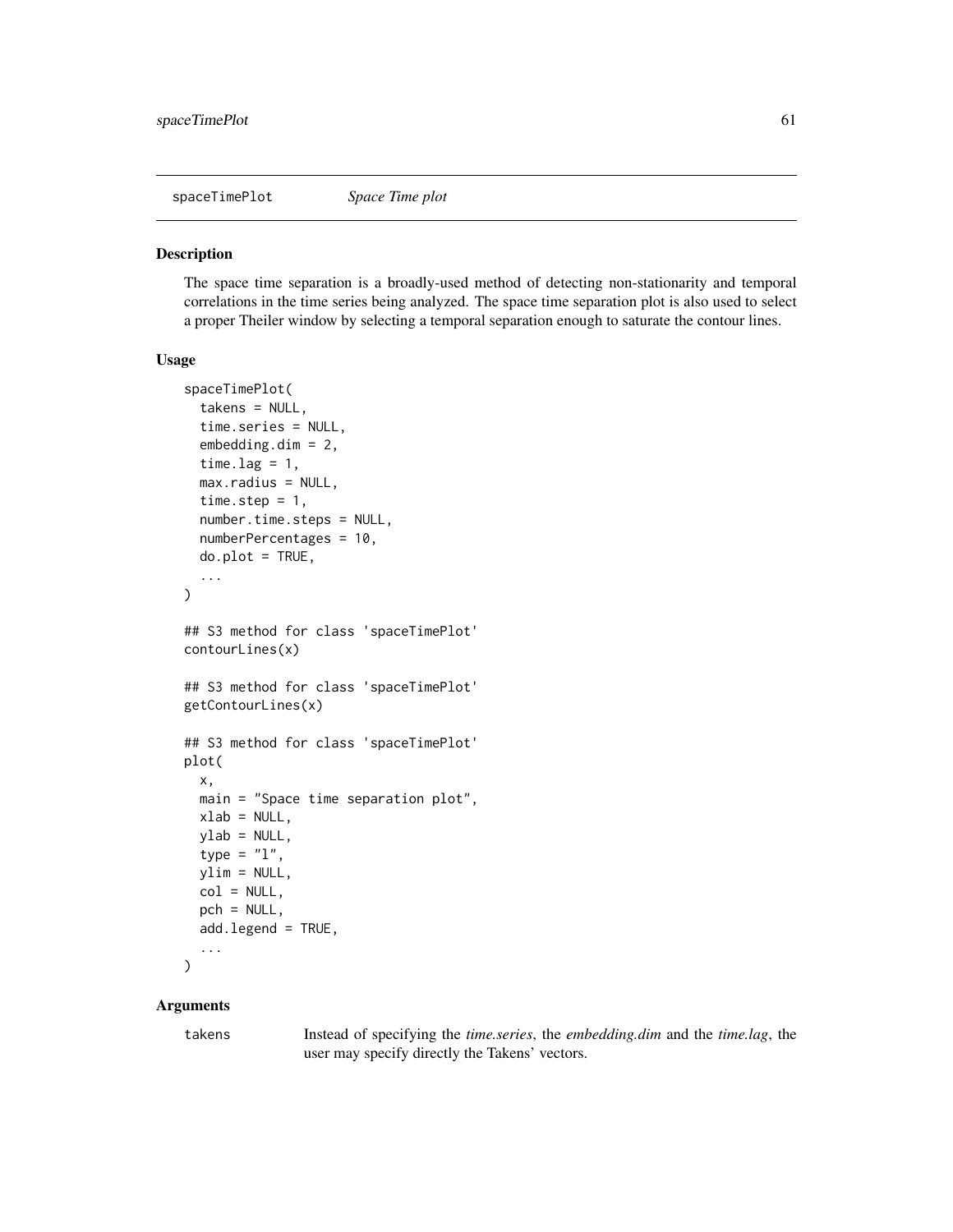| time.series       | The original time series being analyzed.                                                                                                                                                                               |  |
|-------------------|------------------------------------------------------------------------------------------------------------------------------------------------------------------------------------------------------------------------|--|
| embedding.dim     | Integer denoting the dimension in which we shall embed the time series.                                                                                                                                                |  |
| time.lag          | Integer denoting the number of time steps that will be use to construct the Tak-<br>ens' vectors.                                                                                                                      |  |
| max.radius        | Maximum neighbourhood radius in which the algorithm will look for finding<br>neighbours. This parameter may be used to avoid heavy computations. If the<br>user does not specify a radius, the algorithm estimates it. |  |
| time.step         | Integer denoting the number of discrete steps between two calculations of the<br>space time plot.                                                                                                                      |  |
| number.time.steps |                                                                                                                                                                                                                        |  |
|                   | Integer denoting the number of temporal jumps in steps of <i>time.step</i> in which<br>we want to compute the space time plot.                                                                                         |  |
| numberPercentages |                                                                                                                                                                                                                        |  |
|                   | Number of contour lines to be computed. Each contour line represent a concrete<br>percentage of points (see Details).                                                                                                  |  |
| do.plot           | Logical. If TRUE, the time space plot is shown.                                                                                                                                                                        |  |
| $\cdots$          | Additional plotting parameters.                                                                                                                                                                                        |  |
| X                 | A spaceTimePlot object.                                                                                                                                                                                                |  |
| main              | A title for the plot.                                                                                                                                                                                                  |  |
| xlab              | A title for the x axis.                                                                                                                                                                                                |  |
| ylab              | A title for the y axis.                                                                                                                                                                                                |  |
| type              | Type of plot (see ?plot).                                                                                                                                                                                              |  |
| ylim              | Numeric vector of length 2, giving the y coordinates range.                                                                                                                                                            |  |
| col               | Vector of colors for each of the percentages of the plot.                                                                                                                                                              |  |
| pch               | Vector of symbols for each of the percentages of the plot.                                                                                                                                                             |  |
| add.legend        | add a legend to the plot?                                                                                                                                                                                              |  |

# Details

Each contour line of the space time plot indicate the distance you have to go (y-axis) to find a given fraction of neighbour pairs, depending on their temporal separation (x-axis).

WARNING: The parameter *number.time.steps* should be used with caution since this method performs heavy computations.

### Value

A *timeSpacePlot* object that consist, essentially, of a matrix storing the values for each contour line. Each row stores the value for a given percentage of points. Each column stores the value of the radius you have to go to find a given fraction of neighbour pairs (the rows), depending on their temporal separation (the colums). This matrix can be accessed by using the *contourlines* method.

The *contourLines* function returns the contour lines of the space time plot.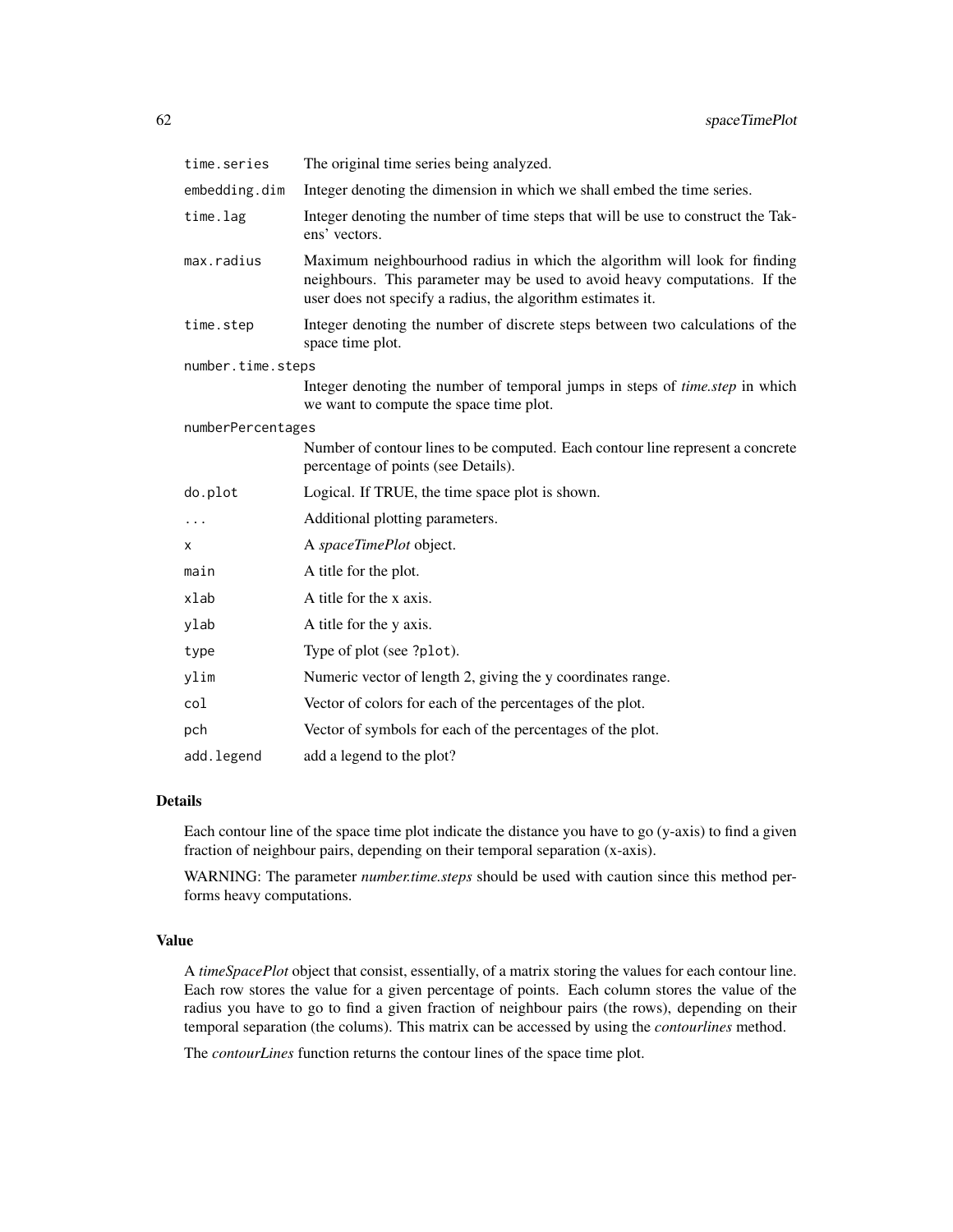# surrogateTest 63

# Author(s)

Constantino A. Garcia

#### References

H. Kantz and T. Schreiber: Nonlinear Time series Analysis (Cambridge university press)

# Examples

```
## Not run:
tak = buildTakens(sin(2*pi*0.005*(0:5000)),2,1)
stp.test = spaceTimePlot(takens=tak,number.time.steps=400,do.plot=TRUE)
```
## End(Not run)

surrogateTest *Surrogate data testing*

#### Description

Surrogate data testing

# Usage

```
surrogateTest(
  time.series,
  significance = 0.05,
  one.sided = FALSE,
  alternative = c("smaller", "larger"),
 K = 1,
 FUN,
  verbose = TRUE,
 do.plot = TRUE,
  xlab = "Values of the statistic",
 ylab = "",
 main = "Surrogate data testing",
  ...
\mathcal{L}
```
# Arguments

| time.series  | The original time series from which the surrogate data is generated.                                         |  |
|--------------|--------------------------------------------------------------------------------------------------------------|--|
| significance | Significance of the test                                                                                     |  |
| one.sided    | Logical value. If TRUE, the routine runs a one-side test. If FALSE, a two-side<br>test is applied (default). |  |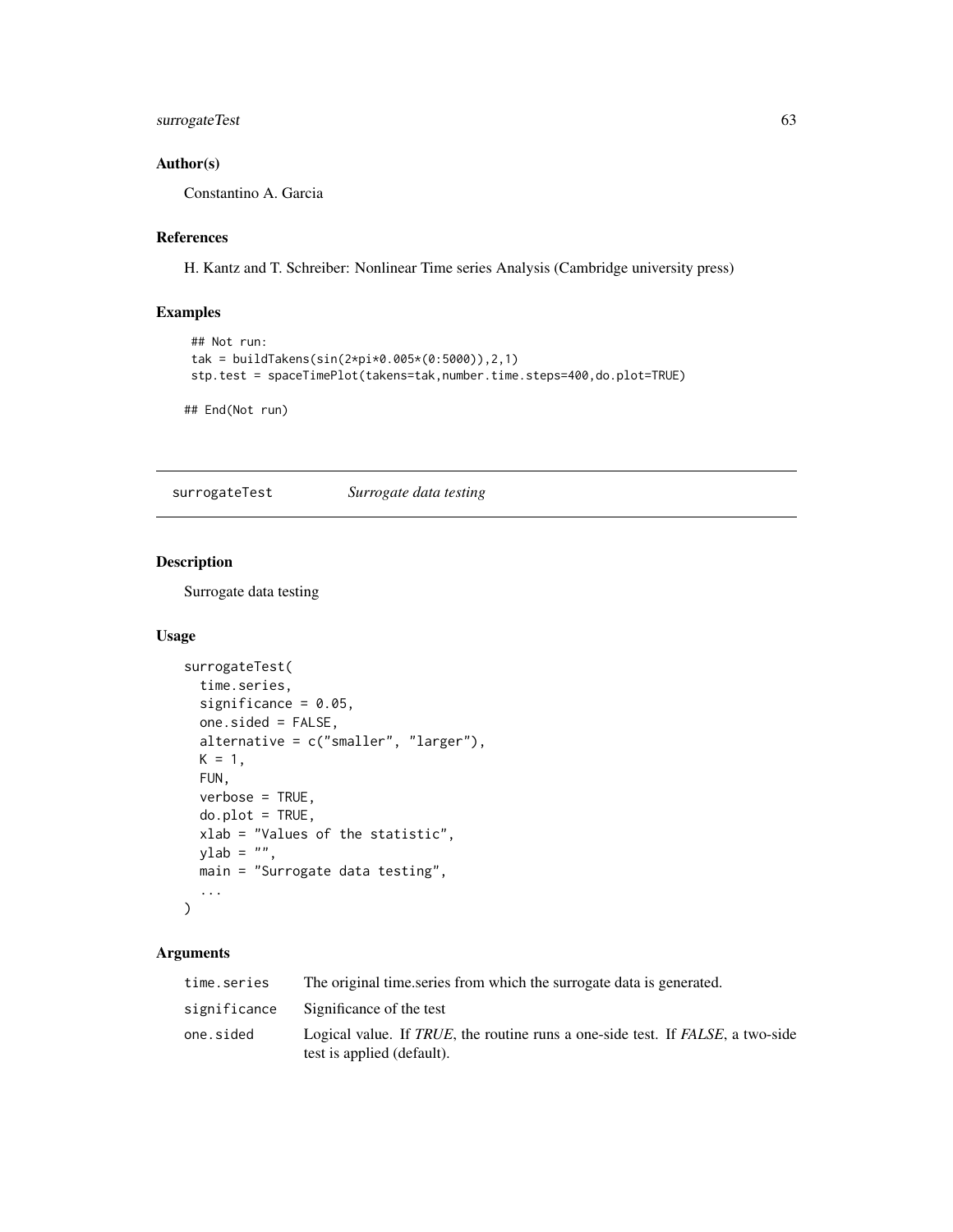| alternative | Specifies the concrete type of one-side test that should be performed: If the<br>the user wants to test if the statistic from the original data is smaller <i>(alterna-</i><br><i>tive="smaller"</i> ) or larger ( <i>alternative="larger"</i> ) than the expected value under<br>the null hypothesis. |
|-------------|--------------------------------------------------------------------------------------------------------------------------------------------------------------------------------------------------------------------------------------------------------------------------------------------------------|
| K           | Integer controlling the number of surrogates to be generated (see details).                                                                                                                                                                                                                            |
| <b>FUN</b>  | The function that computes the discriminating statistic that shall be used for<br>testing.                                                                                                                                                                                                             |
| verbose     | Logical value. If TRUE, a brief summary of the test is shown.                                                                                                                                                                                                                                          |
| do.plot     | Logical value. If TRUE, a graphical representation of the statistic value for both<br>surrogates and original data is shown.                                                                                                                                                                           |
| xlab        | a title for the x axis.                                                                                                                                                                                                                                                                                |
| ylab        | a title for the y axis.                                                                                                                                                                                                                                                                                |
| main        | an overall title for the plot.                                                                                                                                                                                                                                                                         |
| $\cdot$     | Additional arguments for the FUN function.                                                                                                                                                                                                                                                             |

# Details

This function tests the null hypothesis (H0) stating that the series is a gaussian linear process. The test is performed by generating several surrogate data according to H0 and comparing the values of a discriminating statistic between both original data and the surrogate data. If the value of the statistic is significantly different for the original series than for the surrogate set, the null hypothesis is rejected and nonlinearity assumed.

To test with a significance level of  $\alpha$  if the statistic from the original data is smaller than the expected value under the null hypothesis (a one-side test),  $K/\alpha - 1$  surrogates are generated. The null hypothesis is then rejected if the statistic from the data has one of the K smallest values. For a two-sided test,  $2K/\alpha - 1$  surrogates are generated. The null hypothesis is rejected if the statistic from the data gives one of the K smallest or largest values.

The surrogate data is generated by using a phase randomization procedure.

#### Value

A list containing the values of the statistic for the surrogates (*surrogates.statistics* field) and the value for the original time series (*data.statistic*)

#### Author(s)

Constantino A. Garcia

# References

SCHREIBER, Thomas; SCHMITZ, Andreas. Surrogate time series. Physica D: Nonlinear Phenomena, 2000, vol. 142, no 3, p. 346-382.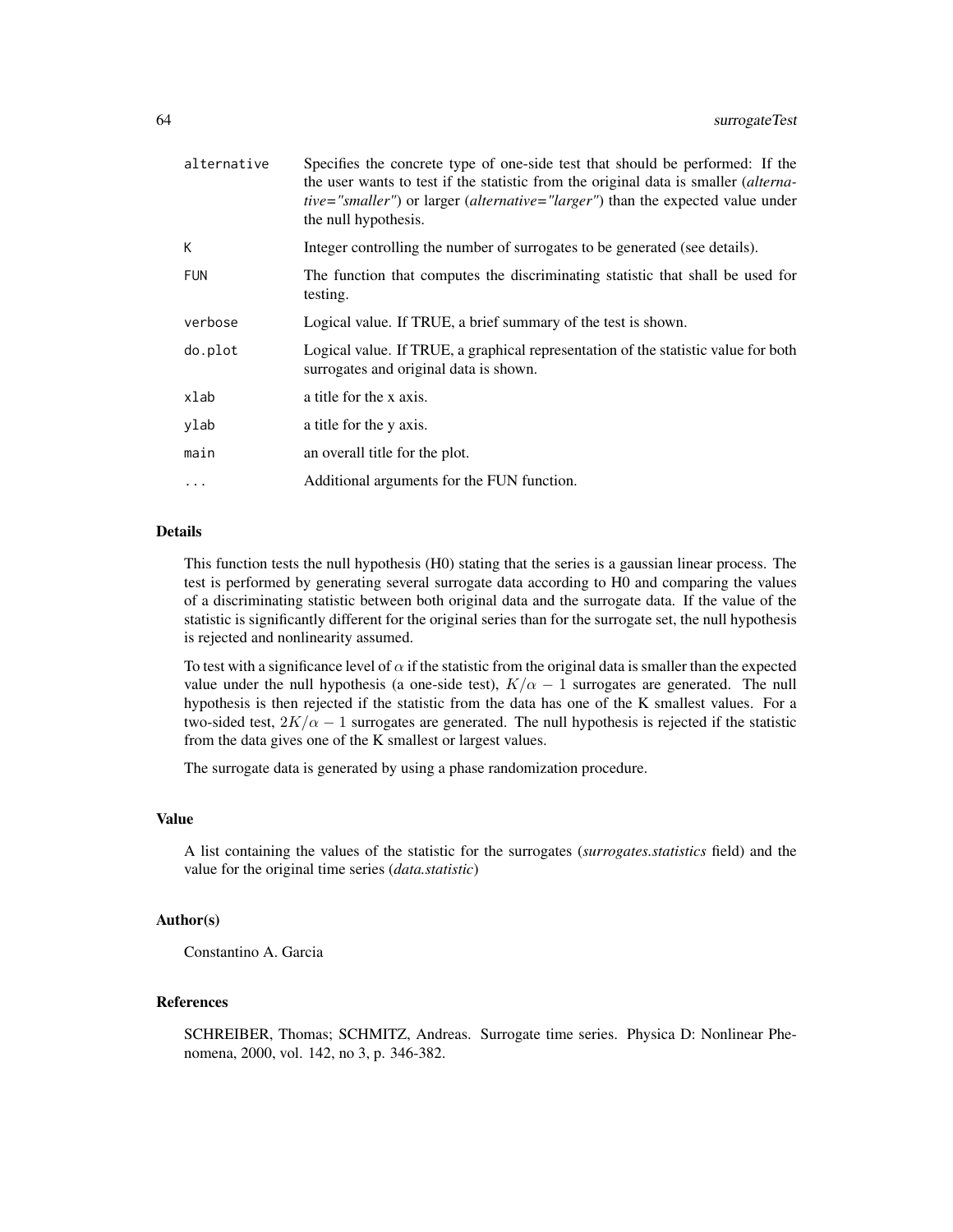# thresholdTest 65

# Examples

```
## Not run:
lx = lorenz(do.plot=F)$x
sdt = surrogateTest(time.series = lx,significance = 0.05,
                    K=5, one.sided = FALSE, FUN=timeAsymmetry)
```
## End(Not run)

<span id="page-64-0"></span>thresholdTest *Threshold nonlinearity test*

# Description

Computes the likelihood ratio test for threshold nonlinearity with H0 being an AR process and H1 a TAR model.

# Usage

```
thresholdTest(
  time.series,
 p,
 d = 1,
 lower.percent = 0.25,
 upper.percent = 0.75)
```
# Arguments

| time.series   | The original time series.                                                                                                                                                |
|---------------|--------------------------------------------------------------------------------------------------------------------------------------------------------------------------|
| р             | The order of the AR process.                                                                                                                                             |
| d             | Delay used for the threshold value in the TAR process.                                                                                                                   |
| lower.percent | The threshold value is searched over an interval defined by <i>lower, percent</i> and<br><i>upper.percent</i> of the time series values. This defines the lower percent. |
| upper.percent | The threshold value is searched over an interval defined by <i>lower.percent</i> and<br><i>upper.percent</i> of the time series values. This defines the upper percent.  |

#### Value

A list containing

- p.value: p-value of the test
- test.statistic: Likelihood ratio test statistic.
- percentiles: Since the search for the threshold parameter may occur in a narrower interval than the one specified by the user, the effective lower and upper percents are returned here.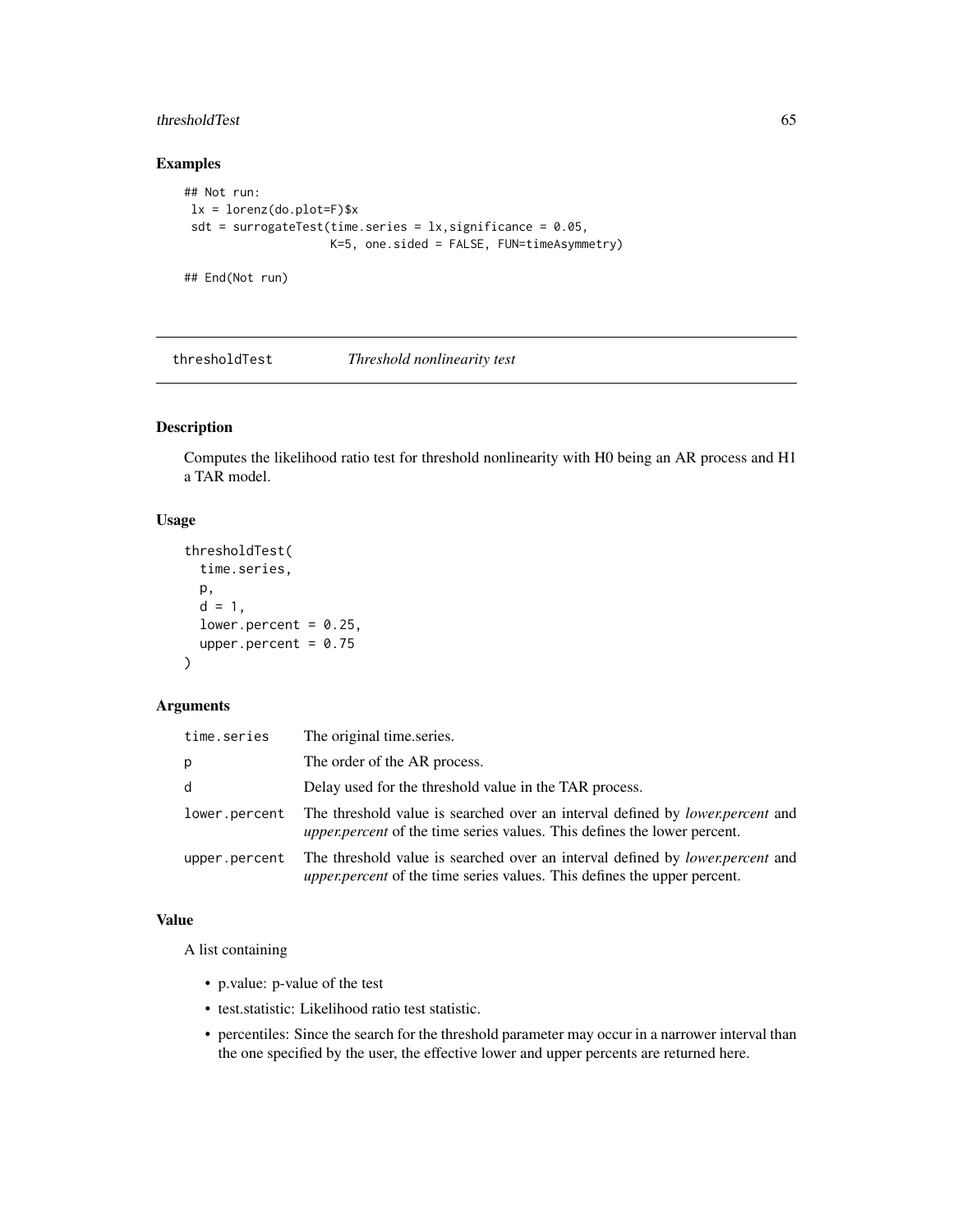# <span id="page-65-1"></span>Note

Adapted from the *tlrt* function of the *TSA* package.

# Author(s)

Kung-Sik Chan

# References

Chan, K.S. (1990). Percentage points of likelihood ratio tests for threshold autoregression. Journal of Royal Statistical Society, B 53, 3, 691-696.

# See Also

[nonlinearityTest](#page-44-0), [keenanTest](#page-31-0), [tsayTest](#page-69-0), [mcleodLiTest](#page-39-0)

<span id="page-65-0"></span>timeAsymmetry *Time Reversibility statistic*

# Description

Time Reversibility statistic

#### Usage

```
timeAsymmetry(time.series)
```
# Arguments

time.series The time series used to compute the statistic.

#### Details

The time simmetry statistic measures the asymmetry of a time series under time reversal by calculating:

$$
E[s_n \cdot s_{n+1}^2] - E[s_n^2 \cdot s_{n+1}]
$$

. Since linear stochastic series are symmetric under time reversal, this statistic may be used for testing the assertion that the data was generated from a stationary linear stochastic process or not.

# Value

The time simmetry statistic.

#### Author(s)

Constantino A. Garcia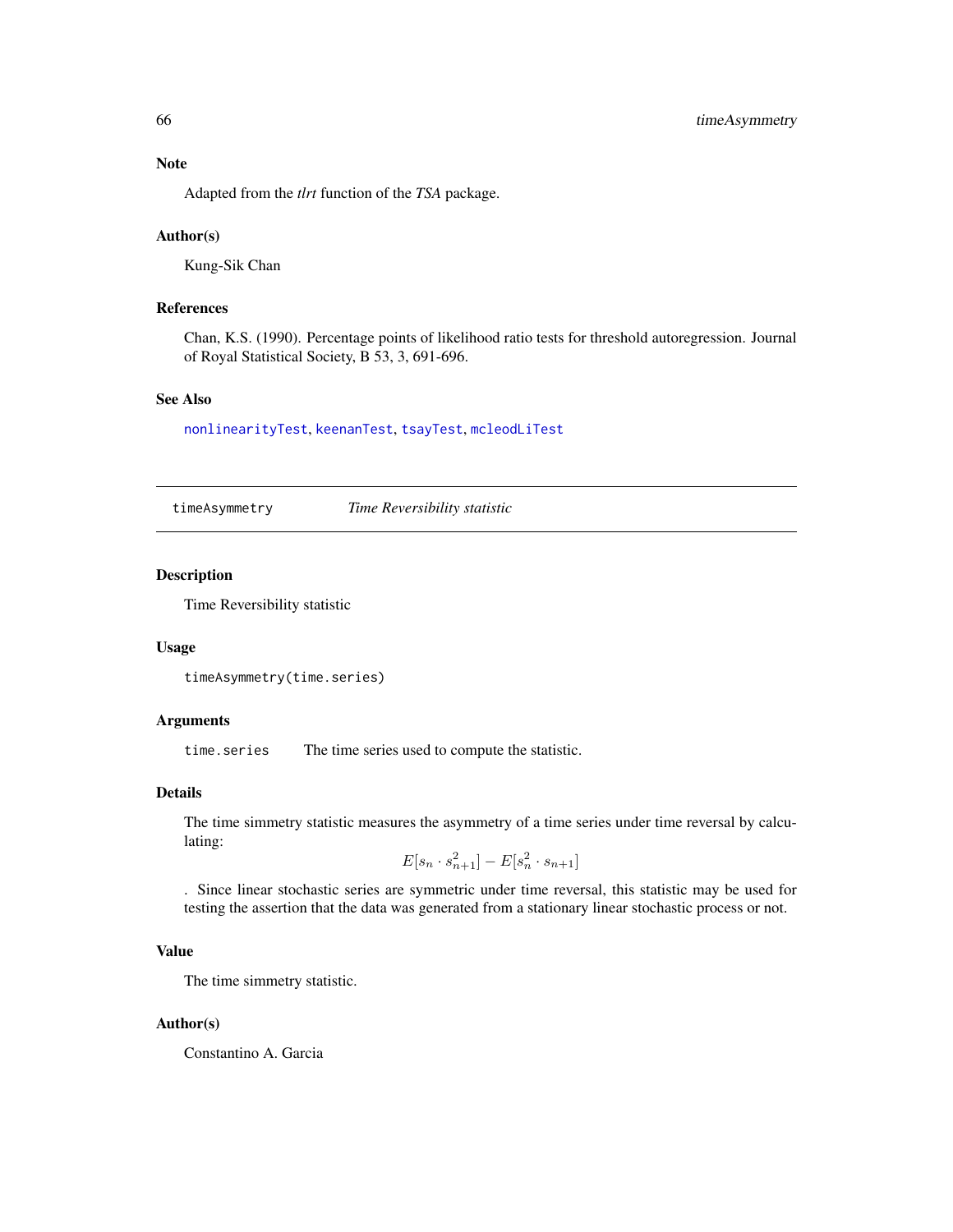# timeAsymmetry2 67

# References

H. Kantz and T. Schreiber: Nonlinear Time series Analysis (Cambridge university press, second edition, section 7.1.3)

timeAsymmetry2 *Time Reversibility statistic*

# Description

Time Reversibility statistic

#### Usage

```
timeAsymmetry2(time.series, tau)
```
# Arguments

| time.series | The time series used to compute the statistic         |
|-------------|-------------------------------------------------------|
| tau         | Time delay used to compute the third order statistic. |

# Details

The time simmetry statistic measures the asymmetry of a time series under time reversal by implementing the third order statistic:

 $E[s_n - s_{n-\tau}]^3$ 

. Since linear stochastic series are symmetric under time reversal, this statistic may be used for testing the assertion that the data was generated from a stationary linear stochastic process or not.

# Value

The time simmetry statistic for the delays specified with *tau*.

# Author(s)

Constantino A. Garcia

#### See Also

[timeAsymmetry](#page-65-0)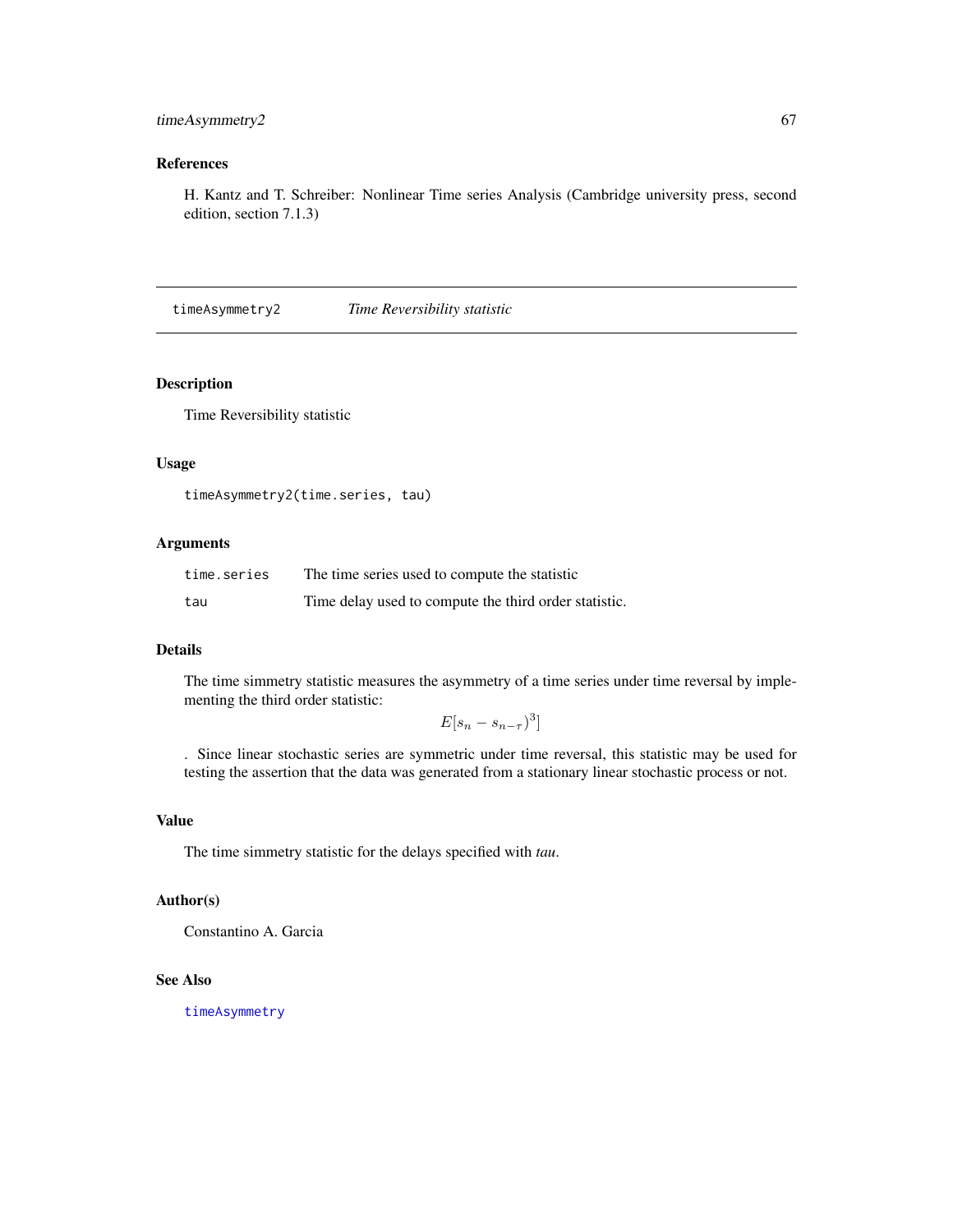# Description

Given a time series (time.series), an embedding dimension (m) and a time lag (timeLag), the  $n<sup>th</sup>$ Takens' vector is defined as

```
T[n] = {time.series[n], time.series[n + timeLag],...time.series[n + m * timeLag]}.
```
This function estimates an appropiate time lag by using the autocorrelation function or the average mutual information .

# Usage

```
timeLag(
  time.series,
  technique = c("acf", "ami"),
 selection.method = c("first.e.decay", "first.zero", "first.minimum", "first.value"),
 value = 1/exp(1),
  lag.max = NULL,do.plot = TRUE,
 main = NULL,...
)
```
# Arguments

| time.series      | The original time series.                                                                                                                                                           |
|------------------|-------------------------------------------------------------------------------------------------------------------------------------------------------------------------------------|
| technique        | The technique that we shall use to estimate the time lag (see the Details section).<br>Allowed values are "acf" and "ami".                                                          |
| selection.method |                                                                                                                                                                                     |
|                  | Method used for selecting a concrete time lag. Available methods are "first.zero",<br>"first.e.decay" (default), "first.minimum" and "first.value".                                 |
| value            | Numeric value indicating the value that the autocorrelation/AMI function must<br>cross in order to select the time lag. It is used only with the "first value" selection<br>method. |
| lag.max          | Maximum lag at which to calculate the acf/AMI.                                                                                                                                      |
| do.plot          | Logical value. If TRUE (default value), a plot of the autocorrelation/AMI func-<br>tion is shown.                                                                                   |
| main             | A title for the plot.                                                                                                                                                               |
| $\ddots$ .       | Additional parameters for the <i>acf</i> or the <i>mutuallnformation</i> .                                                                                                          |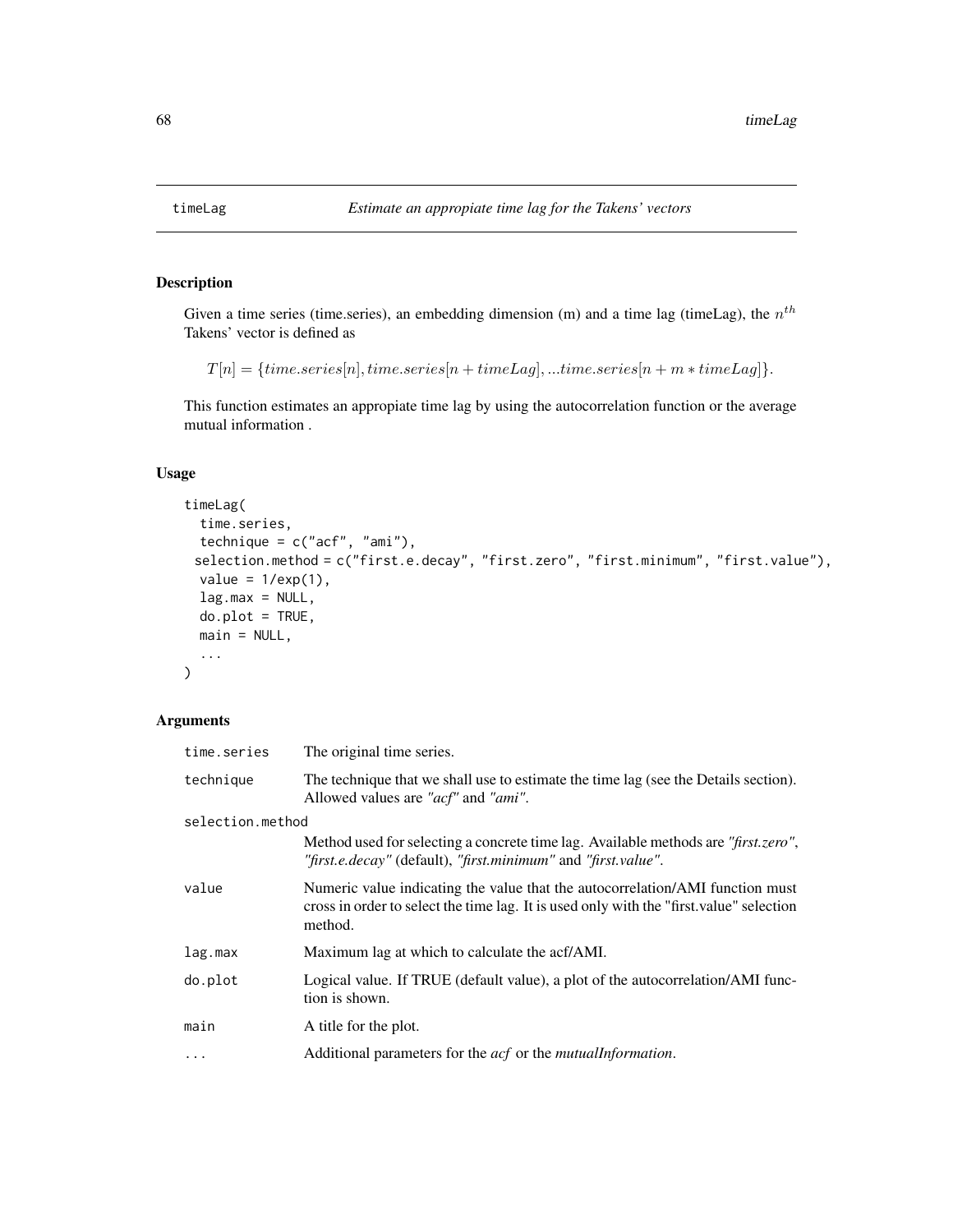#### <span id="page-68-0"></span>timeLag 69

#### Details

A basic criteria for estimating a proper time lag is based on the following reasoning: if the time lag used to build the Takens' vectors is too small, the coordinates will be too highly temporally correlated and the embedding will tend to cluster around the diagonal in the phase space. If the time lag is chosen too large, the resulting coordinates may be almost uncorrelated and the resulting embedding will be very complicated. Thus, the autocorrelation function can be used for estimating an appropiate time lag of a time series. However, it must be noted that the autocorrelation is a linear statistic, and thus it does not take into account nonlinear dynamical correlations. To take into account nonlinear correlations the average mutual information (AMI) can be used. Independently of the technique used to compute the correlation, the time lag can be selected in a variety of ways:

- Select the time lag where the autocorrelation/AMI function decays to 0 (*first.zero* selection method). This method is not appropriate for the AMI function, since it only takes positive values.
- Select the time lag where the autocorrelation/AMI function decays to 1/e of its value at zero (*first.e.decay* selection method).
- Select the time lag where the autocorrelation/AMI function reaches its first minimum (*first.minimum* selection method).
- Select the time lag where the autocorrelation/AMI function decays to the value specified by the user (*first.value* selection method and *value* parameter).

#### Value

The estimated time lag.

#### **Note**

If the autocorrelation/AMI function does not cross the specifiged value, an error is thrown. This may be solved by increasing the *lag.max* or selecting a higher value to which the autocorrelation/AMI function may decay.

#### Author(s)

Constantino A. Garcia

#### References

H. Kantz and T. Schreiber: Nonlinear Time series Analysis (Cambridge university press)

#### See Also

#### [mutualInformation](#page-40-0)

#### Examples

```
## Not run:
sx = sinaiMap(a=0.3,n.sample=5000,start=c(0.23489,0.8923),do.plot=FALSE)$x
timeLag(sx, technique="ami",
       n.partitions = 20, units = "Bits")
```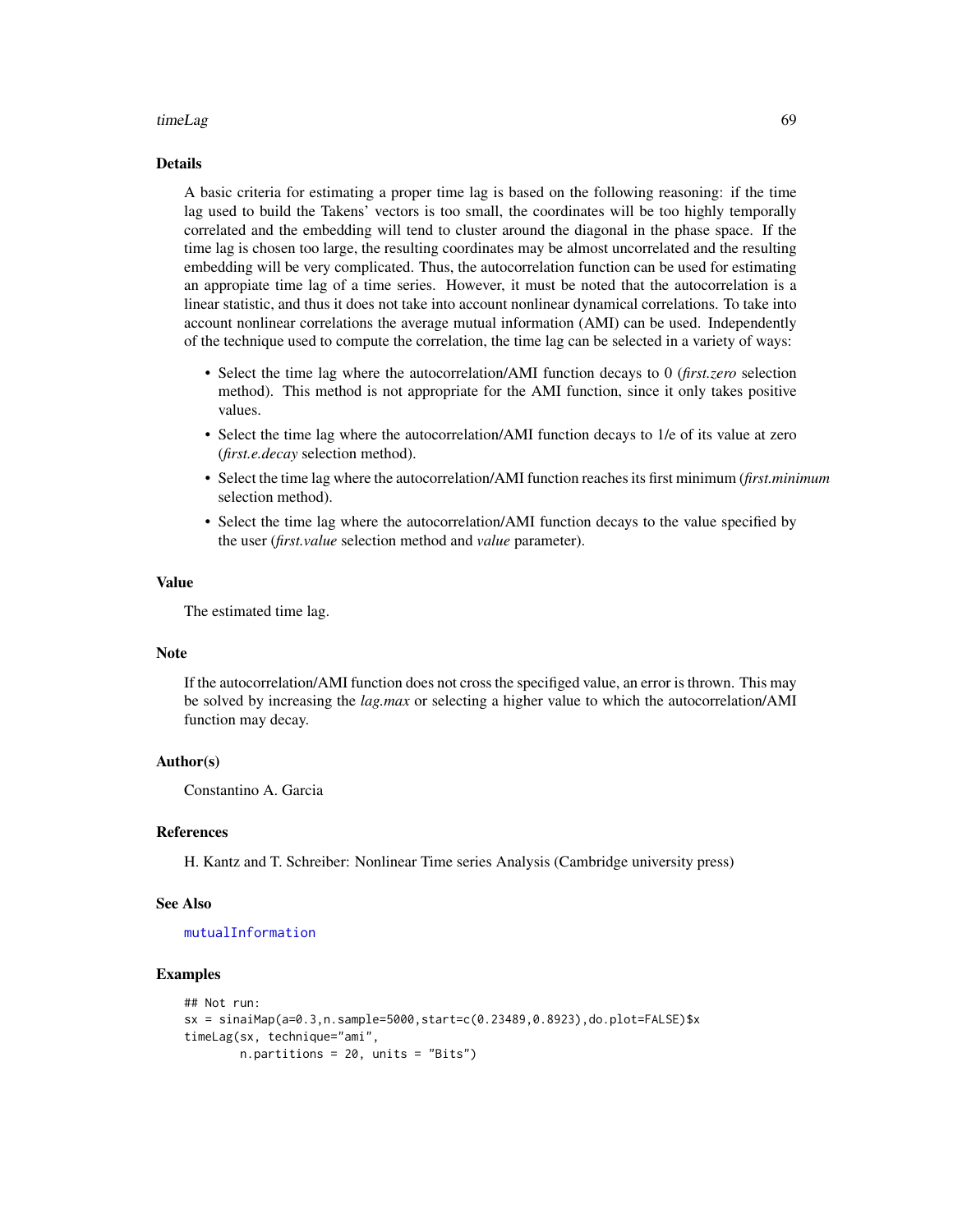<span id="page-69-1"></span>70 tsayTest and the contract of the contract of the contract of the contract of the contract of the contract of the contract of the contract of the contract of the contract of the contract of the contract of the contract o

```
timeLag(sx, technique="acf")
## End(Not run)
```
<span id="page-69-0"></span>tsayTest *Tsay's test*

# Description

Tsay's test: test for nonlinearity against the null hypothesis that the time series follows some AR process. This is a generalization of Keenan's test.

#### Usage

tsayTest(time.series, order)

# Arguments

| time.series | The original time.series.    |
|-------------|------------------------------|
| order       | Order used for the AR model. |

#### Value

A list containing the results of the test, including:

- test.stat: the F-squared test statistic
- p.value.
- order: order of the AR process used for testing.

#### References

Tsay, R. S. (1986), Nonlinearity test for time series, Biometrika, 73, 461-466.

# See Also

[nonlinearityTest](#page-44-0), [keenanTest](#page-31-0), [mcleodLiTest](#page-39-0),[thresholdTest](#page-64-0)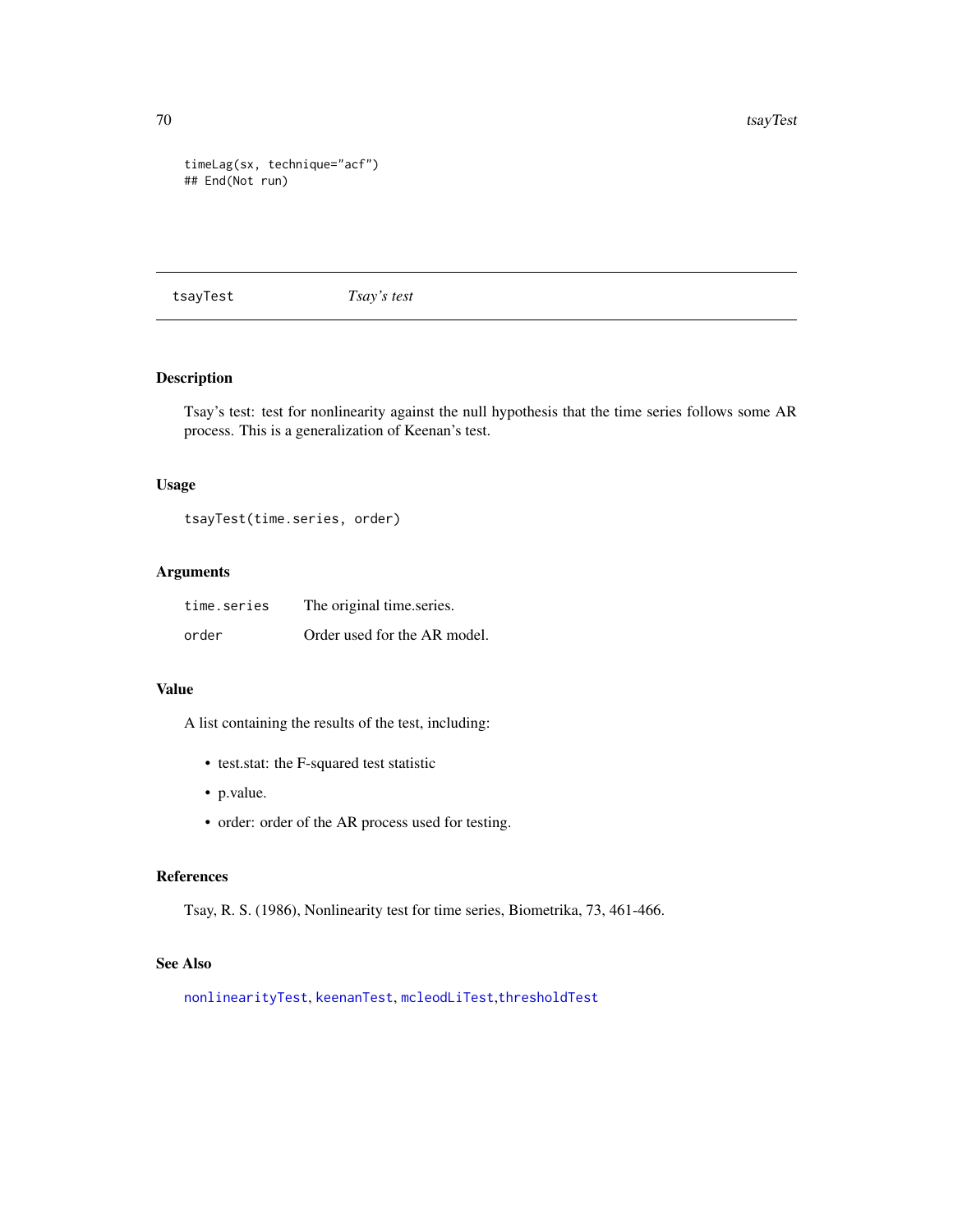<span id="page-70-0"></span>

# Description

Returns the window sizes used for DFA in a *dfa* object.

# Usage

```
windowSizes(x)
```
# Arguments

x A *dfa* object.

# Value

The *windowSizes* function returns the windows sizes used to detrend the time series in the DFA.

# See Also

[dfa](#page-10-0)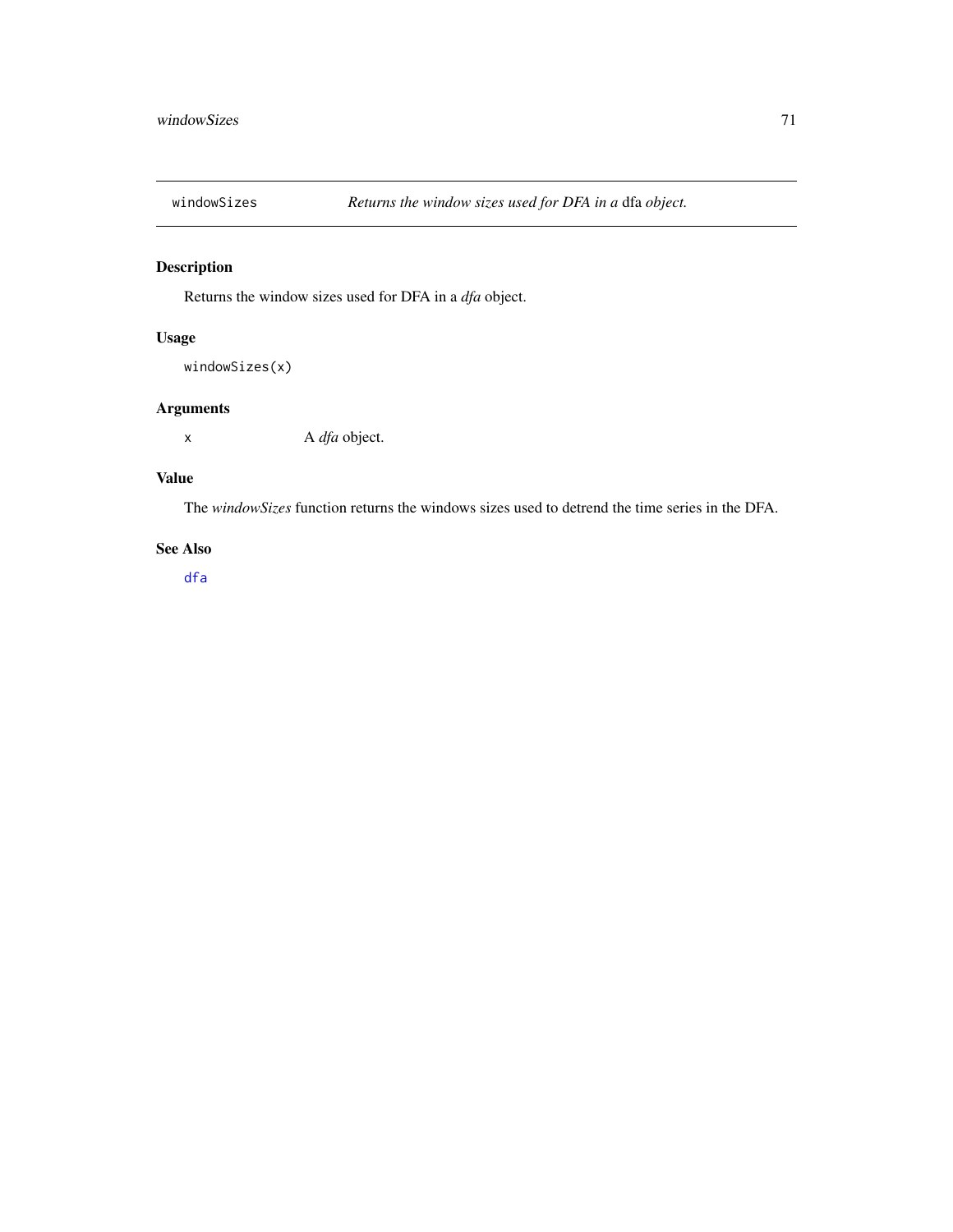# **Index**

[.mutualInf *(*mutualInformation*)*, [41](#page-40-1) [[.mutualInf *(*mutualInformation*)*, [41](#page-40-1)

ar, *[32](#page-31-1)* as.numeric.mutualInf *(*mutualInformation*)*, [41](#page-40-1)

buildTakens, [3,](#page-2-1) *[8](#page-7-0)*, *[17](#page-16-0)*, *[20](#page-19-1)*, *[29](#page-28-0)*, *[38](#page-37-0)*, *[43](#page-42-1)*

cliffordMap, [4,](#page-3-1) *[23](#page-22-0)*, *[25,](#page-24-1) [26](#page-25-0)*, *[34](#page-33-0)*, *[36](#page-35-0)*, *[53](#page-52-0)*, *[60](#page-59-0)* contourLines, [5](#page-4-0) contourLines.spaceTimePlot *(*spaceTimePlot*)*, [61](#page-60-0) corrDim, [6,](#page-5-1) *[11](#page-10-1)*, *[16](#page-15-0)*, *[31](#page-30-0)*, *[44](#page-43-0)* corrMatrix, [11](#page-10-1) corrMatrix.corrDim *(*corrDim*)*, [6](#page-5-1)

dfa, [11,](#page-10-1) *[16](#page-15-0)*, *[22](#page-21-1)*, *[71](#page-70-0)* divergence, [14](#page-13-0) divergence.maxLyapunov *(*maxLyapunov*)*, [36](#page-35-0) divTime, [15](#page-14-0) divTime.maxLyapunov *(*maxLyapunov*)*, [36](#page-35-0)

```
embeddingDims, 15
embeddingDims.corrDim (corrDim), 6
embeddingDims.infDim (infDim), 27
embeddingDims.maxLyapunov
        (maxLyapunov), 36
embeddingDims.sampleEntropy
        (sampleEntropy), 56
estimate, 16
estimate.corrDim (corrDim), 6
estimate.dfa (dfa), 11
estimate.infDim (infDim), 27
estimate.maxLyapunov (maxLyapunov), 36
estimate.sampleEntropy (sampleEntropy),
        56
estimateEmbeddingDim, 17
```
FFTsurrogate, [19](#page-18-0) findAllNeighbours, [20,](#page-19-1) *[44](#page-43-0)* fixedMass, [21](#page-20-0) fixedMass.infDim *(*infDim*)*, [27](#page-26-0) fluctuationFunction, [21](#page-20-0) fluctuationFunction.dfa *(*dfa*)*, [11](#page-10-1) gaussMap, *[5](#page-4-0)*, [22,](#page-21-1) *[25,](#page-24-1) [26](#page-25-0)*, *[34](#page-33-0)*, *[36](#page-35-0)*, *[53](#page-52-0)*, *[60](#page-59-0)* getContourLines, [23](#page-22-0) getContourLines.spaceTimePlot *(*spaceTimePlot*)*, [61](#page-60-0) henon, *[5](#page-4-0)*, *[23](#page-22-0)*, [24,](#page-23-1) *[26](#page-25-0)*, *[34](#page-33-0)*, *[36](#page-35-0)*, *[53](#page-52-0)*, *[60](#page-59-0)* ikedaMap, *[5](#page-4-0)*, *[23](#page-22-0)*, *[25](#page-24-1)*, [25,](#page-24-1) *[34](#page-33-0)*, *[36](#page-35-0)*, *[53](#page-52-0)*, *[60](#page-59-0)* infDim, *[9](#page-8-0)*, *[21](#page-20-0)*, [27,](#page-26-0) *[34](#page-33-0)* keenanTest, [32,](#page-31-1) *[41](#page-40-1)*, *[45](#page-44-1)*, *[66](#page-65-1)*, *[70](#page-69-1)* logisticMap, *[5](#page-4-0)*, *[23](#page-22-0)*, *[25,](#page-24-1) [26](#page-25-0)*, [33,](#page-32-1) *[36](#page-35-0)*, *[53](#page-52-0)*, *[60](#page-59-0)* logRadius, [34](#page-33-0) logRadius.infDim *(*infDim*)*, [27](#page-26-0) lorenz, *[5](#page-4-0)*, *[23](#page-22-0)*, *[25,](#page-24-1) [26](#page-25-0)*, *[34](#page-33-0)*, [35,](#page-34-1) *[60](#page-59-0)* maxLyapunov, *[15,](#page-14-0) [16](#page-15-0)*, [36](#page-35-0) mcleodLiTest, *[32](#page-31-1)*, [40,](#page-39-1) *[45](#page-44-1)*, *[66](#page-65-1)*, *[70](#page-69-1)* mutualInformation, [41,](#page-40-1) *[69](#page-68-0)* neighbourSearch, *[8](#page-7-0)*, *[20](#page-19-1)*, *[29](#page-28-0)*, *[38](#page-37-0)*, [43](#page-42-1) nlOrder, [44](#page-43-0) nlOrder.corrDim *(*corrDim*)*, [6](#page-5-1) nlOrder.sampleEntropy *(*sampleEntropy*)*, [56](#page-55-1) nonlinearityTest, *[32](#page-31-1)*, *[41](#page-40-1)*, [45,](#page-44-1) *[66](#page-65-1)*, *[70](#page-69-1)* nonLinearNoiseReduction, [46](#page-45-0) nonLinearPrediction, [47](#page-46-0) plot.corrDim *(*corrDim*)*, [6](#page-5-1) plot.dfa *(*dfa*)*, [11](#page-10-1) plot.infDim *(*infDim*)*, [27](#page-26-0) plot.maxLyapunov *(*maxLyapunov*)*, [36](#page-35-0)

plot.mutualInf *(*mutualInformation*)*, [41](#page-40-1) plot.sampleEntropy *(*sampleEntropy*)*, [56](#page-55-1)